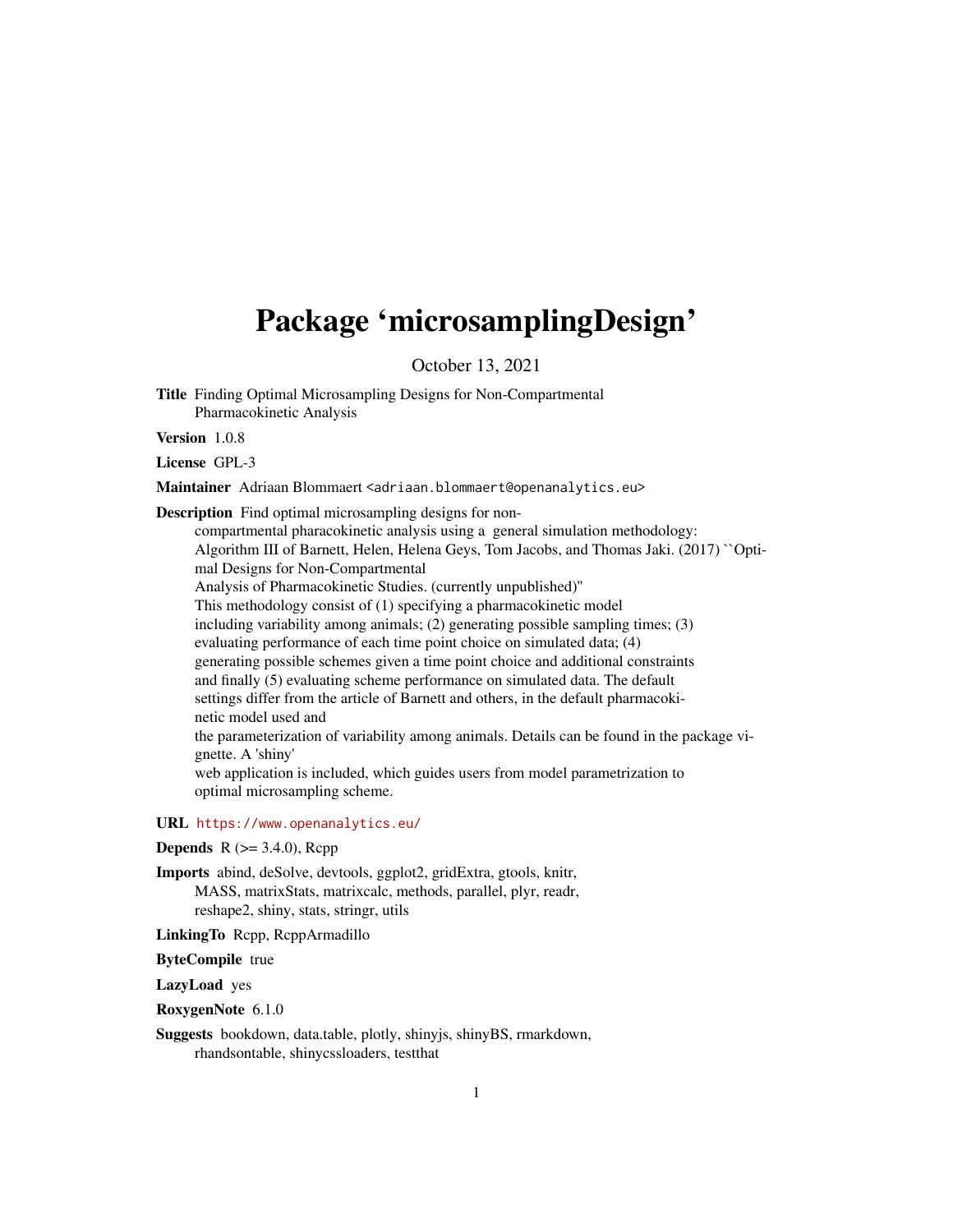Collate 'RcppExports.R' 'aaaGenerics.R' 'appFunctions.R' 'constraintFunctions.R' 'fastRankSchemes.R' 'internalHelpers.R' 'objectPkModelParent.R' 'objectSetOfSchemes.R' 'objectPkModel.R' 'objectPkModelRange.R' 'objectSetOfTimePoints.R' 'pkFunctions.R' 'schemeStatistics.R' 'rankScheme.R' 'rankTimePoints.R' 'schemeGenerator.R' 'timePointGeneration.R'

# VignetteBuilder knitr

# NeedsCompilation yes

Author Adriaan Blommaert [aut, cre], Daan Seynaeve [ctb], Helen Barnett [ctb], Helena Geys [ctb], Tom Jacobs [ctb], Fetene Tekle [ctb], Thomas Jaki [ctb]

Repository CRAN

Date/Publication 2021-10-13 13:52:04 UTC

# R topics documented:

| $\overline{4}$ |
|----------------|
| $\overline{4}$ |
| 5              |
| 5              |
| 6              |
| 6              |
| 7              |
| 8              |
| 8              |
| 9              |
| -9             |
| 10             |
| 11             |
| -11            |
| 12             |
| 12             |
| 13             |
| 13             |
| 14             |
| 14             |
| 14             |
| 15             |
| 15             |
| 16             |
| 16             |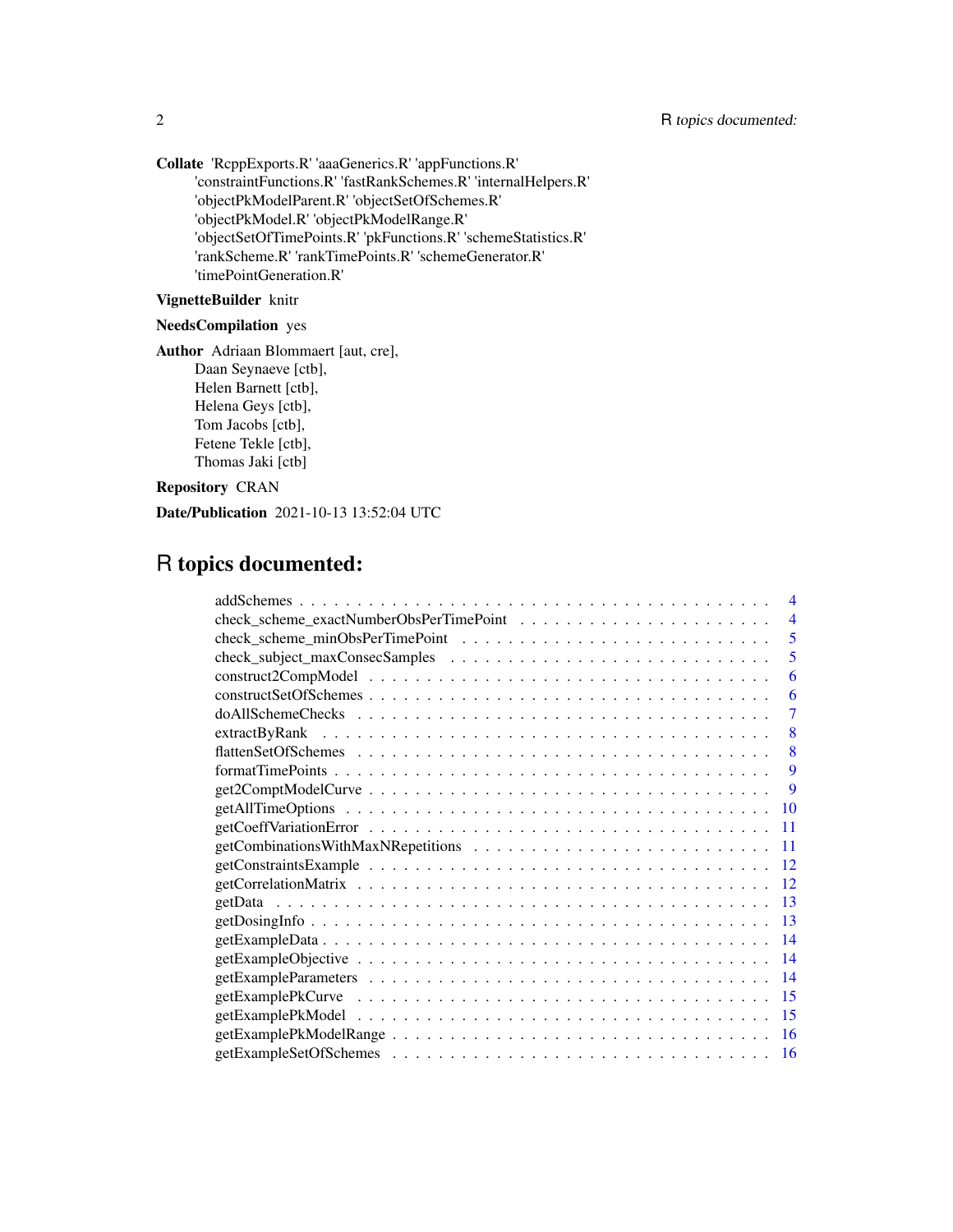|                    | 16  |
|--------------------|-----|
|                    |     |
|                    | 17  |
|                    | 18  |
|                    | 19  |
|                    | 20  |
|                    | 20  |
|                    | 21  |
|                    | 21  |
|                    | 22  |
|                    | 22  |
|                    | 23  |
|                    | 24  |
|                    | 24  |
|                    | 25  |
|                    | 25  |
|                    | 27  |
|                    | 28  |
|                    | 29  |
|                    | 29  |
|                    | 30  |
|                    | 31  |
|                    | -32 |
|                    | 32  |
|                    |     |
|                    | 34  |
|                    | 34  |
|                    | 35  |
|                    | 36  |
|                    | 39  |
|                    | 40  |
|                    | 41  |
|                    | 41  |
|                    |     |
|                    | 42  |
|                    | 43  |
|                    | 43  |
| setRanking<-       | 44  |
|                    | 44  |
| subsetOnTimePoints | 45  |
|                    | 45  |
|                    | 46  |
| $%$ ARC $%$        | 46  |
|                    |     |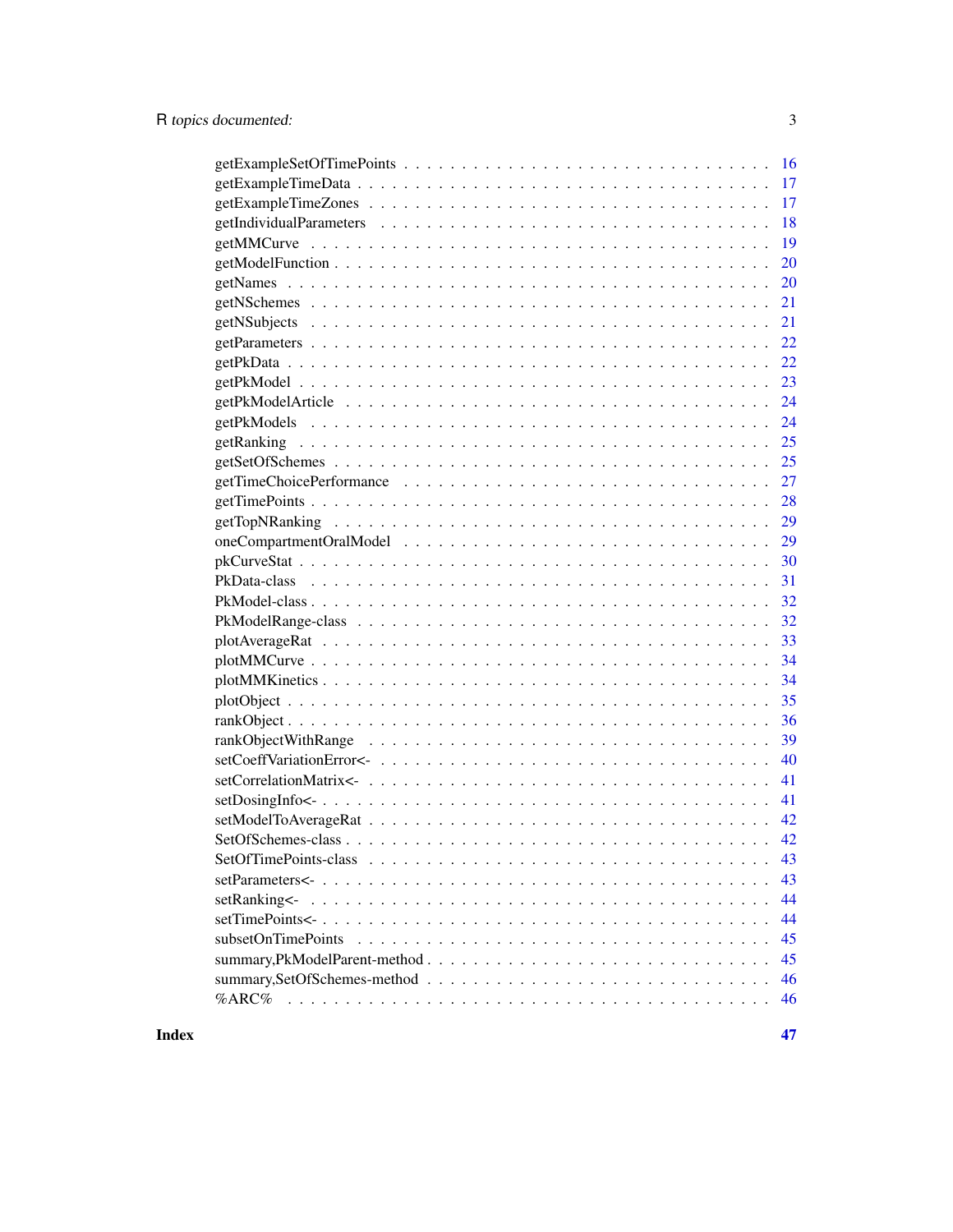<span id="page-3-0"></span>

add user defined scheme to an existing [SetOfSchemes-class](#page-41-1) or extend an existing set of schemes object with additional schemes

## Usage

addSchemes(setOfSchemes, extraSchemes)

# Arguments

| setOfSchemes | SetOfSchemes-class object or a matrix of indiviudual schemes |
|--------------|--------------------------------------------------------------|
| extraSchemes | array of schemes to add, see codeSetOfSchemes-class          |

| check scheme exactNumberObsPerTimePoint |                                                                              |
|-----------------------------------------|------------------------------------------------------------------------------|
|                                         | check the number of observations per time points is equal specified<br>value |

# Description

check the number of observations per time points is equal specified value

## Usage

check\_scheme\_exactNumberObsPerTimePoint(scheme, value)

| scheme | a microsampling scheme |
|--------|------------------------|
| value  | numeric constant       |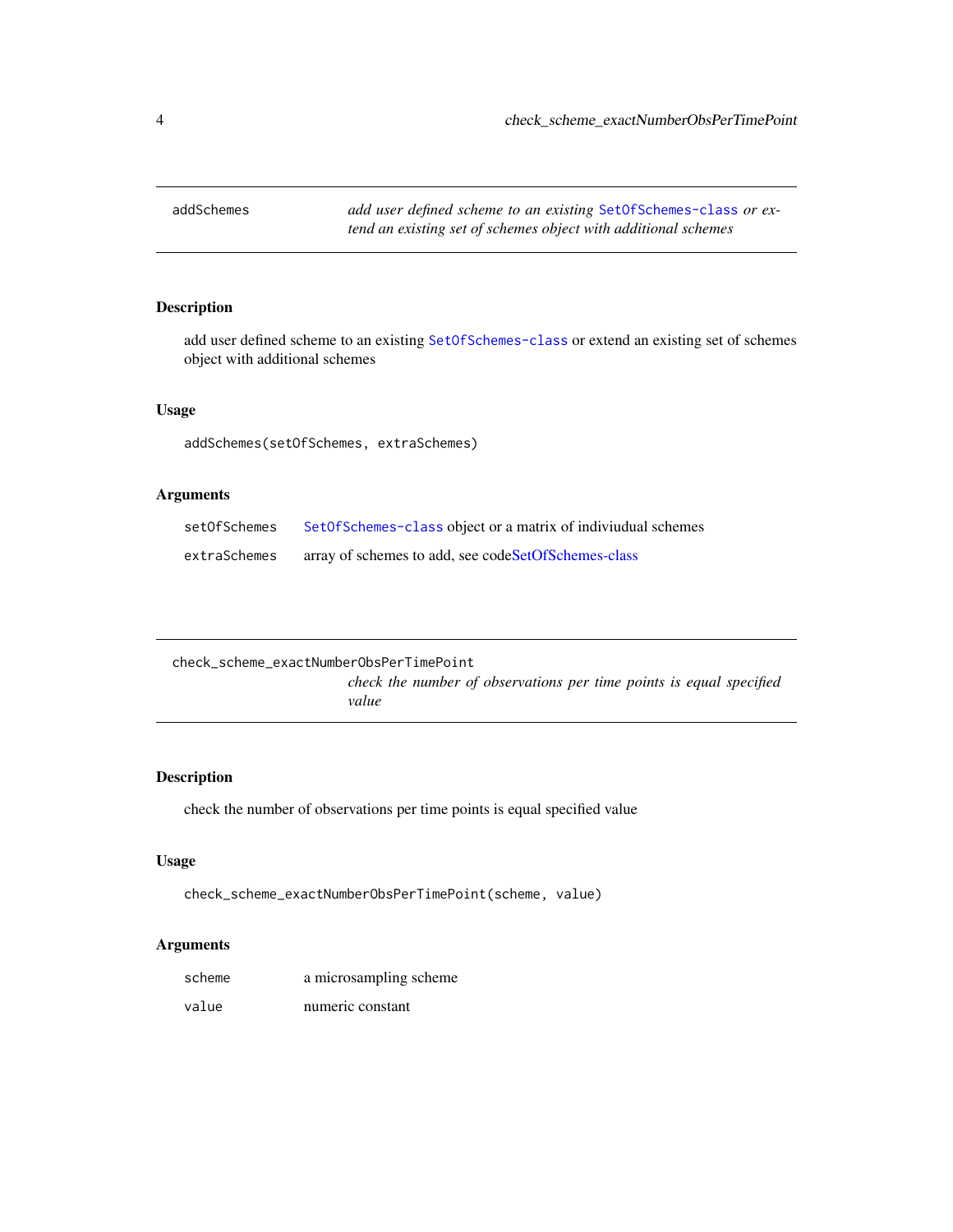<span id="page-4-1"></span><span id="page-4-0"></span>check\_scheme\_minObsPerTimePoint

*check the mimimum observations per time points is above a specified value*

# Description

check the mimimum observations per time points is above a specified value

# Usage

check\_scheme\_minObsPerTimePoint(scheme, value)

# Arguments

| scheme | a microsampling scheme |
|--------|------------------------|
| value  | numeric constant       |

```
check_subject_maxConsecSamples
                          check the maximum of consecutive samples per subject falls below the
                          specified value
```
# Description

check the maximum of consecutive samples per subject falls below the specified value

## Usage

```
check_subject_maxConsecSamples(subjectScheme, value)
```

| subjectScheme | a one subject scheme, one line of a scheme |
|---------------|--------------------------------------------|
| value         | to compare scheme with                     |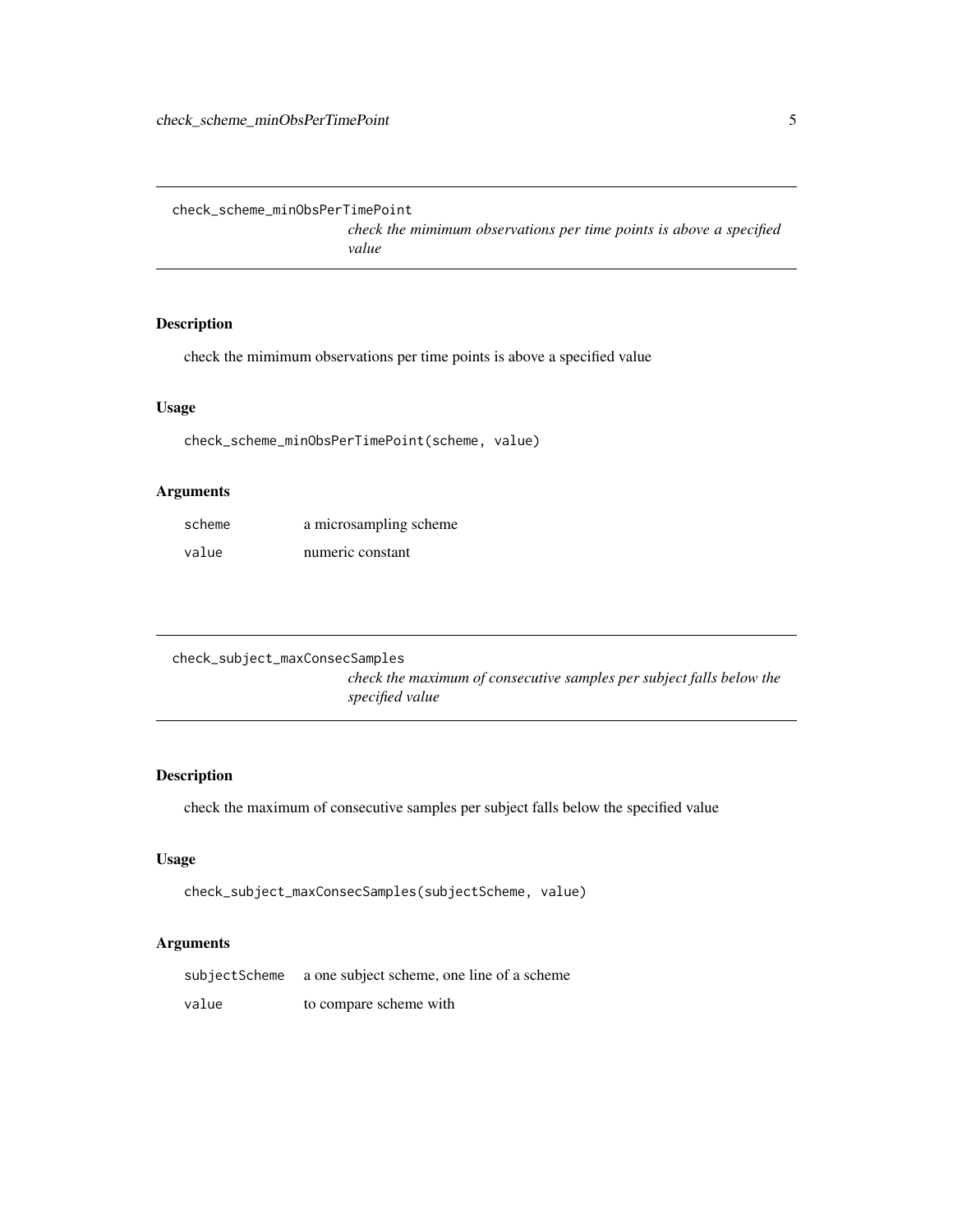<span id="page-5-0"></span>construct2CompModel *construct a 2 compartmental* [PkModel-class](#page-31-1) *by providing parameters and dosing info*

# Description

construct a 2 compartmental [PkModel-class](#page-31-1) by providing parameters and dosing info

#### Usage

```
construct2CompModel(parameters, dosingInfo, correlationMatrix = NULL,
 coeffVariationError = 0)
```
## Arguments

| parameters          | see PkModel-class                                         |
|---------------------|-----------------------------------------------------------|
| dosingInfo          | see PkModel-class                                         |
| correlationMatrix   |                                                           |
|                     | see PkModel-class, if NULL idendity matrix is constructed |
| coeffVariationError |                                                           |
|                     | see PkModel-class, defaults to 0                          |

#### Note

model function is [get2ComptModelCurve](#page-8-1)

## Examples

```
dosingInfo <- data.frame( time = 0 , dose = 1)
 dataParametersFile <- system.file( "extData",
"examplePkParameters.csv" , package = "microsamplingDesign" )
exampleParameters <- read.csv( dataParametersFile,
stringsAsFactors = FALSE , na.strings = NULL )
pkModel <- construct2CompModel( exampleParameters , dosingInfo )
plotObject( pkModel , times = seq( 0, 5 , 0.1) , nSamplesIntegration = 12 )
```
constructSetOfSchemes *construct user defined* [SetOfSchemes-class](#page-41-1)

# Description

construct user defined [SetOfSchemes-class](#page-41-1)

#### Usage

constructSetOfSchemes(schemes, timePoints)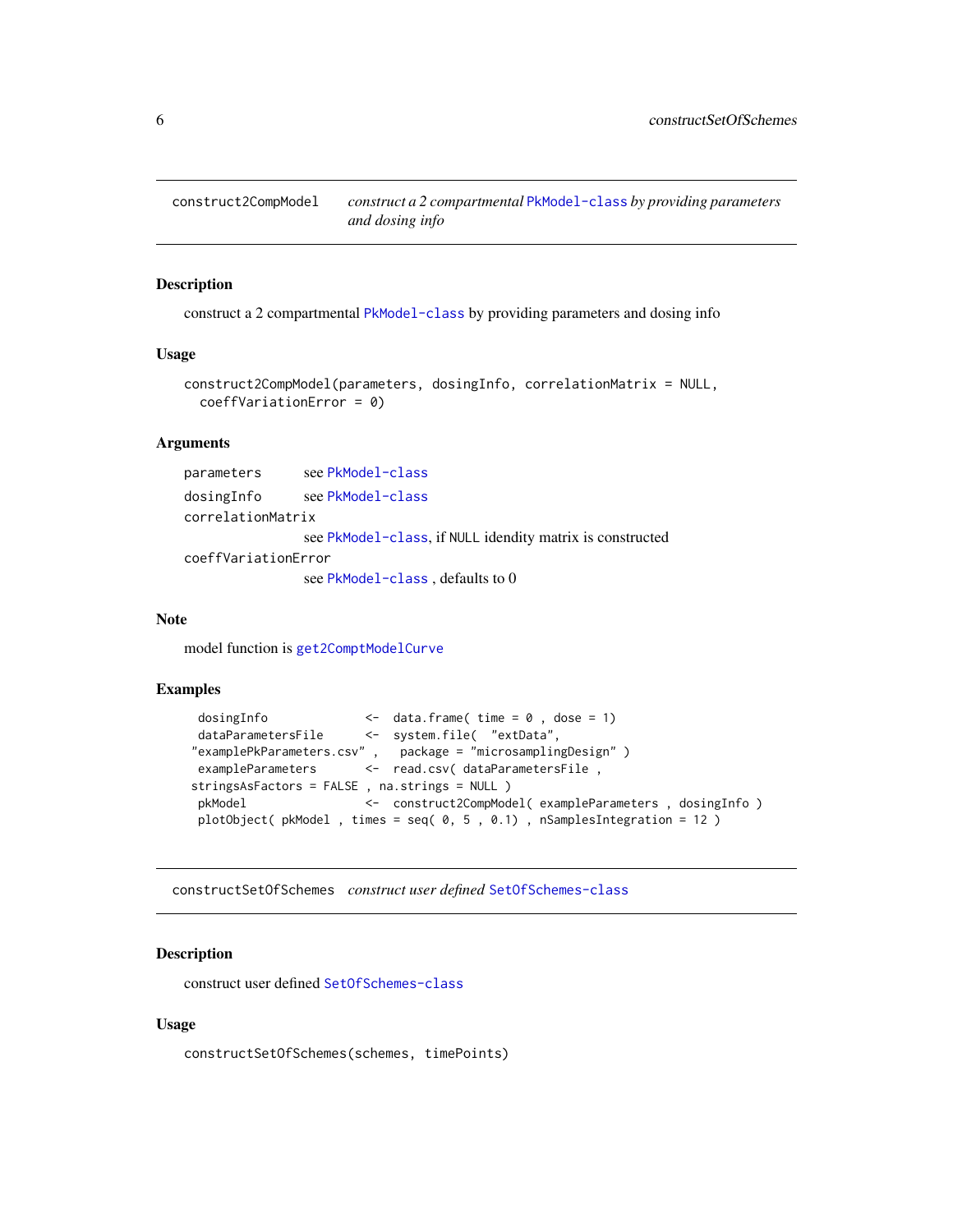## <span id="page-6-0"></span>doAllSchemeChecks 7

#### Arguments

| schemes    | array representing . Data slot of SetOfSchemes-class  |
|------------|-------------------------------------------------------|
| timePoints | numeric vector, timePoinst slot of SetOfSchemes-class |

# Examples

```
schemes <- getData( getExampleSetOfSchemes() )
timePoints <- exp(1:4)
constructSetOfSchemes( schemes , timePoints)
```

| doAllSchemeChecks | check whether either a 1 subject or multiple subject microsampling |
|-------------------|--------------------------------------------------------------------|
|                   | scheme meets imposed constraints                                   |

#### Description

check whether either a 1 subject or multiple subject microsampling scheme meets imposed constraints

#### Usage

doAllSchemeChecks(object, level, checks)

## Arguments

| object | a logical vector or matrix, TRUE when a sample is taken for a subject (row) and<br>time point (column) combination |
|--------|--------------------------------------------------------------------------------------------------------------------|
| level  | a character vector indicating either "subject" or "scheme" level                                                   |
| checks | a dataframe with check definitions                                                                                 |

## Value

logical value TRUE when all checks are pasted and FALSE if at least one check fails

# Examples

```
exampleChecks <- getConstraintsExample()
exampleSubject1 <- c( TRUE , TRUE , TRUE , FALSE , FALSE , TRUE )
exampleSubject2 <- c( FALSE , FALSE , TRUE , FALSE , FALSE , TRUE )
exampleScheme <- rbind( exampleSubject1, exampleSubject2 )
doAllSchemeChecks( exampleSubject1 , "subject" , checks = exampleChecks )
doAllSchemeChecks( exampleSubject2 , "subject" , checks = exampleChecks )
doAllSchemeChecks( exampleScheme , "scheme" , checks = exampleChecks )
```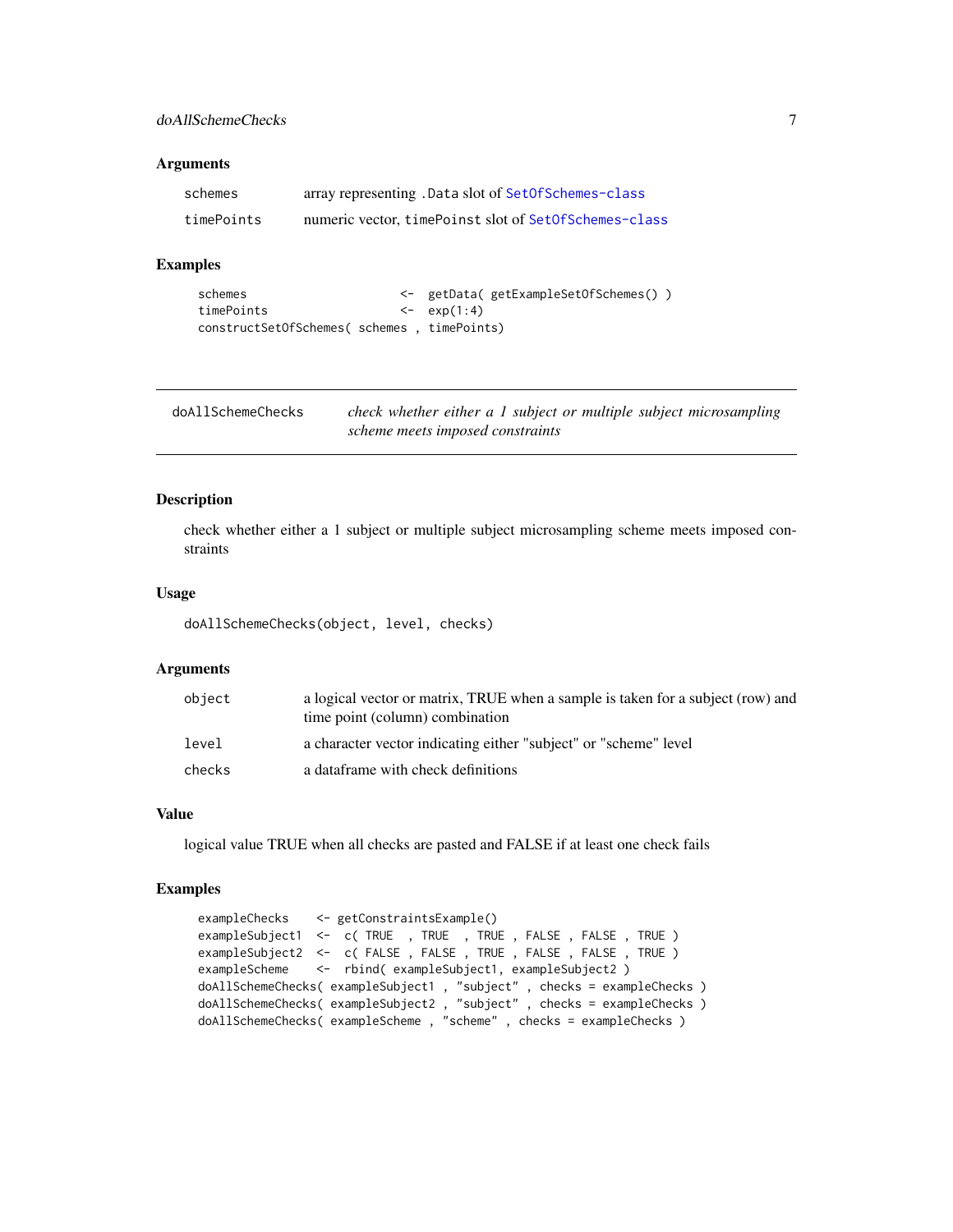<span id="page-7-0"></span>

extract a timepoint or Scheme choice by its rank

#### Usage

```
extractByRank(object, rank)
```
## S4 method for signature 'SetOfSchemes,numeric' extractByRank(object, rank)

## S4 method for signature 'SetOfTimePoints,numeric' extractByRank(object, rank)

#### Arguments

| object | an S4 object |
|--------|--------------|
| rank   | integer      |

## Examples

```
object <- getExampleSetOfSchemes()
 pkData <- getPkData( getExamplePkModel() ,
  getTimePoints( object ) , getNSubjects( object ) , nSamples = 10 )
 objectRanked <- rankObject( object , pkData ,
   data.frame(criterion = "auc" , weight = 1 , stringsAsFactors = TRUE) )
extractByRank( object = objectRanked , rank = 1 )
extractByRank( objectRanked , rank = 5 )
 object <- getExampleSetOfTimePoints( 0 :10 )
 pkData <- getPkData(getExamplePkModel() ,
getTimePoints( object ) , 1 , 5 )
objectRanked <- rankObject( object , pkData , nGrid = 20,
 nSamplesAvCurve = 25 )
 extractByRank( objectRanked , 1)
 extractByRank( object = objectRanked , rank = 5 )
```
flattenSetOfSchemes *Transform 3 way array to 2 way array*

#### Description

Transform 3 way array to 2 way array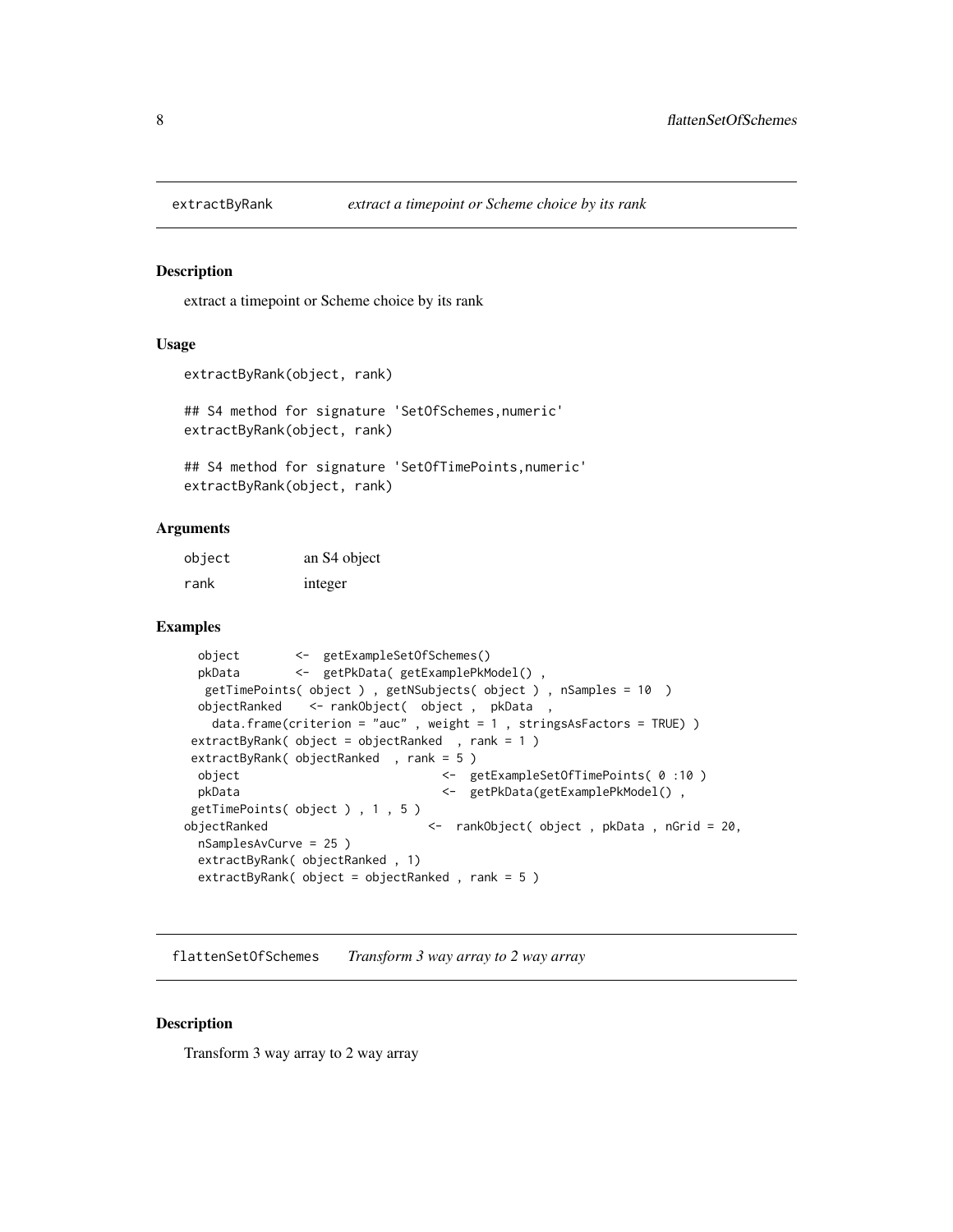# <span id="page-8-0"></span>formatTimePoints 9

# Usage

flattenSetOfSchemes(object)

# Arguments

object [SetOfSchemes-class](#page-41-1)

formatTimePoints *Format time points as a set*

# Description

Format time points as a set

# Usage

```
formatTimePoints(timePoints)
```
# Arguments

timePoints numeric vector of timme points

<span id="page-8-1"></span>get2ComptModelCurve *provides solution of two compartmental pharmacodynamic model at specified time points*

# Description

provides solution of two compartmental pharmacodynamic model at specified time points

# Usage

```
get2ComptModelCurve(parameters, time, dosingInfo,
  internalODEs = pkOdeModel2Compartments, returnAll = FALSE)
```

| parameters   | a list with correctly named input parameters                                                                                                                                           |
|--------------|----------------------------------------------------------------------------------------------------------------------------------------------------------------------------------------|
| time         | a numeric vector of times                                                                                                                                                              |
| dosingInfo   | a data frame with 2 colunmns                                                                                                                                                           |
|              | • time at which a dose is administered<br>• dose the amount administred to the gut                                                                                                     |
| internalODEs | the model function used defaults to pk0deModel2Compartments                                                                                                                            |
| returnAll    | logical indicator if TRUE the solutions of all response variables is returned as<br>a data. frame if FALSE only the plasma concentration is returned as a vector,<br>defaults to FALSE |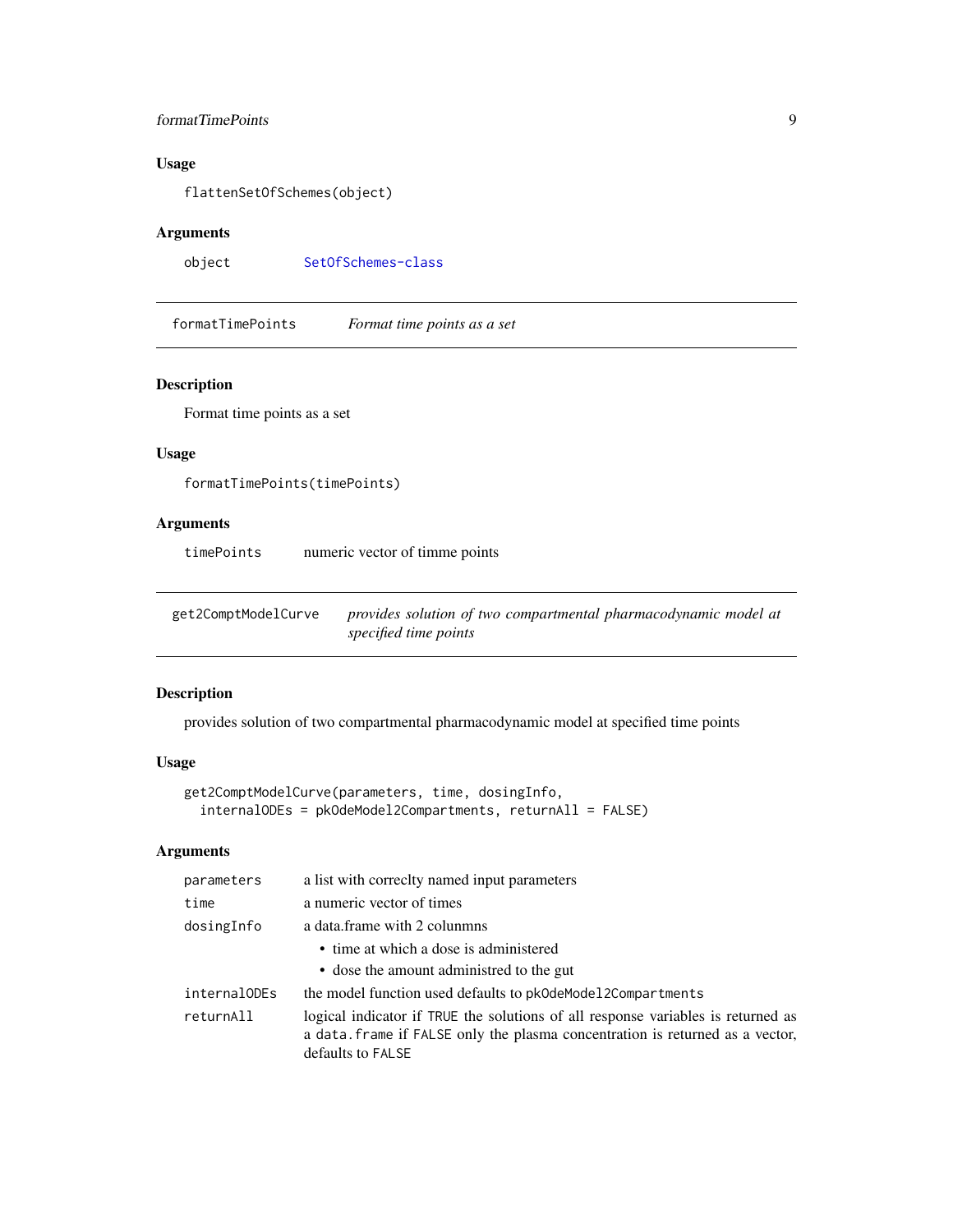## Value

data.frame or numeric vector of solutions, depending on the value of returnAll

#### Examples

```
pkModel <- getExamplePkModel()
parameters <- getParameters( pkModel )
testParameters <- parameters[ , "value"]
names(testParameters) <- parameters[ , "parameter"]
time <- seq( 0 , 3 , 0.1 )
dosingInfo \leftarrow data.frame( time = c( \theta , 1, 2),
    dose = c( 5, 2, 1.5 )get2ComptModelCurve( parameters = testParameters , time , dosingInfo )
get2ComptModelCurve( parameters = testParameters, time ,
 dosingInfo , returnAll = TRUE )
```
getAllTimeOptions *generate all possible time options from eligible time points and number of samples per time interval ( time zone )*

#### Description

generate all possible time options from eligible time points and number of samples per time interval ( time zone )

#### Usage

getAllTimeOptions(timeZones, fullTimePoints)

#### Arguments

| timeZones | a data frame containing information on the number of points to be chosen in<br>each time zone. Each row is a time zone.                     |
|-----------|---------------------------------------------------------------------------------------------------------------------------------------------|
|           | • startTime the start time of each time zone assumed to be included in that<br>zone                                                         |
|           | • end Time the end time of the zone. It is not part of the current zone but the<br>start time of the next zone                              |
|           | • nPointsPerZone the number of time points to be chosen within each zone.                                                                   |
|           | full Time Points a numeric vector containing all possible time points to be considered including<br>time point zero and the last time point |

# Details

time point zero is never included in any time option and the last time point is always included. Note that the last time point is not a member of any zone. The number of time points in every time options is therefore the total number of time points specified in timeZone plus 1 for the last time point.

<span id="page-9-0"></span>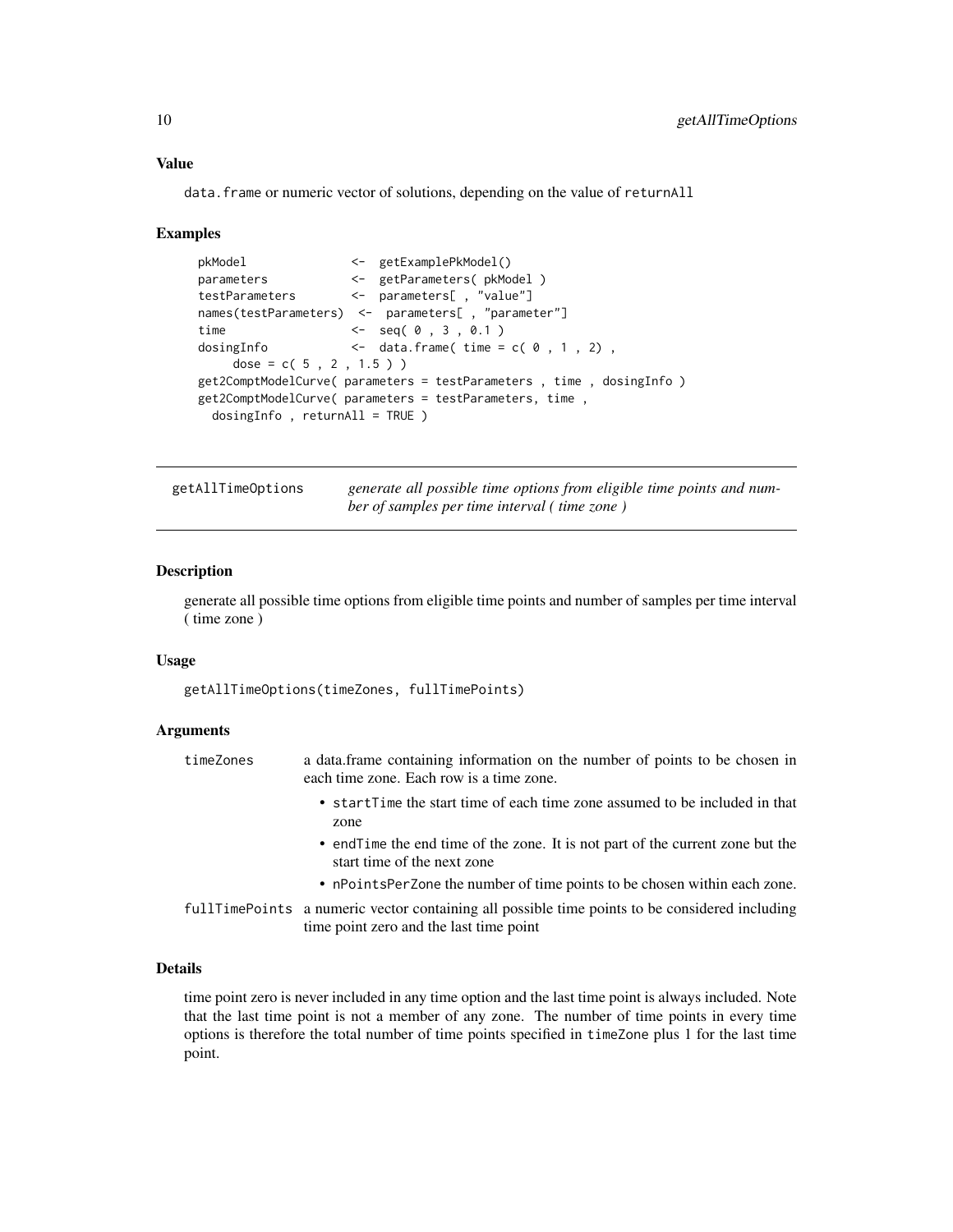# <span id="page-10-0"></span>getCoeffVariationError 11

## Value

[SetOfTimePoints-class](#page-42-1)

#### Examples

```
timeZonesEx <- getExampleTimeZones()
fullTimePointsEx <- seq( 0, 21, 1)
print(timeZonesEx)
setOfTimePoints <- getAllTimeOptions( timeZones = timeZonesEx,
  fullTimePoints = fullTimePointsEx )
setOfTimePoints <- getAllTimeOptions(
 timeZones = data.frame(startTime = 0, endTime = 21, nPointsPerZone = 1),
 fullTimePoints = fullTimePointsEx
\lambda
```
getCoeffVariationError

*generic function to extract* coeffVariationError *slot*

# Description

generic function to extract coeffVariationError slot

#### Usage

```
getCoeffVariationError(object, ...)
```
## S4 method for signature 'PkModelParent' getCoeffVariationError(object)

#### Arguments

| object | a S4 class object     |
|--------|-----------------------|
| .      | additional parameters |

getCombinationsWithMaxNRepetitions

*get all combinations with a maximum number of repetitions*

#### Description

get all combinations with a maximum number of repetitions

## Usage

```
getCombinationsWithMaxNRepetitions(sourceVector, nDraws,
 maxRepetitions = 1, nCombinationsOnly = FALSE)
```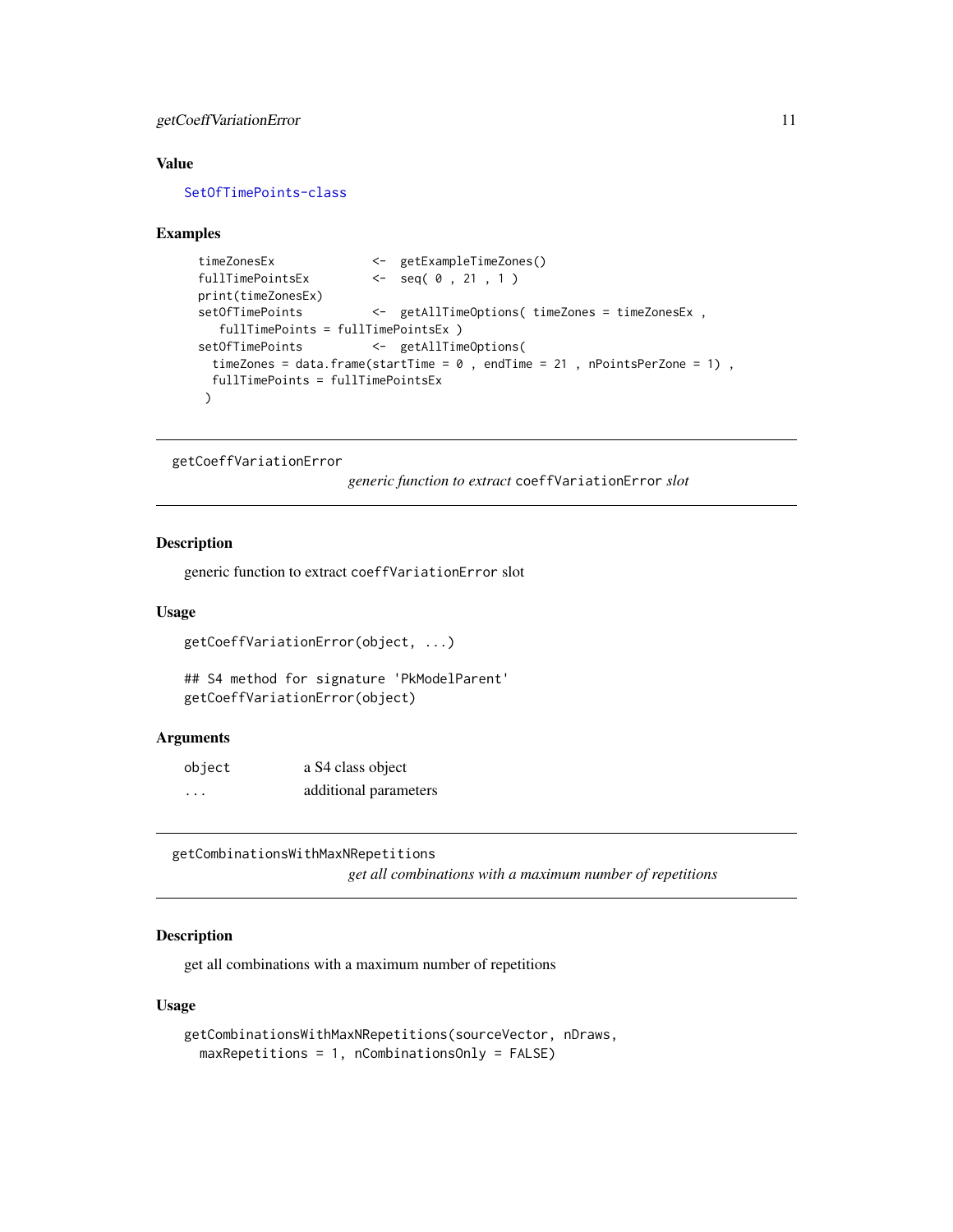## Arguments

| sourceVector      | is a vector with options to draw from                                                   |
|-------------------|-----------------------------------------------------------------------------------------|
| nDraws            | the combination size                                                                    |
|                   | maxRepetitions the number of times an element of the sample Vector can occur in a group |
| nCombinationsOnly |                                                                                         |
|                   | if TRUE it returns the number of combinations instead of the combinations it-           |
|                   | self, defaults to FALSE                                                                 |

#### Value

a matrix with as a combination per row, unless nCombinationsOnly is TRUE

#### Examples

```
test1 <- getCombinationsWithMaxNRepetitions(c("a", "b", "c"),
nDraws = 2, maxRepetitions = 2 )
test2 <- getCombinationsWithMaxNRepetitions(1:5, nDraws = 3, maxRepetitions = 3)
test3 <- getCombinationsWithMaxNRepetitions( 1:5 , nDraws = 3, maxRepetitions = 3 ,
nCombinationsOnly = TRUE )
```
getConstraintsExample *get a minimal example of a constraint data frame*

#### Description

get a minimal example of a constraint data frame

#### Usage

```
getConstraintsExample()
```
getCorrelationMatrix *generic function to extract the* correlationMatrix*-slot*

# Description

generic function to extract the correlationMatrix-slot

## Usage

```
getCorrelationMatrix(object, ...)
```
## S4 method for signature 'PkModelParent' getCorrelationMatrix(object)

<span id="page-11-0"></span>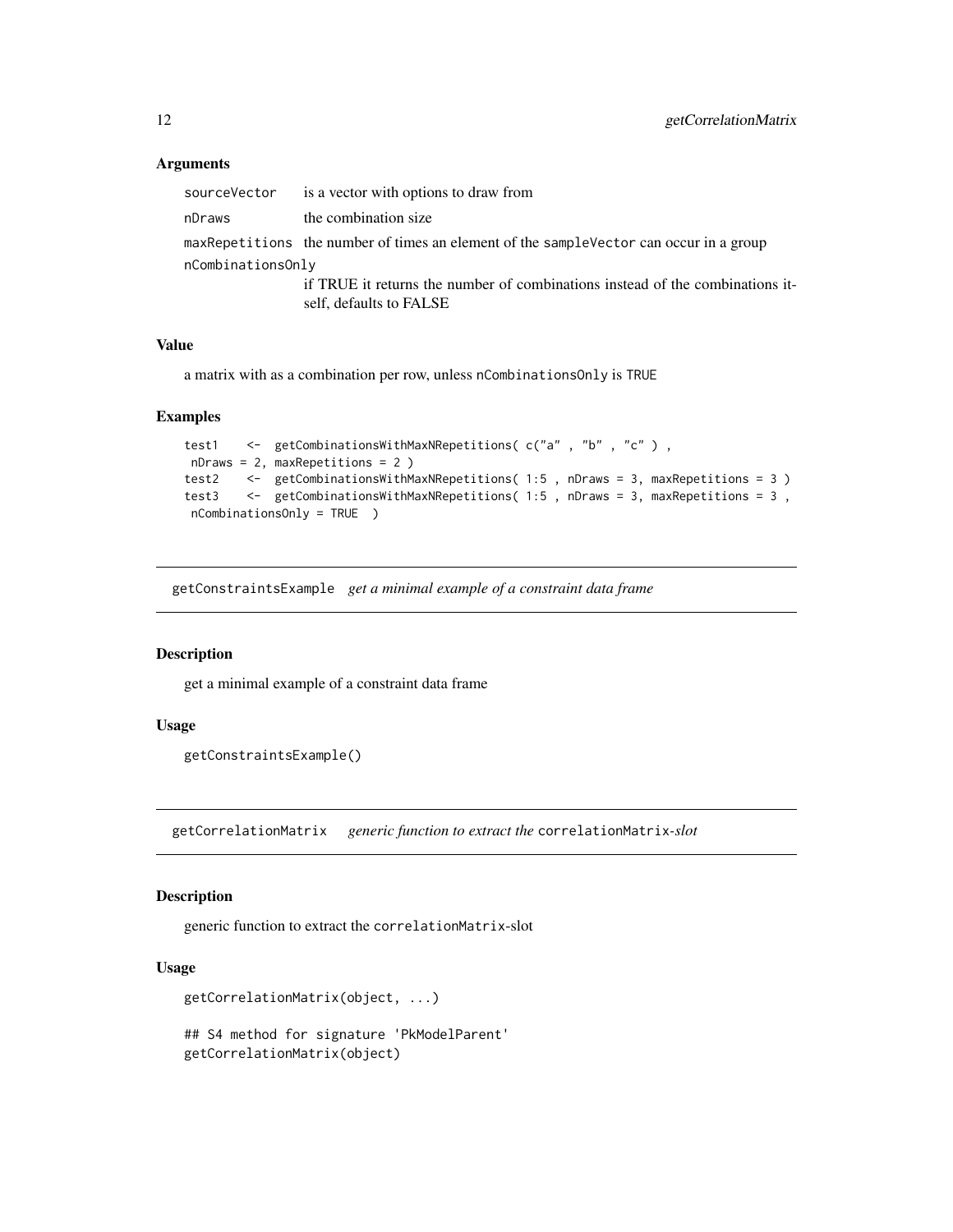#### <span id="page-12-0"></span>getData 13

# Arguments

| object                  | a S4 class object     |
|-------------------------|-----------------------|
| $\cdot$ $\cdot$ $\cdot$ | additional parameters |

## getData *generic function to extract the* .Data*-slot*

## Description

generic function to extract the .Data-slot

## Usage

```
getData(object, ...)
```
## S4 method for signature 'SetOfSchemes' getData(object)

## S4 method for signature 'PkData' getData(object)

## S4 method for signature 'SetOfTimePoints' getData(object)

# Arguments

| object | a S4 class object     |
|--------|-----------------------|
| .      | additional parameters |

getDosingInfo *generic function to extract* dosingInfo*-slot*

## Description

generic function to extract dosingInfo-slot

# Usage

```
getDosingInfo(object, ...)
```
## S4 method for signature 'PkModelParent' getDosingInfo(object)

| object | a S4 class object     |
|--------|-----------------------|
| .      | additional parameters |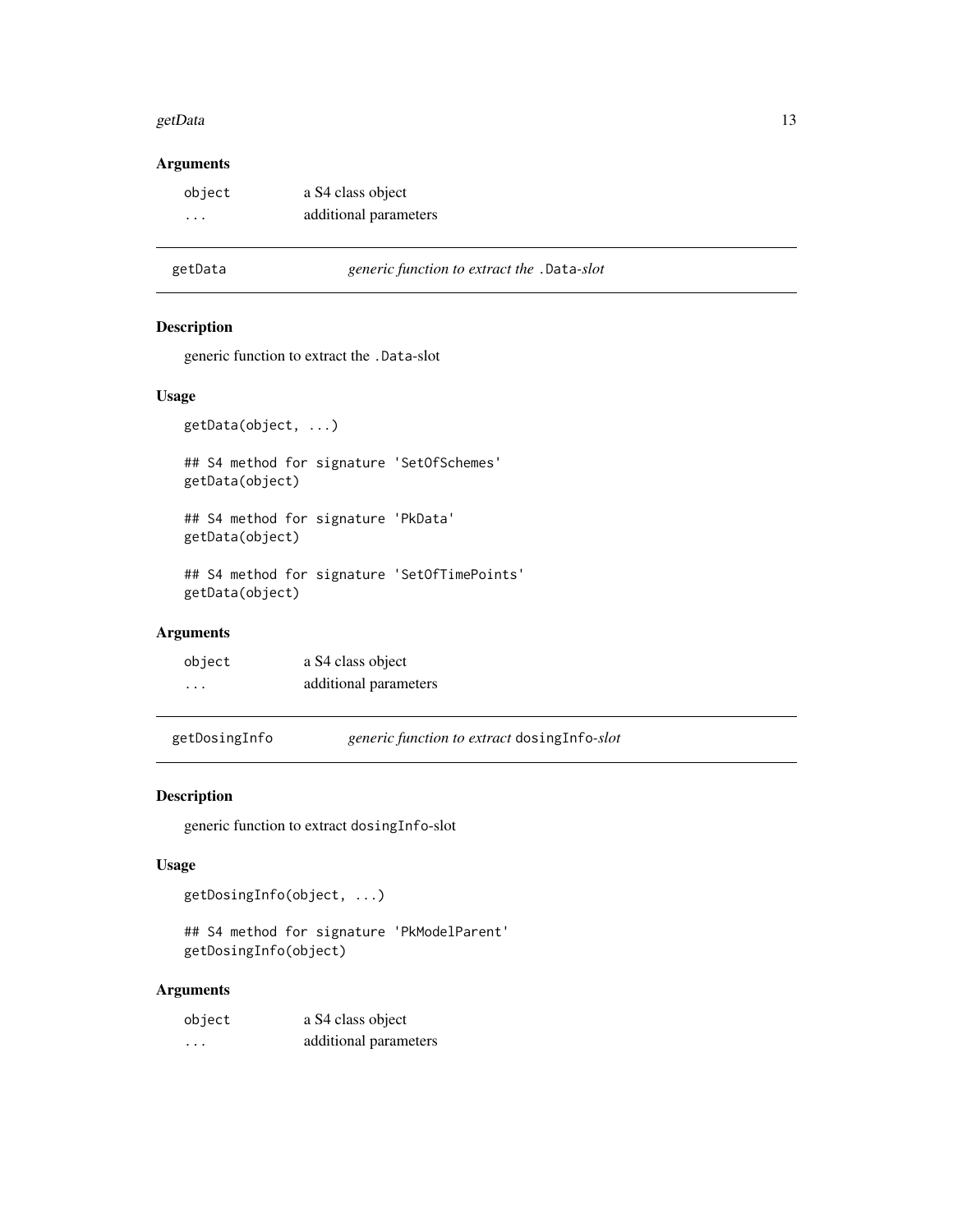<span id="page-13-0"></span>

generate an mimimal example of a Pk data without a model

# Usage

```
getExampleData()
```
# Examples

getExampleData()

getExampleObjective *example objective function for* [rankObject](#page-35-1)

# Description

example objective function for [rankObject](#page-35-1)

# Usage

```
getExampleObjective()
```
getExampleParameters *get example parameters to use in* [pkOdeModel2Compartments](#page-0-0) *example*

# Description

get example parameters to use in [pkOdeModel2Compartments](#page-0-0) example

# Usage

getExampleParameters()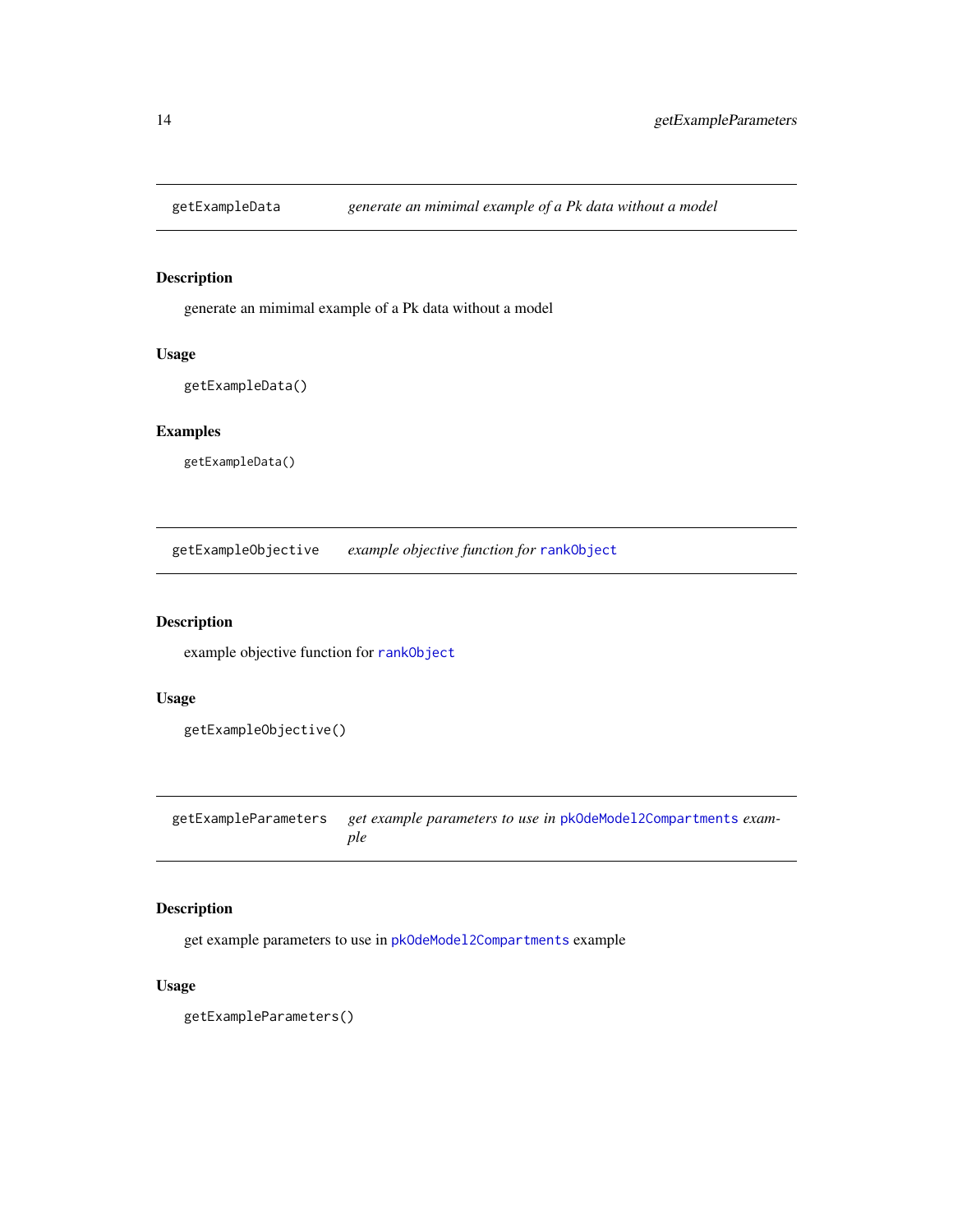<span id="page-14-0"></span>getExamplePkCurve *example of 1 pk curve to be used to test pkCurveStat\_[function]*

## Description

example of 1 pk curve to be used to test pkCurveStat\_[function]

## Usage

```
getExamplePkCurve(times)
```
# Arguments

times a numeric vector of timePoints

# Value

a data.frame with time and concentration as columns

## Examples

```
getExamplePkCurve( times = 0:10 )
```
getExamplePkModel *get minimal example of* [PkModel-class](#page-31-1)

## Description

get minimal example of [PkModel-class](#page-31-1)

# Usage

getExamplePkModel()

# Examples

getExamplePkModel()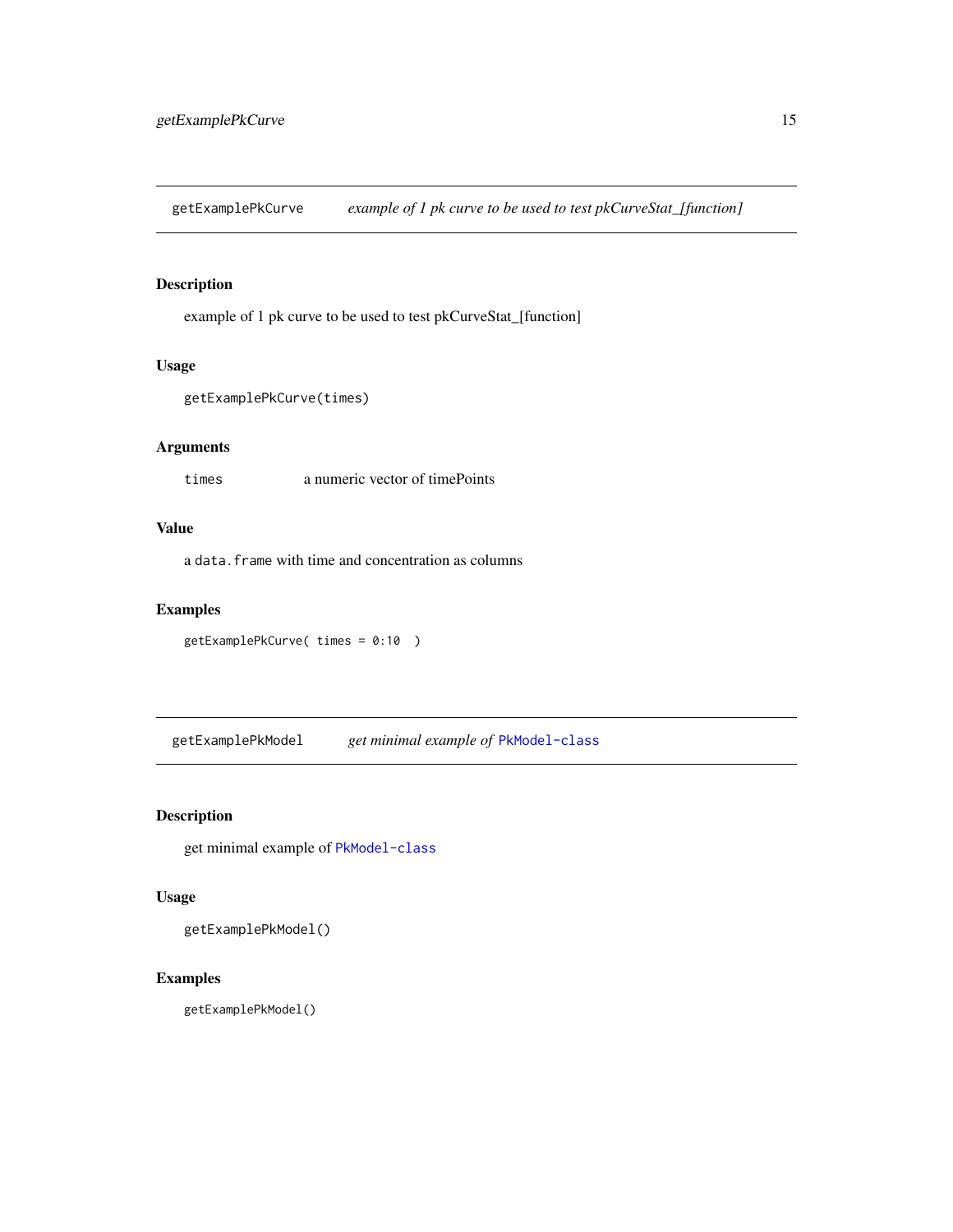<span id="page-15-0"></span>getExamplePkModelRange

*get minimal example of* [PkModelRange-class](#page-31-2)

#### Description

get minimal example of [PkModelRange-class](#page-31-2)

## Usage

```
getExamplePkModelRange()
```
# Examples

```
getExamplePkModelRange()
```
getExampleSetOfSchemes

*get a minimal example of a set of schemes object*

## Description

get a minimal example of a set of schemes object

## Usage

```
getExampleSetOfSchemes()
```
getExampleSetOfTimePoints

*get a minimal example set of time points to test functions with*

# Description

get a minimal example set of time points to test functions with

# Usage

```
getExampleSetOfTimePoints(fullTimePoints, nTimePointsSelect = 5,
 nChoicesSubset = 7)
```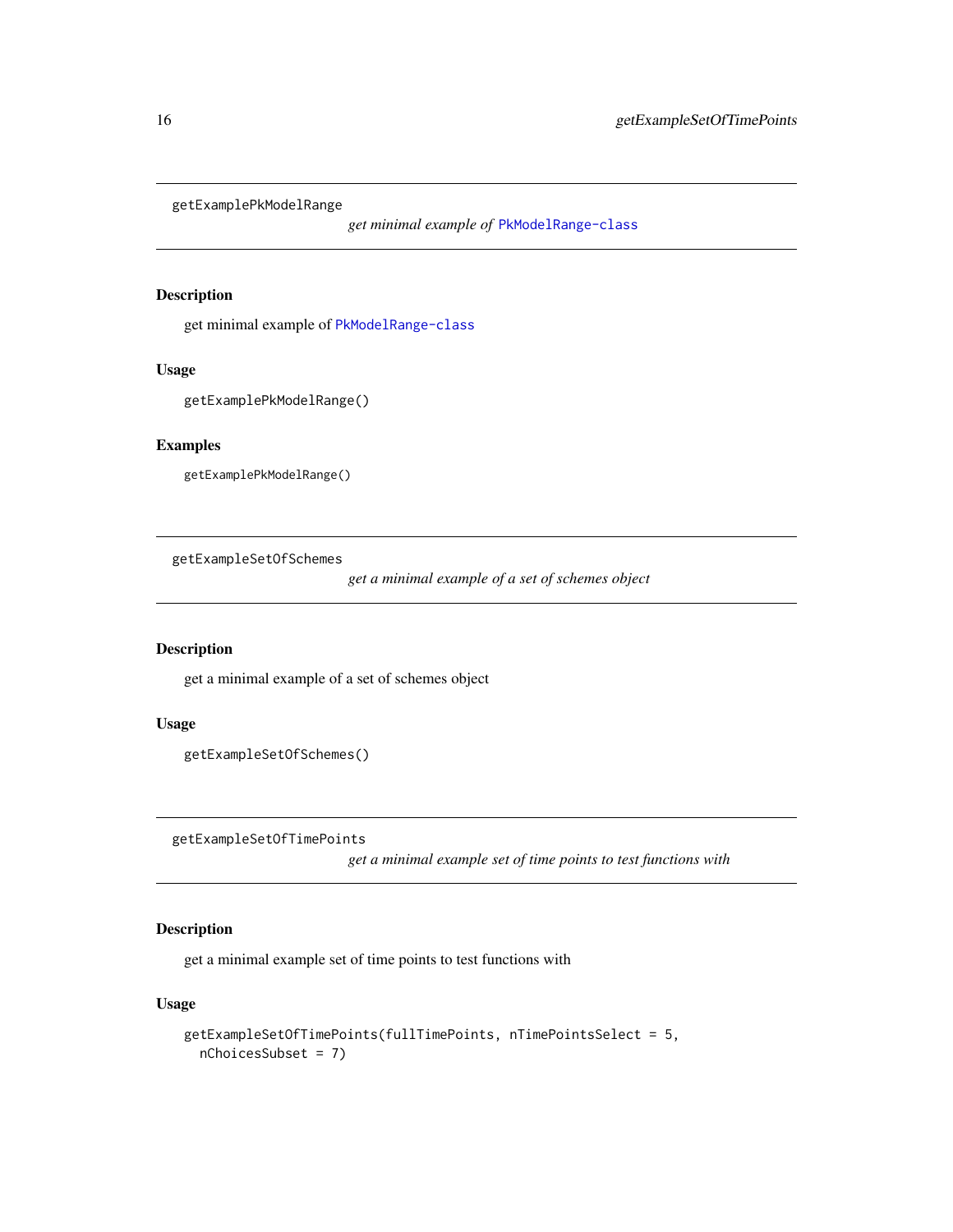# <span id="page-16-0"></span>Arguments

|                   | fullTimePoints numeric vector of time points                                                               |
|-------------------|------------------------------------------------------------------------------------------------------------|
| nTimePointsSelect |                                                                                                            |
|                   | number of time points to select from the full time points, defaults to 5                                   |
|                   | nchoices Subset number of all selection to retain for the example to avoid a large object defaults<br>to 7 |

# Examples

```
getExampleSetOfTimePoints( fullTimePoints = 0:10, nTimePointsSelect = 5, nChoicesSubset = 7 )
```
getExampleTimeData *generate example PkData object to be used in example rankTimePoints*

## Description

generate example PkData object to be used in example rankTimePoints

## Usage

```
getExampleTimeData()
```
getExampleTimeZones *working example time zone dataframe to use in examples*

# Description

working example time zone dataframe to use in examples

# Usage

```
getExampleTimeZones()
```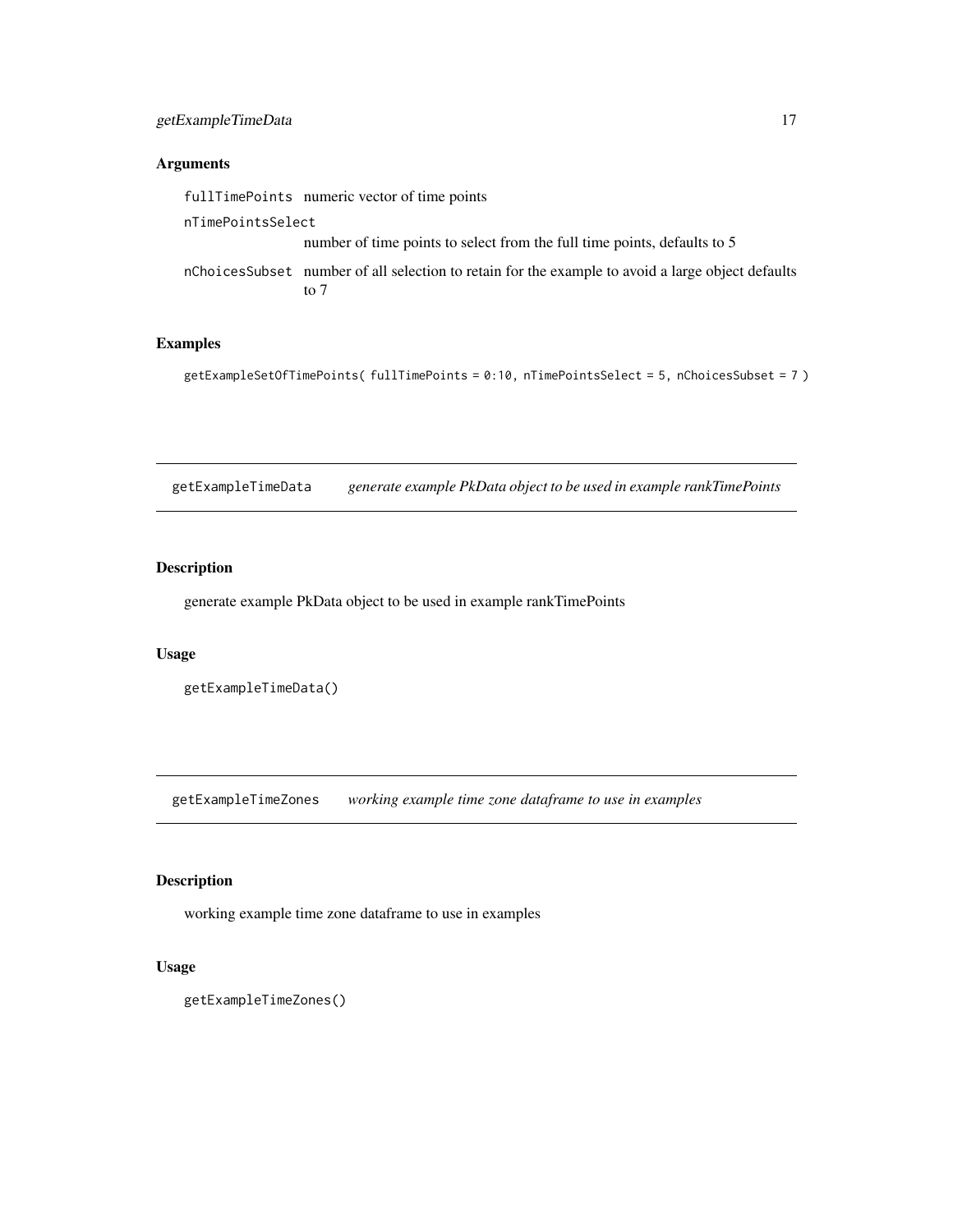```
getIndividualParameters
```
*sample subject specific parameters to input in pharmacodynamic model paramaters are sample from a log-normal distribution*

#### Description

sample subject specific parameters to input in pharmacodynamic model paramaters are sample from a log-normal distribution

## Usage

```
getIndividualParameters(meanParam, coeffVariation, nSubjects,
  corrMatrix = NULL)
```
#### Arguments

| meanParam  | numeric vector containing mean information of a set of parameters                      |
|------------|----------------------------------------------------------------------------------------|
|            | coeff Variation coefficient of variantion to inform the variance of the subject        |
| nSubjects  | the number of subjects which should be sampled                                         |
| corrMatrix | optional correlation matrix when not specified parameters are assumed indepen-<br>dent |

#### Value

a matrix with rows subject and columns parameters

## Examples

```
parameters <- c( 1, 0.1, 10, 3)
names( parameters ) <- c( "Ka", "Ke" , "volume" , "dose" )
coeffVariation <- c( 0.05 , 0.05 , 0.05, 0 )
names(coeffVariation) <- names( parameters )
nSubjects <- 9
# example correlation matrix
corrMatrix <- matrix(0.2, nrow = 4, ncol = 4) +
   diag( rep( 0.8 , 4 ) ) # correlation on the the log scale
# assuming independence between parameters
getIndividualParameters( parameters , coeffVariation , nSubjects = 9 )
# assuming correlations between parameters
getIndividualParameters( parameters , coeffVariation , nSubjects = 9 , corrMatrix)
getIndividualParameters( meanParam = parameters , coeffVariation , nSubjects = 3 , corrMatrix)
```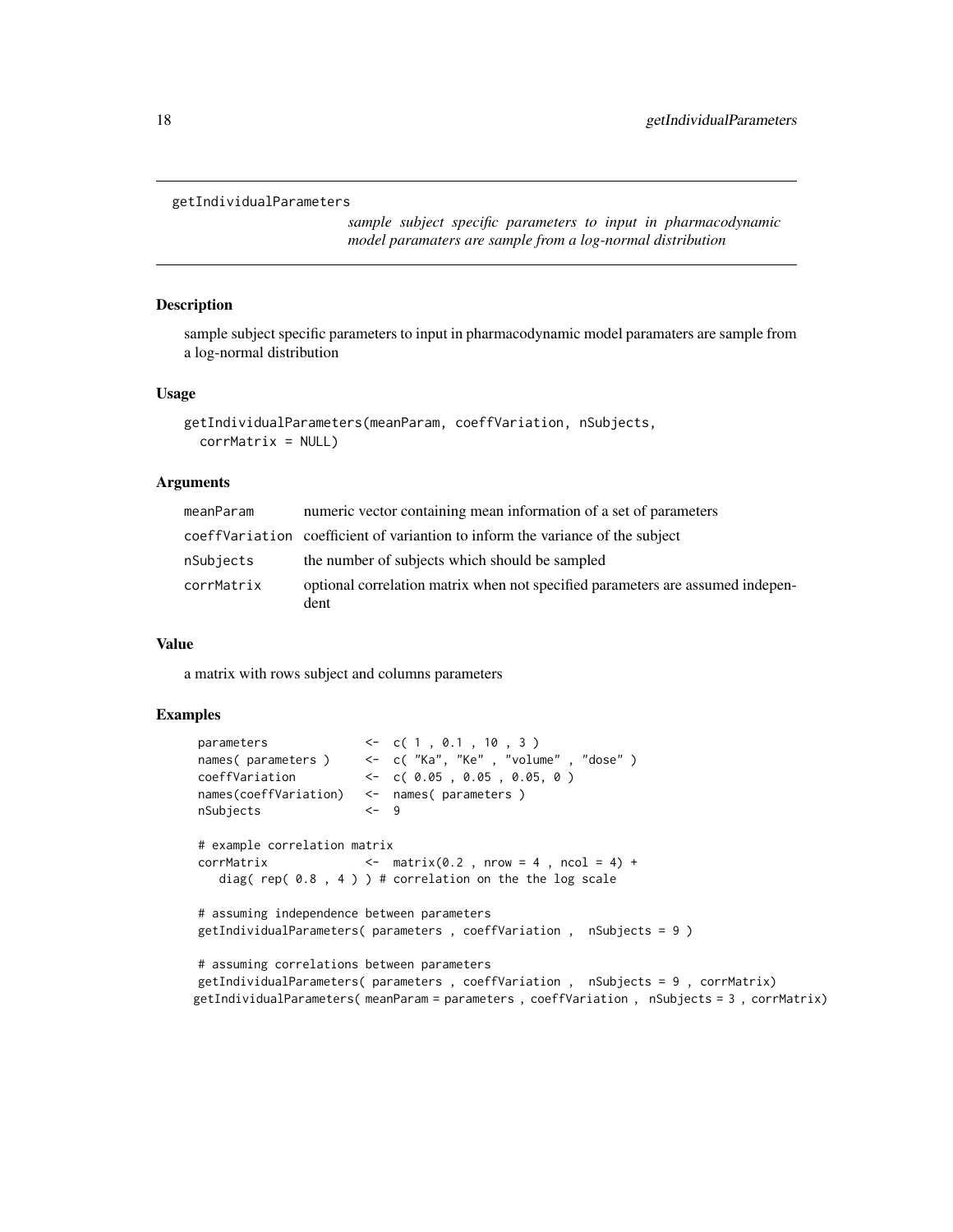<span id="page-18-1"></span><span id="page-18-0"></span>

calculate Michealis-Menten relation between x and velocity and rate

# Usage

```
getMMCurve(x, Vmax, kappaMM, constantValue = NA)
```
## Arguments

| $\mathsf{x}$  | numeric vector, independent variable in Michaelis-Menten function representing<br>a concentration or dose          |
|---------------|--------------------------------------------------------------------------------------------------------------------|
| Vmax          | is the maximum rate ( $x * V$ max / (kappaMM + x)) with increasing x                                               |
| kappaMM       | scalar representing Michaelis-Menten constant wich is the x at the rate reaches<br>half of Vmax                    |
| constantValue | mumeric constant if not NULL, the rate equals x*constantValue with Vmax and<br>kappaMM are ignored, defaults to NA |

# Value

data.frame given te relation between concentration and velocity and rate with columns

- x
- velocity wich is rate/concentration
- rate rate ( $x * V$ max / (kappaMM + x )
- Vmax input value
- kappaMM input value

## Examples

```
getMMCurve( x = seq( 0 , 1 , 0.01 ), Vmax = 5, kappaMM = 0.3 )getMMCurve( x = seq( 0 , 3 , 0.01 ), Vmax = 5, kappaMM = 0.3 )getMMCurve(x = seq( 0, 1, 0.01 ), Vmax = 5, kappaMM = 0.3, constantValue = 3)
```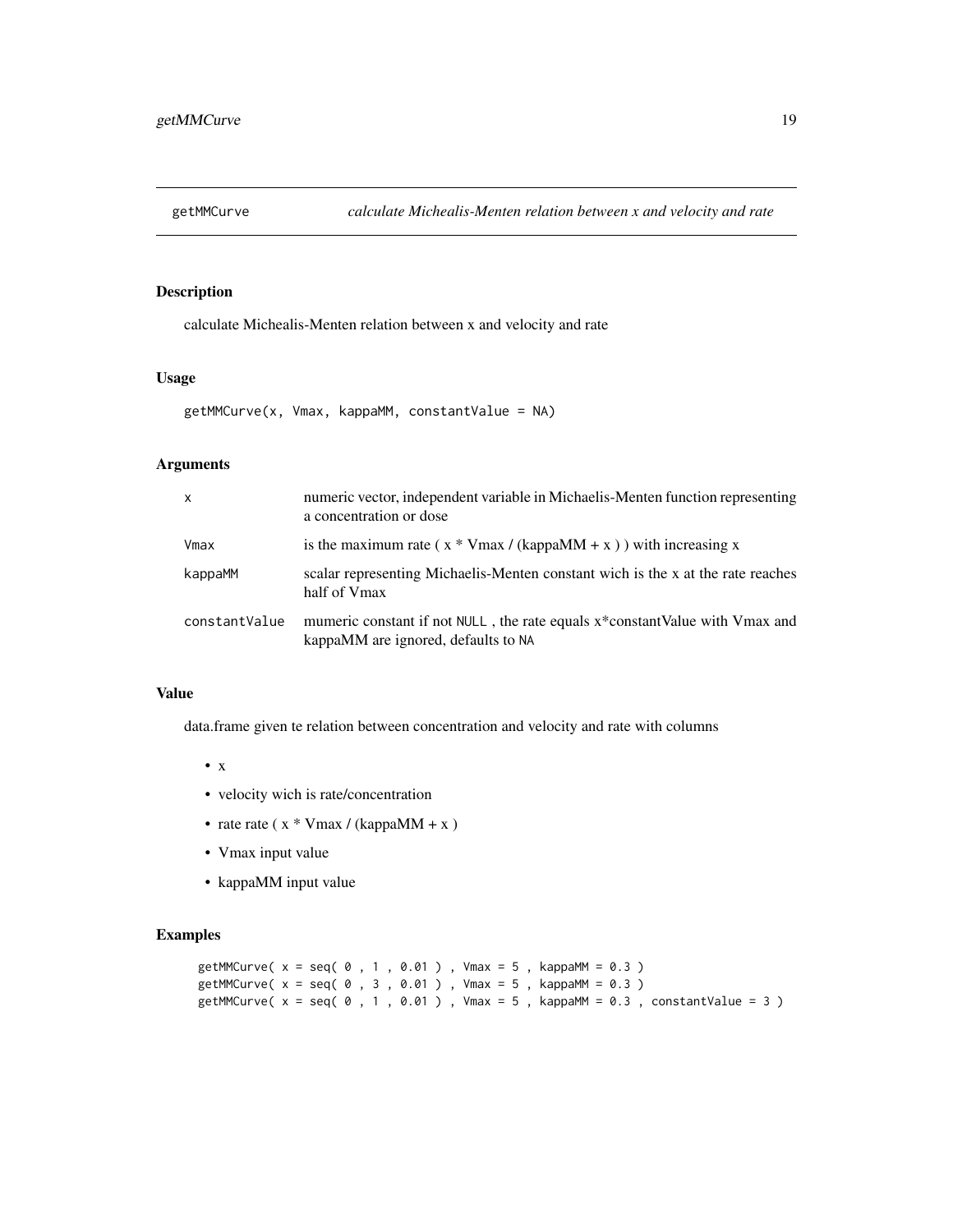<span id="page-19-0"></span>

generic function to extract modelFunction slot from S4-class object

# Usage

```
getModelFunction(object, ...)
```
## S4 method for signature 'PkModelParent' getModelFunction(object)

#### Arguments

| object                  | a S4 class object     |
|-------------------------|-----------------------|
| $\cdot$ $\cdot$ $\cdot$ | additional parameters |

| getNames |  |
|----------|--|
|----------|--|

| getNames |  |  |  | generic function extract the names of an S4-object |
|----------|--|--|--|----------------------------------------------------|
|          |  |  |  |                                                    |

## Description

generic function extract the names of an S4-object

## Usage

```
getNames(object, ...)
## S4 method for signature 'SetOfSchemes'
getNames(object)
```

```
## S4 method for signature 'SetOfTimePoints'
getNames(object)
```

| object   | a S4 class object     |
|----------|-----------------------|
| $\cdots$ | additional parameters |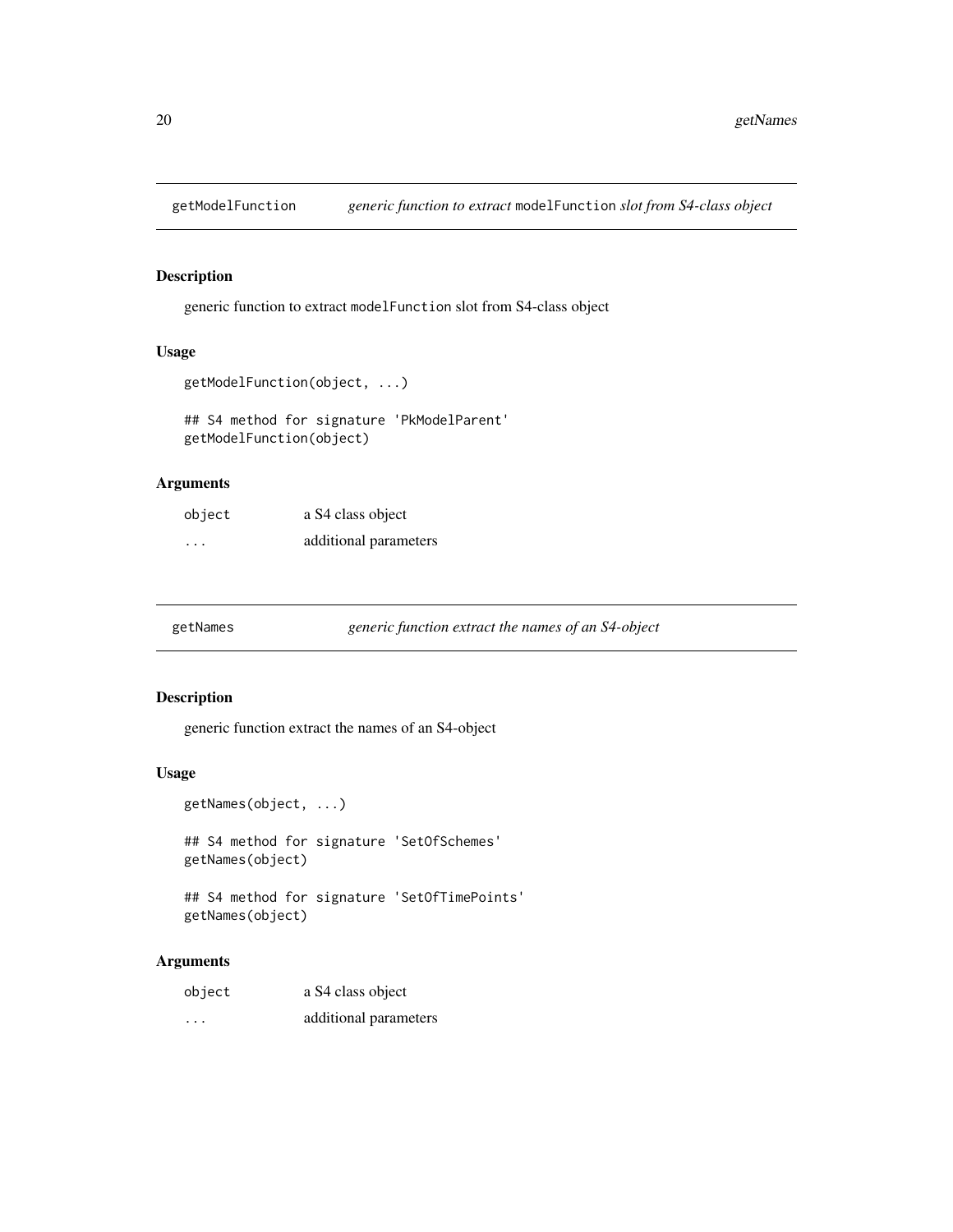<span id="page-20-0"></span>

generic function to extract nSchemes-slot

## Usage

```
getNSchemes(object, ...)
```
## S4 method for signature 'SetOfSchemes' getNSchemes(object)

# Arguments

| object  | a S4 class object     |
|---------|-----------------------|
| $\cdot$ | additional parameters |

getNSubjects *generic function to extract* nSubjects*-slot*

# Description

generic function to extract nSubjects-slot

## Usage

```
getNSubjects(object, ...)
```

```
## S4 method for signature 'SetOfSchemes'
getNSubjects(object)
```

| object   | a S4 class object     |
|----------|-----------------------|
| $\cdots$ | additional parameters |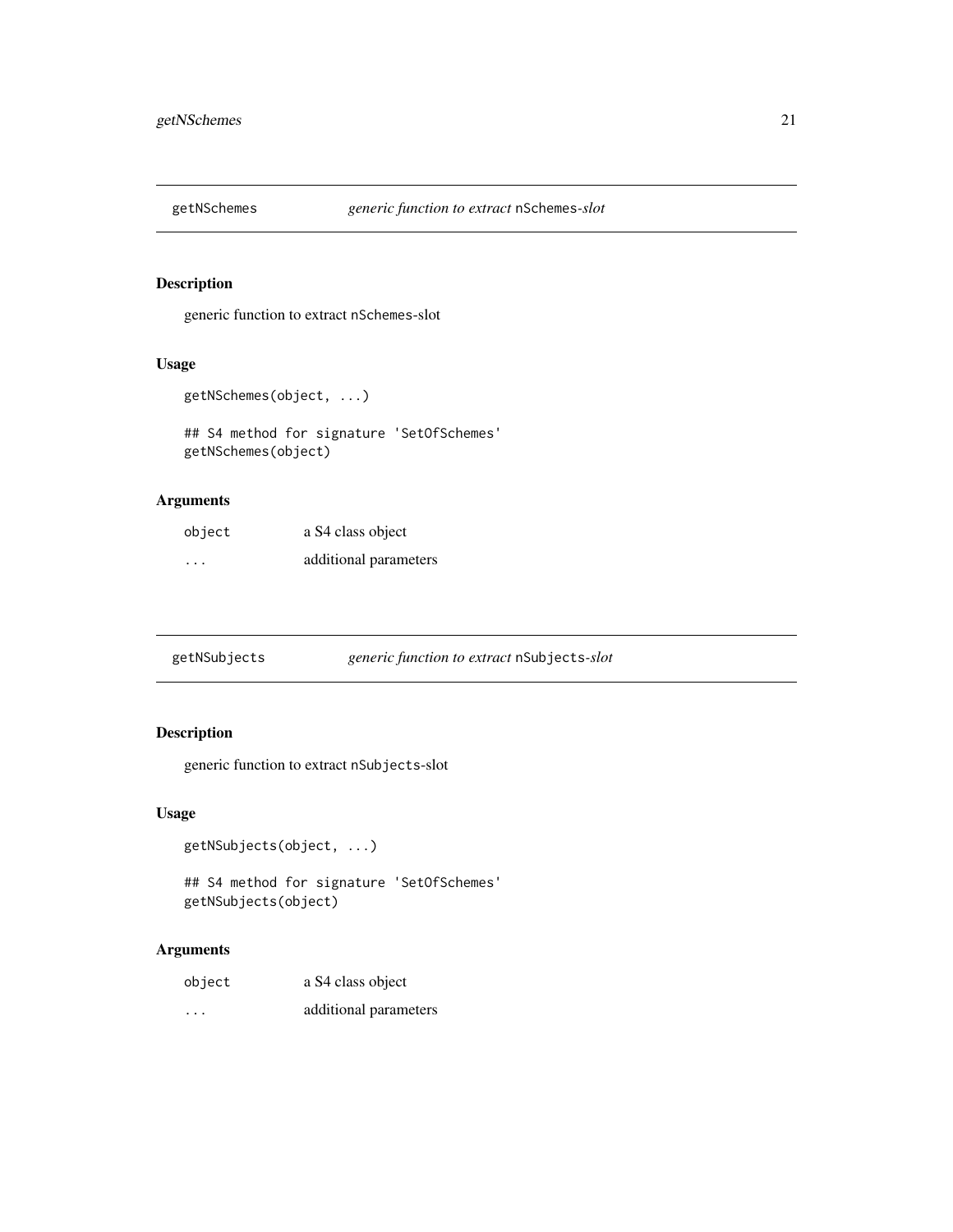<span id="page-21-0"></span>

generic function to extract parameter-slot

# Usage

```
getParameters(object, ...)
```
## S4 method for signature 'PkModelParent' getParameters(object)

# Arguments

| object | a S4 class object     |
|--------|-----------------------|
| .      | additional parameters |

| getPkData | simulate PkData-class from PkModel-class |  |
|-----------|------------------------------------------|--|
|           |                                          |  |

## Description

simulate [PkData-class](#page-30-1) from [PkModel-class](#page-31-1)

## Usage

```
getPkData(pkModel, timePoints, nSubjectsPerScheme, nSamples,
 errorCorrelationMatrixIntime = diag(1, length(timePoints)),
 nCores = 1, dirIntermediateOutput = NULL)
```

| an object of PkModel-class                                                                    |
|-----------------------------------------------------------------------------------------------|
| numeric vector of time points                                                                 |
| nSubjectsPerScheme                                                                            |
| numeric constant, number of subjects per dataset on which a sampling scheme<br>can be applied |
| number of datasets to sample                                                                  |
| errorCorrelationMatrixIntime                                                                  |
| the correlation between additive error terms within a subject, by default no cor-<br>relation |
|                                                                                               |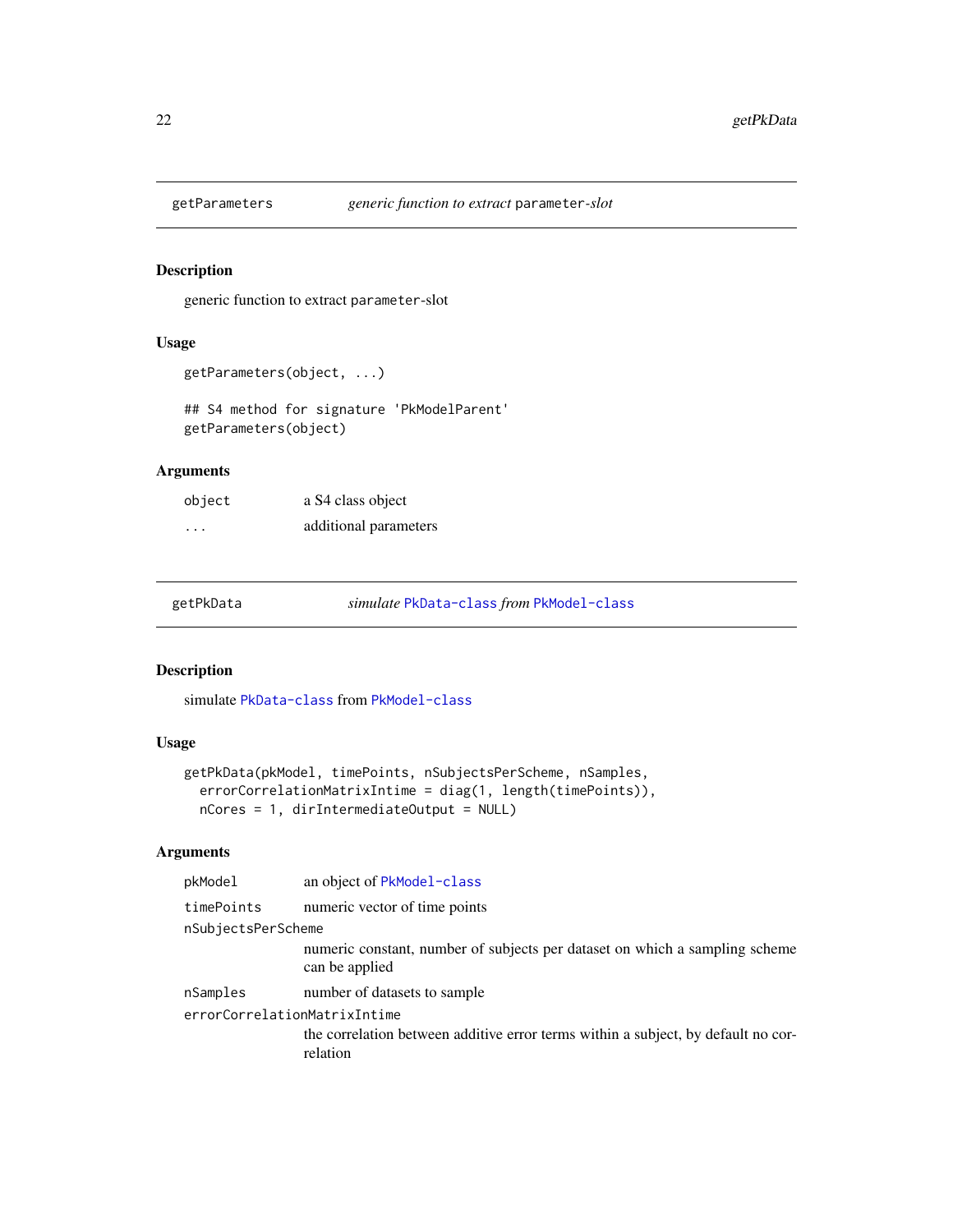# <span id="page-22-0"></span>getPkModel 23

| nCores                | number of cores used for parallel computing, defaults to 1 (remark no random<br>numbers are generated in parallel) |
|-----------------------|--------------------------------------------------------------------------------------------------------------------|
| dirIntermediateOutput |                                                                                                                    |
|                       | directory to write intermediate output to for debugging, defaults to NULL, when                                    |
|                       | no intermediate output is written down                                                                             |

# Value

[PkData-class](#page-30-1) object

# Examples

```
getPkData( getExamplePkModel() , 0:5 , nSubjectsPerScheme = 3 , nSamples = 4 )
getPkData( getExamplePkModel() , 0:5 , nSubjectsPerScheme = 7 , nSamples = 1 )
```
getPkModel *generic function extract a* [PkModel-class](#page-31-1)

# Description

generic function extract a [PkModel-class](#page-31-1)

# Usage

getPkModel(object, ...)

## S4 method for signature 'PkData' getPkModel(object)

#### Arguments

| object  | an S4 object          |
|---------|-----------------------|
| $\cdot$ | additional parameters |

## Examples

getPkModel( getExampleData() )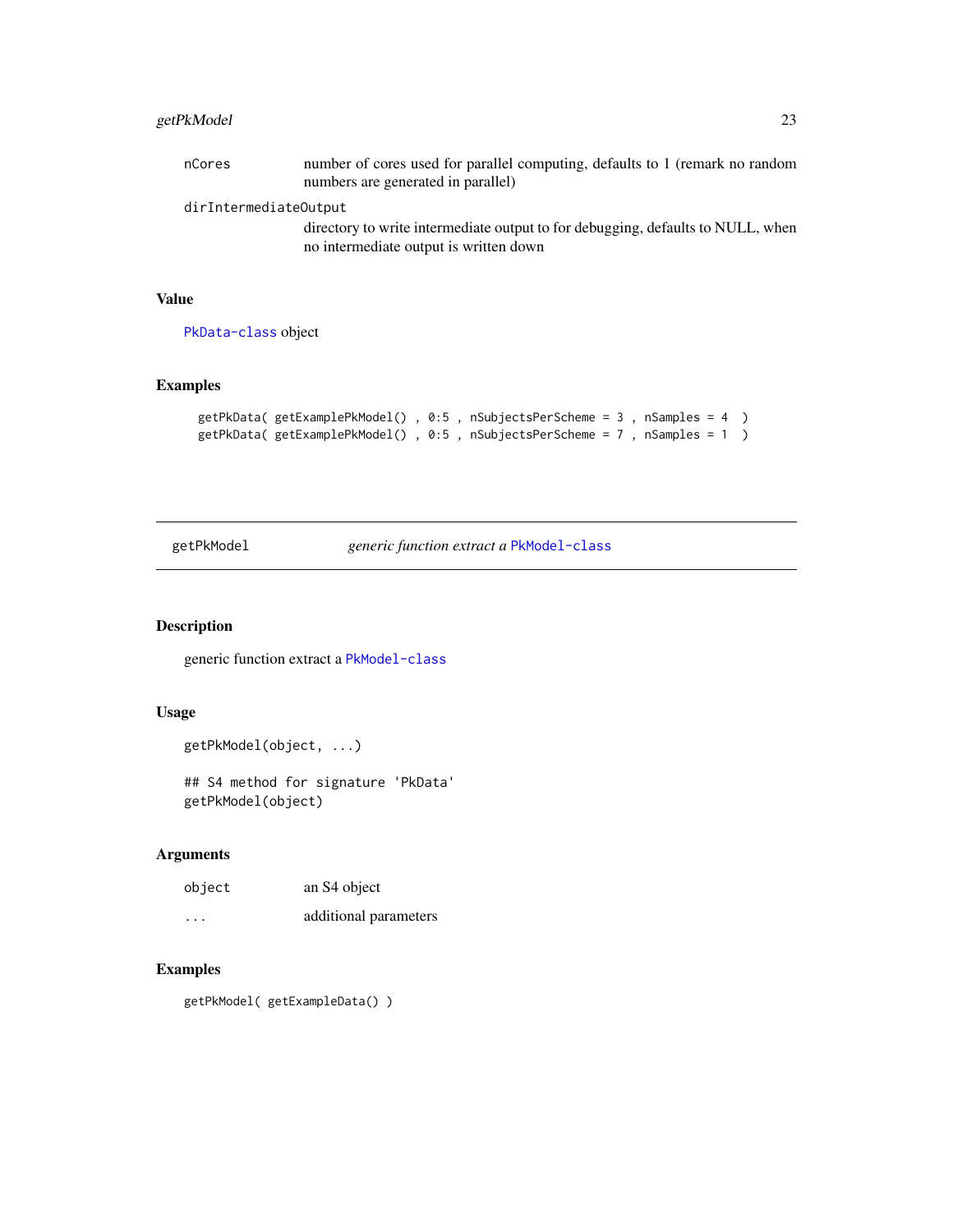<span id="page-23-0"></span>getPkModelArticle *reproduce the example of the article of Helen Barnet et al.*

#### Description

reproduce the example of the article of Helen Barnet et al.

## Usage

```
getPkModelArticle()
```
## Note

this models serves only to reproduce results of the article, and allows only 1 dose administered at time 0.

# Examples

```
model <- getPkModelArticle()
summary( model )
testData <- getPkData( model , 1:12 , nSubjectsPerScheme = 3 , nSamples = 7 )
plotObject( model , times = 0:12 )
plotAverageRat( model, doseZero = 100, timePoints = seq(0, 12, 0.5))
```

| getPkModels | Generate all possible PkModel-class from PkModelRange-class |
|-------------|-------------------------------------------------------------|
|             | combination of ranges                                       |

# Description

Generate all possible [PkModel-class](#page-31-1) from [PkModelRange-class](#page-31-2) combination of ranges

#### Usage

```
getPkModels(object, outputDirectory = NULL)
```
#### Arguments

object [PkModelRange-class](#page-31-2) outputDirectory

> directory to save models as .Rds objects, defaults to NULL when a temporary directory is made to save models

# Value

[PkModelRange-class](#page-31-2) objects saved as a subsdirectory of the outputdirectory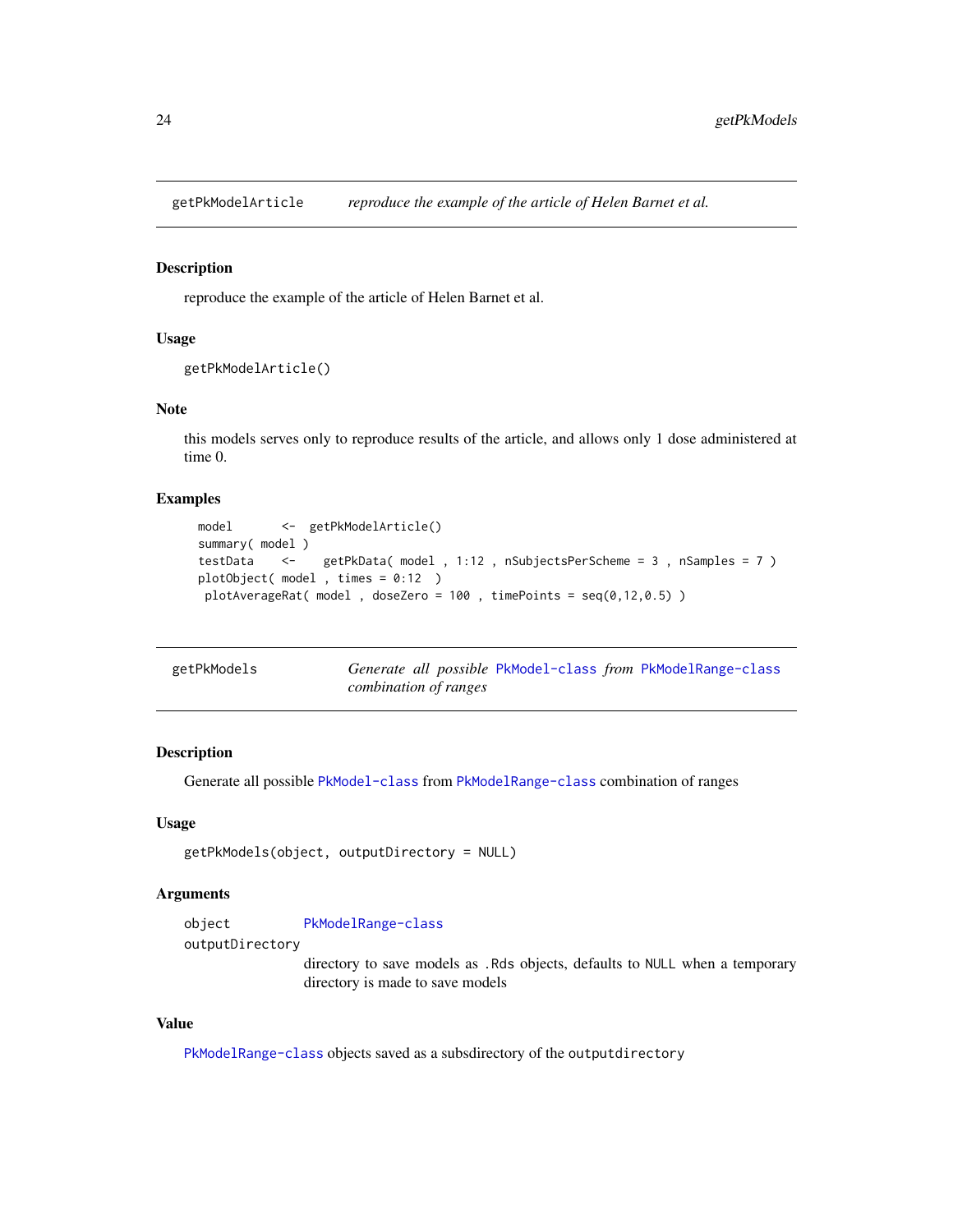# <span id="page-24-0"></span>getRanking 25

# Note

the outputDirectory is should be empty

getRanking *generic function to extract the* ranking*-slot*

# Description

generic function to extract the ranking-slot

## Usage

getRanking(object, ...)

## S4 method for signature 'SetOfSchemes' getRanking(object)

## S4 method for signature 'SetOfTimePoints' getRanking(object)

## Arguments

| object | a S4 class object     |
|--------|-----------------------|
| .      | additional parameters |

| getSetOfSchemes | Generate a SetOfSchemes-class object of speficified dimensions (         |
|-----------------|--------------------------------------------------------------------------|
|                 | subjects, observations per t) for a given set of time points which meets |
|                 | user specified constraints                                               |

# Description

Generate a [SetOfSchemes-class](#page-41-1) object of speficified dimensions ( subjects, observations per t) for a given set of time points which meets user specified constraints

# Usage

```
getSetOfSchemes(minNSubjects, maxNSubjects, minObsPerSubject,
 maxObsPerSubject, timePoints, constraints = NULL,
 maxRepetitionIndSchemes = 1, maxNumberOfSchemesBeforeChecks = 10^5,
  returnNSchemesBeforeConstraints = FALSE)
```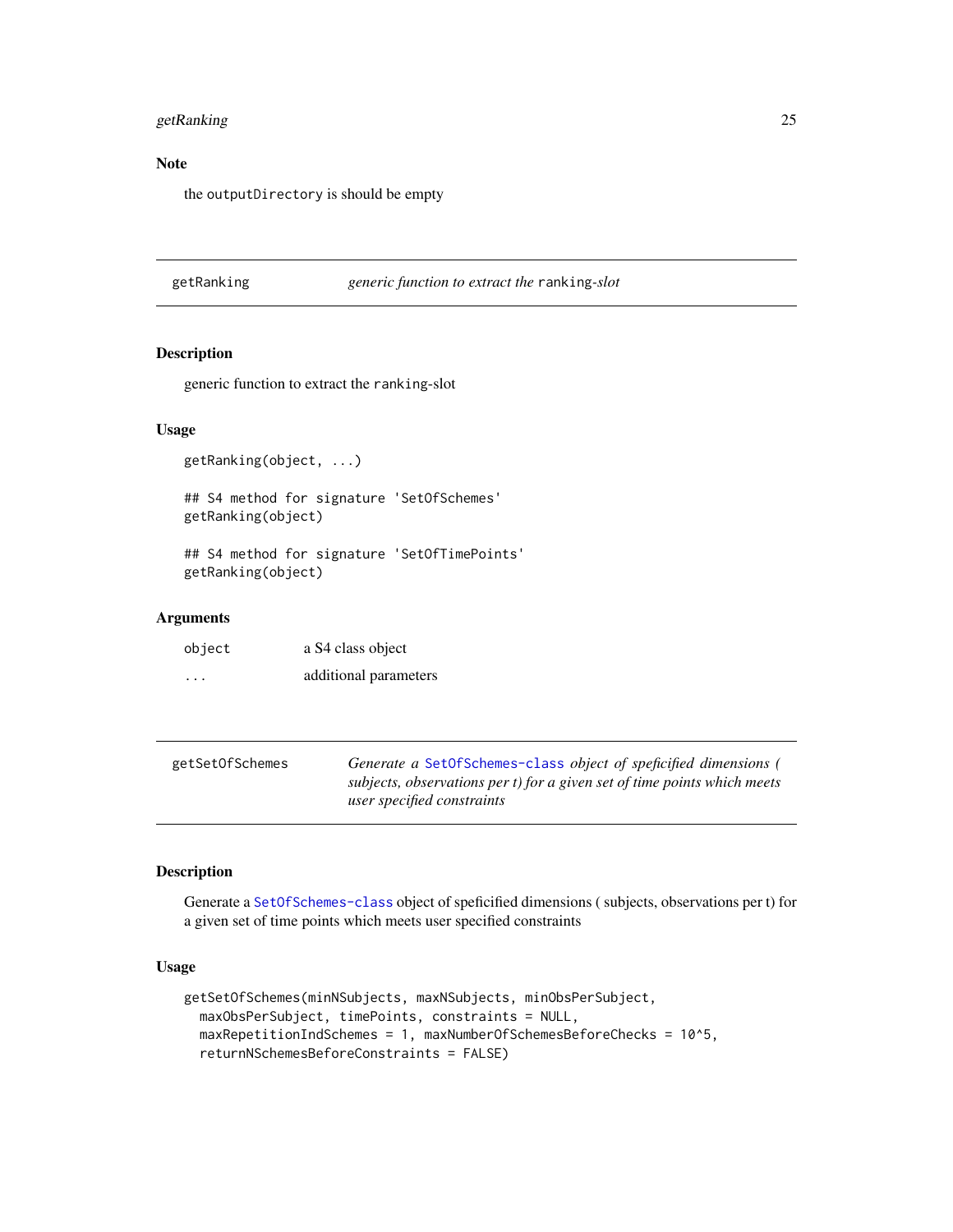## <span id="page-25-0"></span>Arguments

| minNSubjects            | numeric, the mimimum number of subjects per scheme                                                                                                                                                                                                                                                     |  |
|-------------------------|--------------------------------------------------------------------------------------------------------------------------------------------------------------------------------------------------------------------------------------------------------------------------------------------------------|--|
| maxNSubjects            | numeric, the maximum number of subjects per scheme                                                                                                                                                                                                                                                     |  |
| minObsPerSubject        |                                                                                                                                                                                                                                                                                                        |  |
|                         | numeric, the mimimum number of sampling occasions per subject                                                                                                                                                                                                                                          |  |
| maxObsPerSubject        |                                                                                                                                                                                                                                                                                                        |  |
|                         | numeric, the maximum number of sampling occasions per subject                                                                                                                                                                                                                                          |  |
| timePoints              | numeric vector of time points larger then zero, at which subject can be sampled                                                                                                                                                                                                                        |  |
| constraints             | data.frame specifying constraints the scheme should meet. with columns:                                                                                                                                                                                                                                |  |
|                         | • check: identifier of the function to perform the check                                                                                                                                                                                                                                               |  |
|                         | • level: the level at wich the check is applied: either at the subject level or<br>scheme level                                                                                                                                                                                                        |  |
|                         | • value: input value used by the check function                                                                                                                                                                                                                                                        |  |
|                         | (a user can add constraint functions following naming convention check_[level]_[check]<br>see examples: (check_scheme_minObsPerTimePoint and check_subject_maxConsecSamples)<br>) remark: number of subjects per scheme or number of observations per scheme<br>should not be specified in constraints |  |
| maxRepetitionIndSchemes |                                                                                                                                                                                                                                                                                                        |  |
|                         | the maximum number of times an individual subject scheme can be repeated,<br>defaults to 1                                                                                                                                                                                                             |  |
|                         | maxNumberOfSchemesBeforeChecks                                                                                                                                                                                                                                                                         |  |
|                         | the maximum number of schemes to consider before applying scheme con-<br>straints, to avoid to long processing and using up memory. defaults to 10^5                                                                                                                                                   |  |
|                         | returnNSchemesBeforeConstraints                                                                                                                                                                                                                                                                        |  |
|                         | if TRUE return only number of schemes before checking constraints instead of<br>the schemes themselves, defaults to FALSE                                                                                                                                                                              |  |
|                         |                                                                                                                                                                                                                                                                                                        |  |

## Note

keep number of subjects , range of number of subjects and observations per subject and number of timep points restricted to avoid a large number of potential schemes slowing down computation and increasing memory usage

only schemes with minimal one observation per subject are contained even if not specified in constraints

# Examples

```
timePoints <- c( 1.2, 1.3, 2, 5)<br>constraints <- getConstraintsExample()
                   constraints <- getConstraintsExample()
ex1 <- getSetOfSchemes( minNSubjects = 4, maxNSubjects = 4,
 minObsPerSubject = 3 , maxObsPerSubject = 3 , timePoints , constraints )
ex2 <- getSetOfSchemes( minNSubjects = 4, maxNSubjects = 4,
 minObsPerSubject = 3 , maxObsPerSubject = 3 , timePoints ,
 constraints , maxRepetitionIndSchemes = 1 )
ex3 <- getSetOfSchemes( minNSubjects = 4, maxNSubjects = 4,
 minObsPerSubject = 2 , maxObsPerSubject = 3 , timePoints ,
```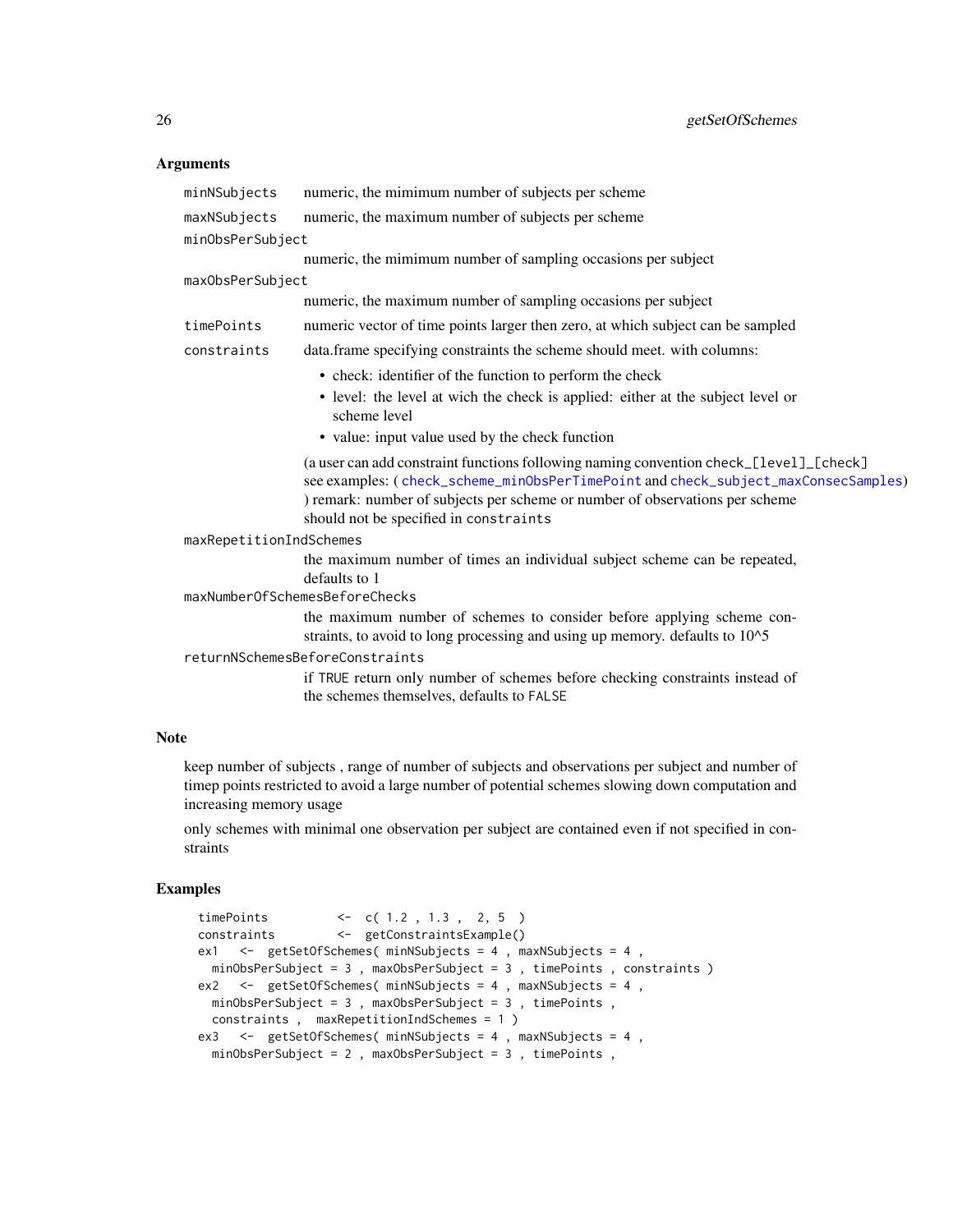```
constraints , maxRepetitionIndSchemes = 1 )
ex4 <- getSetOfSchemes( minNSubjects = 2, maxNSubjects = 5,
 minObsPerSubject = 2 , maxObsPerSubject = 3 , timePoints ,
 constraints , maxRepetitionIndSchemes = 1 )
ex5 <- getSetOfSchemes( minNSubjects = 2 , maxNSubjects = 5 ,
 minObsPerSubject = 2 , maxObsPerSubject = 3 , timePoints ,
 maxRepetitionIndSchemes = 2 )
## Not run:
 # this should trow an error (to many combinations required )
 ex6 <- getSetOfSchemes( minNSubjects = 2, maxNSubjects = 5,
    minObsPerSubject = 2 , maxObsPerSubject = 3 , timePoints ,
    maxRepetitionIndSchemes = 2 , maxNumberOfSchemesBeforeChecks = 1000 )
```
## End(Not run)

getTimeChoicePerformance

*estimate the distance between population average an average over sample datasets with given time points (zero point included)*

## Description

estimate the distance between population average an average over sample datasets with given time points (zero point included)

## Usage

```
getTimeChoicePerformance(timePointInd, pkData, popAvCurve, timeGrid,
 printMCError = FALSE)
```
# Arguments

| timePointInd | a vector indicating time points indicator selection of time points from full Time-<br>Points     |
|--------------|--------------------------------------------------------------------------------------------------|
| pkData       | PkData-class                                                                                     |
| popAvCurve   | an interpolated population average curve                                                         |
| timeGrid     | the grid point at which to interpolate the curve                                                 |
| printMCError | logical indicater when true the MC error is printed to the terminal, defaults to<br><b>FALSE</b> |

#### Value

numeric value of the timePoint choice performance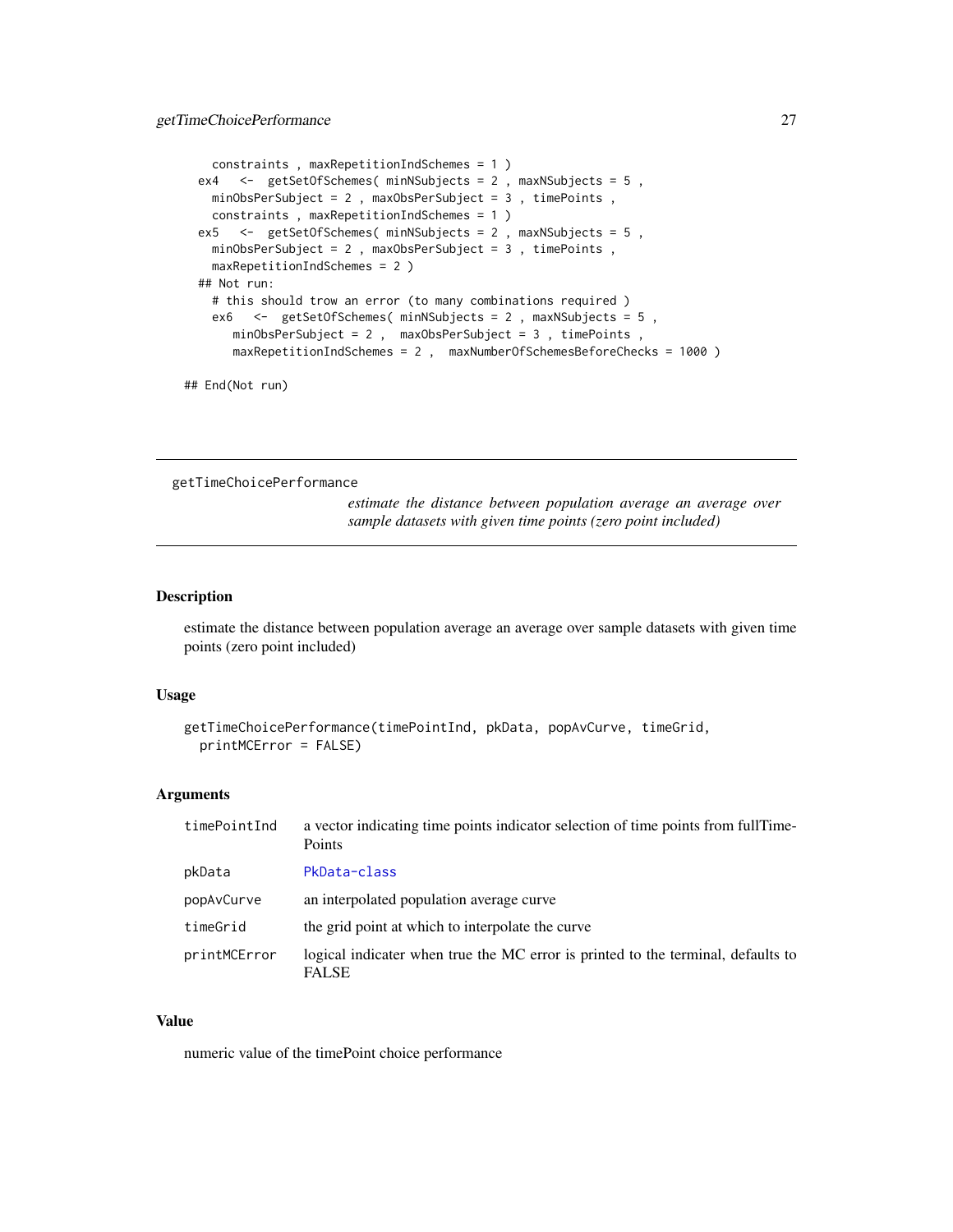## Examples

```
# get example inputs
fullPkData <- getExampleTimeData() # PkData object
fullTimePoints <- getTimePoints(fullPkData)
examplePopAvCurve <- fullTimePoints^2
timePointIndicators <- c( 1 , 5, 21 ) # zero point included
nGridPoints <- 25
timeGrid <- seq( min( fullTimePoints ),
  max( fullTimePoints ) , length.out = nGridPoints )
popCurveInterpolated <- microsamplingDesign:::interpolateVec( fullTimePoints ,
 examplePopAvCurve, timeGrid )
getTimeChoicePerformance( timePointInd = timePointIndicators, pkData = fullPkData ,
 popAvCurve = popCurveInterpolated, timeGrid )
getTimeChoicePerformance( timePointInd = timePointIndicators, pkData = fullPkData ,
 popAvCurve = popCurveInterpolated, timeGrid, printMCError = TRUE )
```
getTimePoints *generic function to extract* timePoints*-slot*

## Description

generic function to extract timePoints-slot

#### Usage

```
getTimePoints(object, ...)
## S4 method for signature 'SetOfSchemes'
getTimePoints(object)
## S4 method for signature 'PkData'
getTimePoints(object)
## S4 method for signature 'SetOfTimePoints'
```

```
getTimePoints(object)
```

| object | a S4 class object     |
|--------|-----------------------|
|        | additional parameters |

<span id="page-27-0"></span>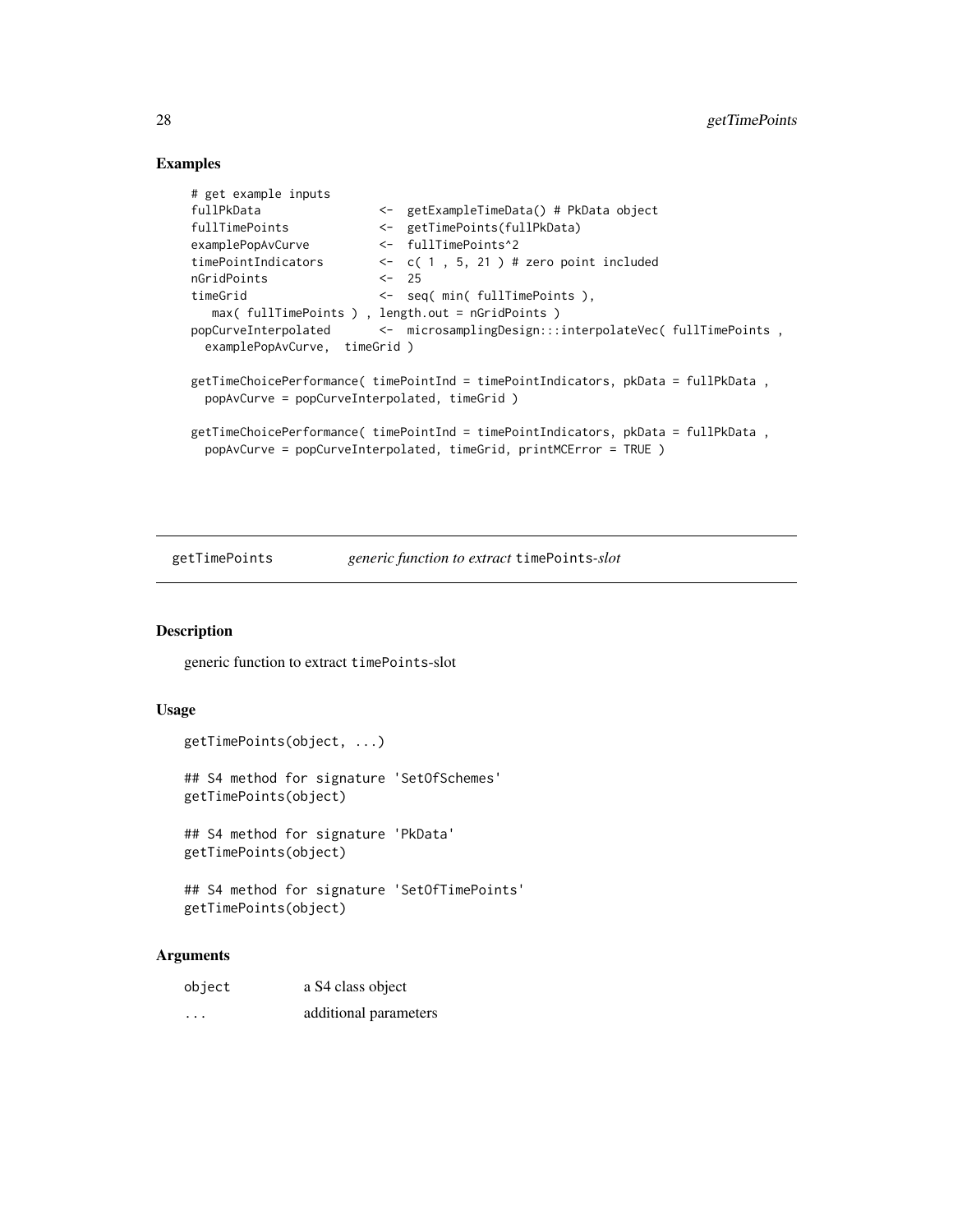<span id="page-28-0"></span>getTopNRanking *extract the top n rankings as numeric vector*

## Description

extract the top n rankings as numeric vector

#### Usage

getTopNRanking(ranking, nSelect, top = TRUE)

#### Arguments

| ranking | ranking slot of a SetOfTimePoints-class or SetOfSchemes-class                                                                 |
|---------|-------------------------------------------------------------------------------------------------------------------------------|
| nSelect | the number of items to select                                                                                                 |
| top     | logical value if TRUE the top of the ranking is selected, if FALSE the bottom of<br>the ranking is selected, defaults to TRUE |

# Value

numeric vector of items (number of timePointOption or scheme ) from highest to lowest rank

```
oneCompartmentOralModel
```
*solution of one compartmental oral administration model only use one set of parameters, times can input can be an numeric array*

# Description

solution of one compartmental oral administration model only use one set of parameters, times can input can be an numeric array

# Usage

```
oneCompartmentOralModel(parameters, time, dosingInfo)
```

| a numeric vector containing time points at which the concentration should be<br>predicted timepoint zero is defined as the moment the dose is administered |
|------------------------------------------------------------------------------------------------------------------------------------------------------------|
|                                                                                                                                                            |
|                                                                                                                                                            |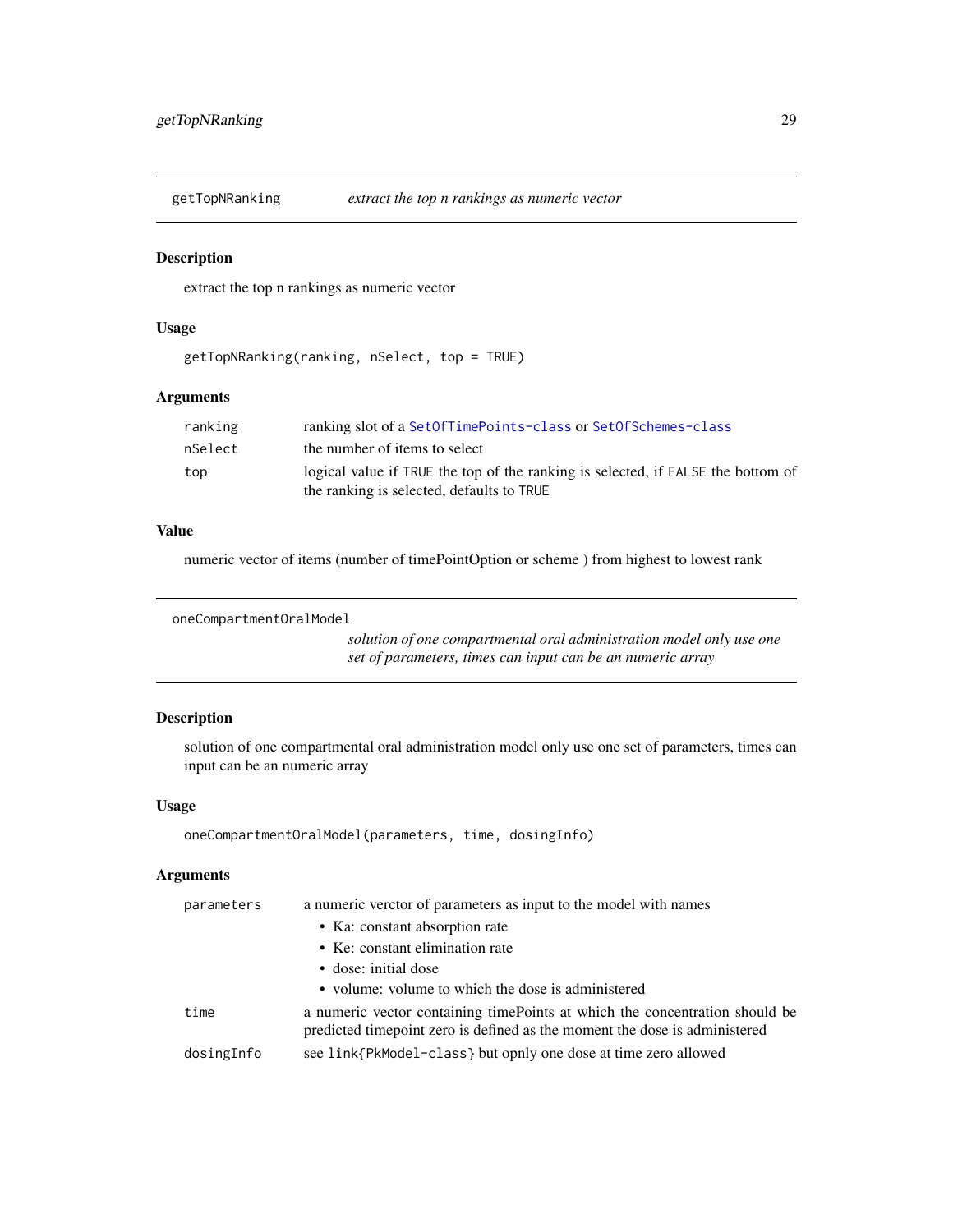# <span id="page-29-0"></span>Value

vector of concentrations corresponding to the input timePoints

<span id="page-29-1"></span>pkCurveStat *calculate summary statistics from a pkCurve*

#### Description

implemented statistics:

- auc area under the curve , between first and last time points
- cMax maximum concentration
- tMax time at maximum concentration

#### Usage

pkCurveStat\_auc(concentration, timePoints)

pkCurveStat\_cMax(concentration, timePoints)

pkCurveStat\_tMax(concentration, timePoints)

#### Arguments

concentration numeric vector of concentrations corresponding to timePoints timePoints time and concentration

## Value

a numeric value

#### Examples

```
## toy example
timeToy <- 1:2
concToy <- 1:2
pkCurveStat_auc( concToy , timeToy )
pkCurveStat_cMax( concToy , timeToy )
pkCurveStat_tMax( concToy , timeToy )
## real example
times <-c(0, 1.5, 2:10)concentration <- getExamplePkCurve( times )
pkCurveStat_auc( concentration , times )
pkCurveStat_cMax( concentration , times )
pkCurveStat_tMax( concentration, times )
```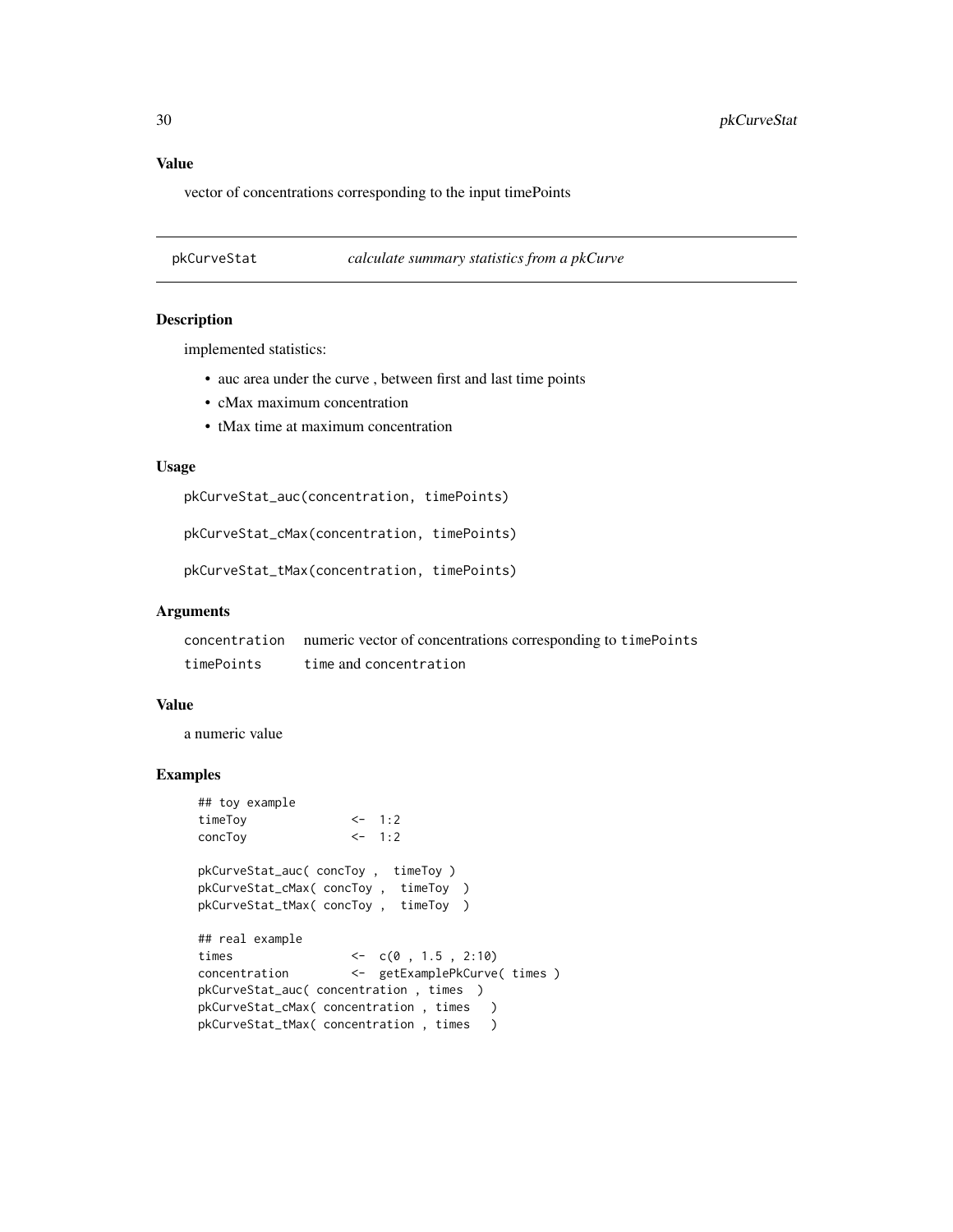<span id="page-30-1"></span><span id="page-30-0"></span>

An S4 object containing samples from a Pk model

#### Slots

modelFunction a function of parameters and hyperparameters

parameters a data.frame of parameters of mean parameters as input to the modelFunction with columns:

- parameter: parameter name for
- explanation: optional explantion
- value: fixed parameter value for [PkModel-class](#page-31-1), for [PkModel-class](#page-31-1) split up between minValue and maxValue
- coeffVariation: the coefficient of variation ( standard deviation / mean ) specifying betweensubject variation, for [PkModelRange-class](#page-31-2) split up into minValue and maxValue

correlationMatrix correlation matrix of parameters at the log-scale

coeffVariationError the coefficient of variation for residual normally distributed error, for [PkModelRange-class](#page-31-2) split up into minCoeffVariationError and maxCoeffVariationError @slot dosingInfo data frame containing:

- time numeric, times when a dose is administered
- dose numeric, with an amount of dose

## timePoints vector of time points

.Data a numerical array of 3 dimensions ( nSubjects x nTimePoints x nSamples )

## Note

other slots are inherited from [{PkModel-class}](#page-31-1)

#### Author(s)

Adriaan Blommaert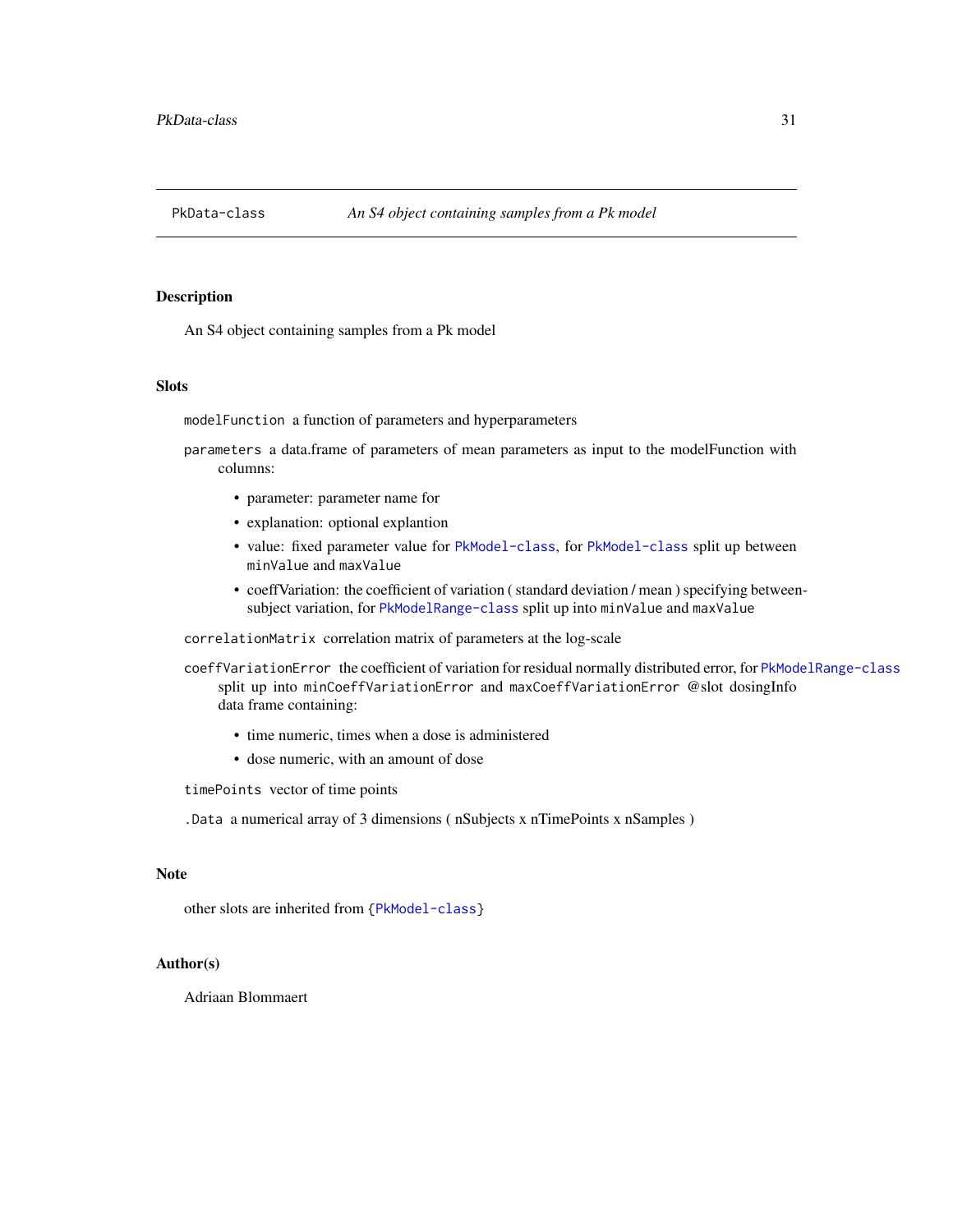<span id="page-31-1"></span><span id="page-31-0"></span>PkModel-class *S4 class PkModel representing a pharmacokinetic model and its parameters*

## Description

S4 class PkModel representing a pharmacokinetic model and its parameters

## **Slots**

modelFunction a function of parameters and hyperparameters

parameters a data.frame of parameters of mean parameters as input to the modelFunction with columns:

- parameter: parameter name for
- explanation: optional explantion
- value: fixed parameter value for [PkModel-class](#page-31-1), for [PkModel-class](#page-31-1) split up between minValue and maxValue
- coeffVariation: the coefficient of variation ( standard deviation / mean ) specifying betweensubject variation, for [PkModelRange-class](#page-31-2) split up into minValue and maxValue

correlationMatrix correlation matrix of parameters at the log-scale

coeffVariationError the coefficient of variation for residual normally distributed error, for [PkModelRange-class](#page-31-2) split up into minCoeffVariationError and maxCoeffVariationError @slot dosingInfo data frame containing:

- time numeric, times when a dose is administered
- dose numeric, with an amount of dose

#### Author(s)

Adriaan Blommaert

<span id="page-31-2"></span>PkModelRange-class *S4 class PkModel representing a pharmacokinetic model and its parameters and uncertainty of parameter choices by ranges*

# **Description**

S4 class PkModel representing a pharmacokinetic model and its parameters and uncertainty of parameter choices by ranges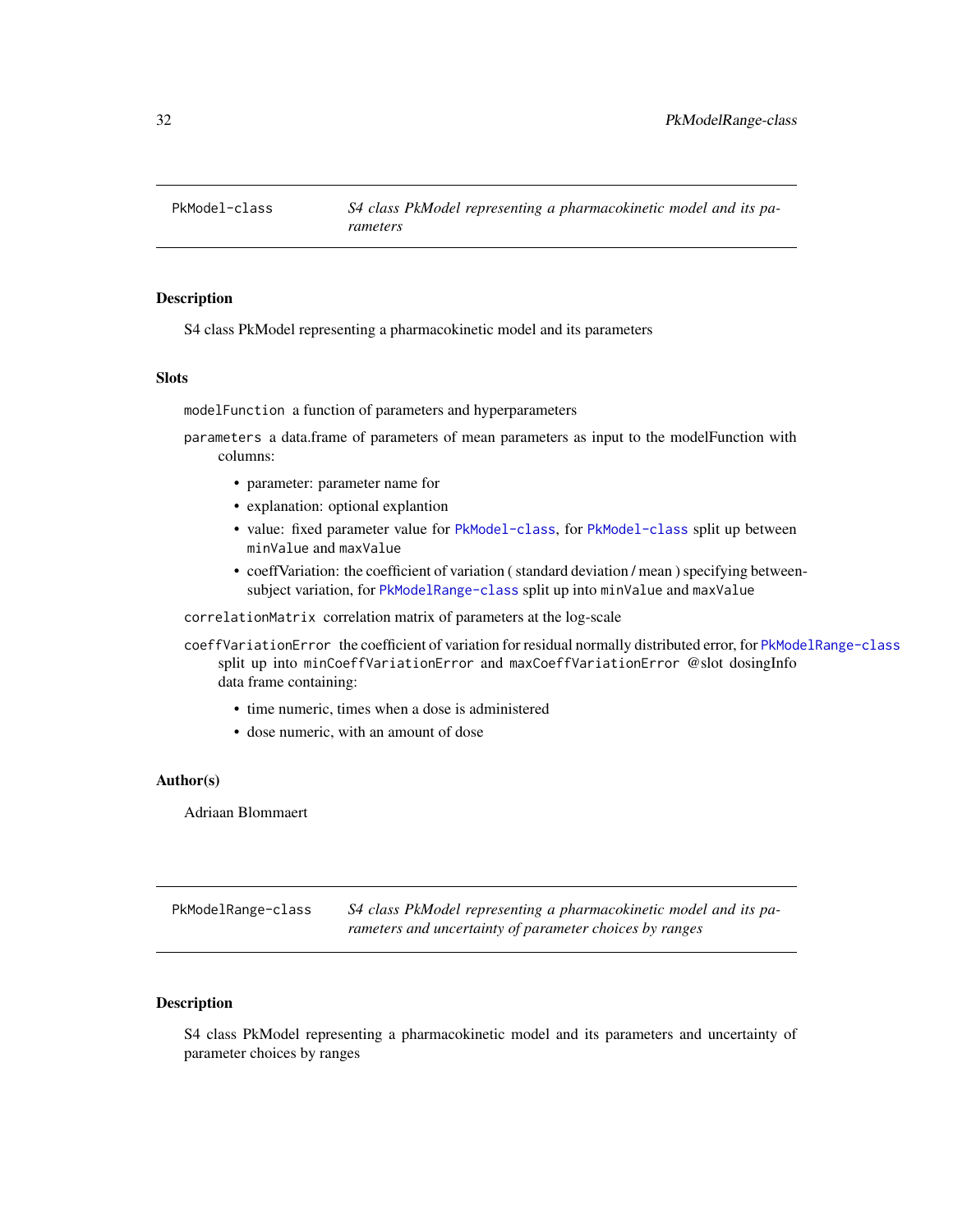# <span id="page-32-0"></span>plotAverageRat 33

## Slots

modelFunction a function of parameters and hyperparameters

- parameters a data.frame of parameters of mean parameters as input to the modelFunction with columns:
	- parameter: parameter name for
	- explanation: optional explantion
	- value: fixed parameter value for [PkModel-class](#page-31-1), for [PkModel-class](#page-31-1) split up between minValue and maxValue
	- coeffVariation: the coefficient of variation ( standard deviation / mean ) specifying betweensubject variation, for [PkModelRange-class](#page-31-2) split up into minValue and maxValue

correlationMatrix correlation matrix of parameters at the log-scale

- coeffVariationError the coefficient of variation for residual normally distributed error, for [PkModelRange-class](#page-31-2) split up into minCoeffVariationError and maxCoeffVariationError @slot dosingInfo data frame containing:
	- time numeric, times when a dose is administered
	- dose numeric, with an amount of dose

| plotAverageRat | plot plasma concentration for average individual (i.e average param- |
|----------------|----------------------------------------------------------------------|
|                | eter values) in function of dose at time zero                        |

# Description

plot plasma concentration for average individual (i.e average parameter values) in function of dose at time zero

## Usage

```
plotAverageRat(pkModel, doseZero, timePoints)
```
## Arguments

| pkModel    | PkModel-class                                                       |
|------------|---------------------------------------------------------------------|
| doseZero   | numeric value, dose given at time zero                              |
| timePoints | a numeric vector of time points to plot the plasma concentration at |

## Value

ggplot object

## Note

dose inside de pkModel is not used

#### Examples

```
plotAverageRat( getExamplePkModel(), 2, seq( 0, 20, 0.1))
```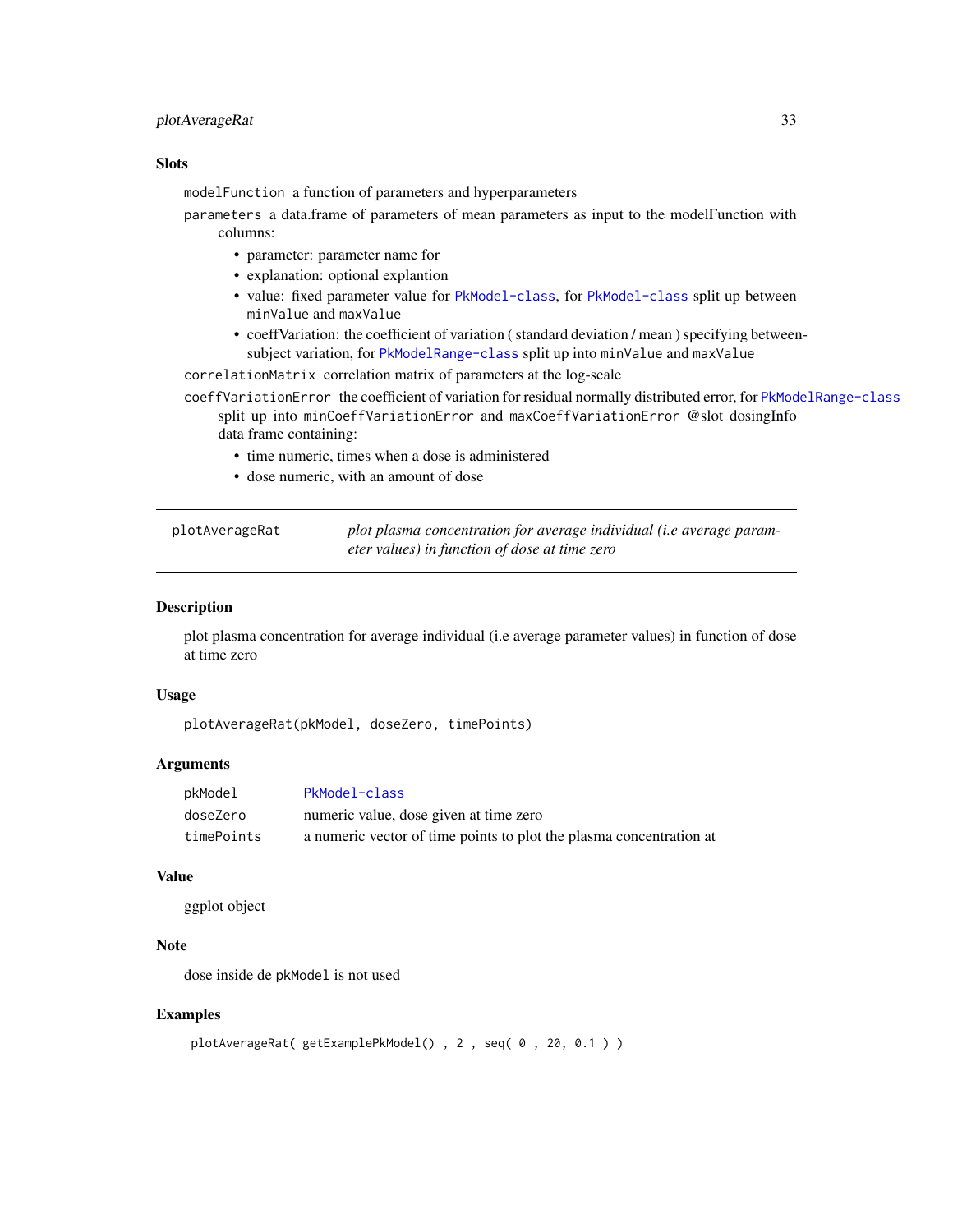<span id="page-33-0"></span>

plot Michealis-Menten curve for either capacity dependent absorption or clearance

#### Usage

plotMMCurve(dataInput, parameter)

# Arguments

| dataInput | output of function getMMCurve                             |
|-----------|-----------------------------------------------------------|
| parameter | character value indicating either absorption or clearance |

## Value

ggplot2-object

## Examples

```
plotMMCurve( dataInput = getMMCurve( seq(0, 5 , 0.01 ) ,
   Vmax = 5, kappaMM = 0.3), parameter = "absorption")
plotMMCurve( dataInput = getMMCurve( seq(0, 5 , 0.01 ) ,
   Vmax = 5, kappaMM = 0.3, constantValue = 4), parameter = "absorption")
plotMMCurve( dataInput = getMMCurve( seq(0, 1, 0.01),
   Vmax = 2 , kappaMM = 0.3 ) , parameter = "clearance" )
plotMMCurve( dataInput = getMMCurve( seq(0, 1 , 0.01 ) ,
    Vmax = 2, kappaMM = 0.3, constantValue = 1.5), parameter = "clearance")
```
plotMMKinetics *plot MM kinetics of both absorption and clearance*

## Description

plot MM kinetics of both absorption and clearance

#### Usage

```
plotMMKinetics(pkModel, doseRange, concentrationRange,
  absorptionYRange = NULL, clearanceYRange = NULL)
```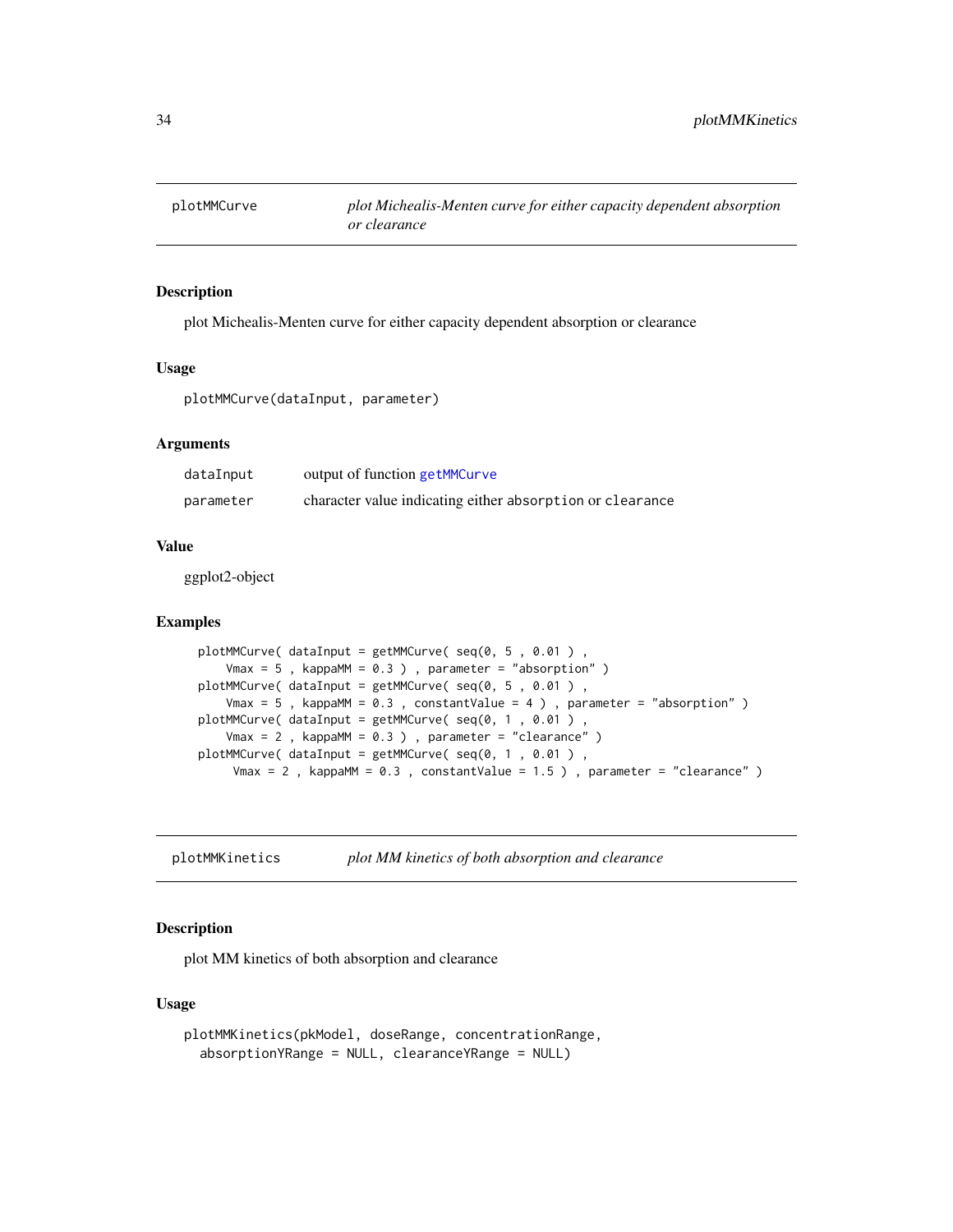# <span id="page-34-0"></span>plotObject 35

#### Arguments

| pkModel            | an object of PkModel-class                                                                      |
|--------------------|-------------------------------------------------------------------------------------------------|
| doseRange          | numeric vector representing the range of doses for absorption plot                              |
| concentrationRange |                                                                                                 |
|                    | numeric vector representing the range of concentrations for the clearance plot                  |
| absorptionYRange   |                                                                                                 |
|                    | numeric vector of size 2 specifying y-limits for the absorption plot, defaults to<br>NULL       |
| clearanceYRange    |                                                                                                 |
|                    | numeric vector of size 2 specifying y-limits for the clearance plot, defaults to<br><b>NULL</b> |
|                    |                                                                                                 |

# Value

ggplot2 object

## Examples

```
plotMMKinetics( pkModel = getExamplePkModel() ,
  doseRange = seq( 0 , 5 , 0.1 )concentrationRange = seq( 0 , 2.5 , 0.1 ) )plotMMKinetics( pkModel = getExamplePkModel() ,
   doseRange = seq( 0 , 5 , 0.1 )concentrationRange = seq( 0 , 2.5 , 0.1 ),
   clearanceYRange = c( 0 , 50 ), absorptionYRange = c( 0 , 10 )
```
plotObject *generic function to plot an object*

# Description

generic function to plot an object

## Usage

```
plotObject(object, ...)
```

```
## S4 method for signature 'PkModel'
plotObject(object, times, nCurves = 12,
 nSamplesIntegration = 1000, seed = 134, sampleCurvesOnly = FALSE,
  indSamplingPoints = FALSE)
```

```
## S4 method for signature 'PkData'
plotObject(object, nCurves = NULL,
 nSamplesIntegration = 1000, sampleCurvesOnly = TRUE, seed = NULL,
  indSamplingPoints = TRUE, addZeroIsZero = FALSE)
```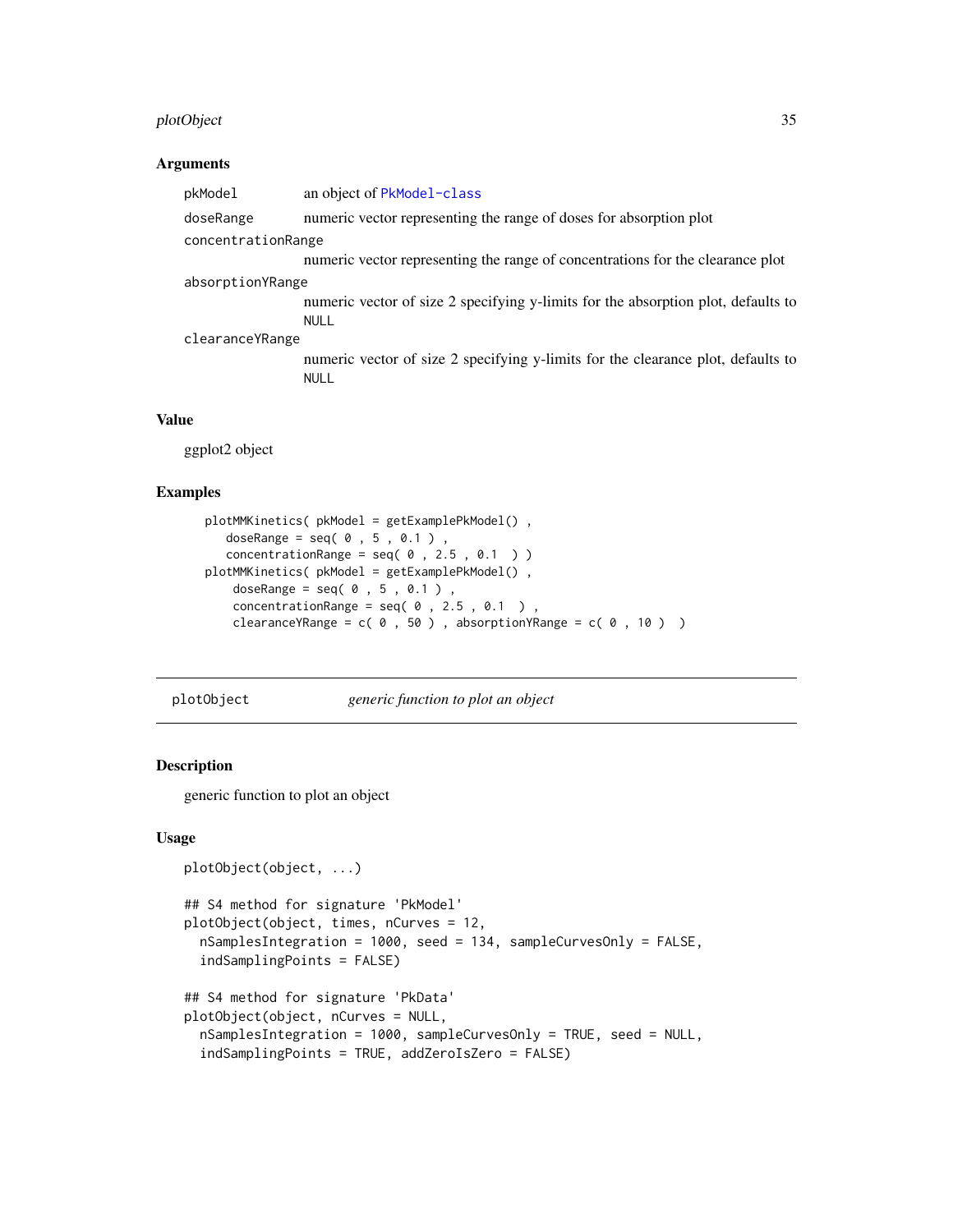<span id="page-35-0"></span>36 rankObject

#### Arguments

| object              | a S4 class object                                                                                                                                       |  |
|---------------------|---------------------------------------------------------------------------------------------------------------------------------------------------------|--|
| .                   | additional parameters                                                                                                                                   |  |
| times               | numeric vector at of times at which the model should be simulated for PkModel-class                                                                     |  |
| nCurves             | the number of sample curves defaults to 12 for PkModel-class, if PkData-class<br>defaults to NULL meaning all data are plotted                          |  |
| nSamplesIntegration |                                                                                                                                                         |  |
|                     | number of simulated curves to calculate averaged curve, defaults to 1000                                                                                |  |
| seed                | specify the random seed to draw samples to get the same plot each time                                                                                  |  |
| sampleCurvesOnly    |                                                                                                                                                         |  |
|                     | logical value if TRUE only sample curves are displayed and the averaged curve<br>omitted, defaults to FALSE for PkModel-class and TRUE for PkData-class |  |
| indSamplingPoints   |                                                                                                                                                         |  |
|                     | logical indicator if TRUE sample times are indicated on the plot, defaults to FALSE<br>for PkModel-class and TRUE for PkData-class                      |  |
| addZeroIsZero       | logical value, when TRUE the zero point is added to the plot with value zero (<br>only for PkData-class, defaults to FALSE)                             |  |
|                     |                                                                                                                                                         |  |

#### Examples

```
## Not run:
# examples with limited number of samples, increase samples in practice
plotObject( object = getExamplePkModel() ,
  times = seq( 0 , 10 , 1 ), nSamplesIntegration = 25)
plotObject( object = getExamplePkModel() ,
   times = seq( 0, 10, 1), nCurves = 3, nSamplesIntegration = 5)
plotObject( object = getExamplePkModel() ,
   times = seq( 0 , 10 , 1 ), nCurves = 3, sampleCurvesOnly = TRUE )
## End(Not run)
## Not run:
pkData <- getPkData( getExamplePkModel() , 1:10 , 5 , 10 )
plotObject( object = pkData )
plotObject( object = pkData , nCurves = 2 )
plotObject( object = pkData , nCurves = 2 , addZeroIsZero = TRUE )
plotObject( object = pkData , nCurves = 3 ,
  sampleCurvesOnly = FALSE, nSamplesIntegration = 25 )
## End(Not run)
```
<span id="page-35-1"></span>rankObject *generic function to calulate a* ranking*-slot*

#### Description

generic function to calulate a ranking-slot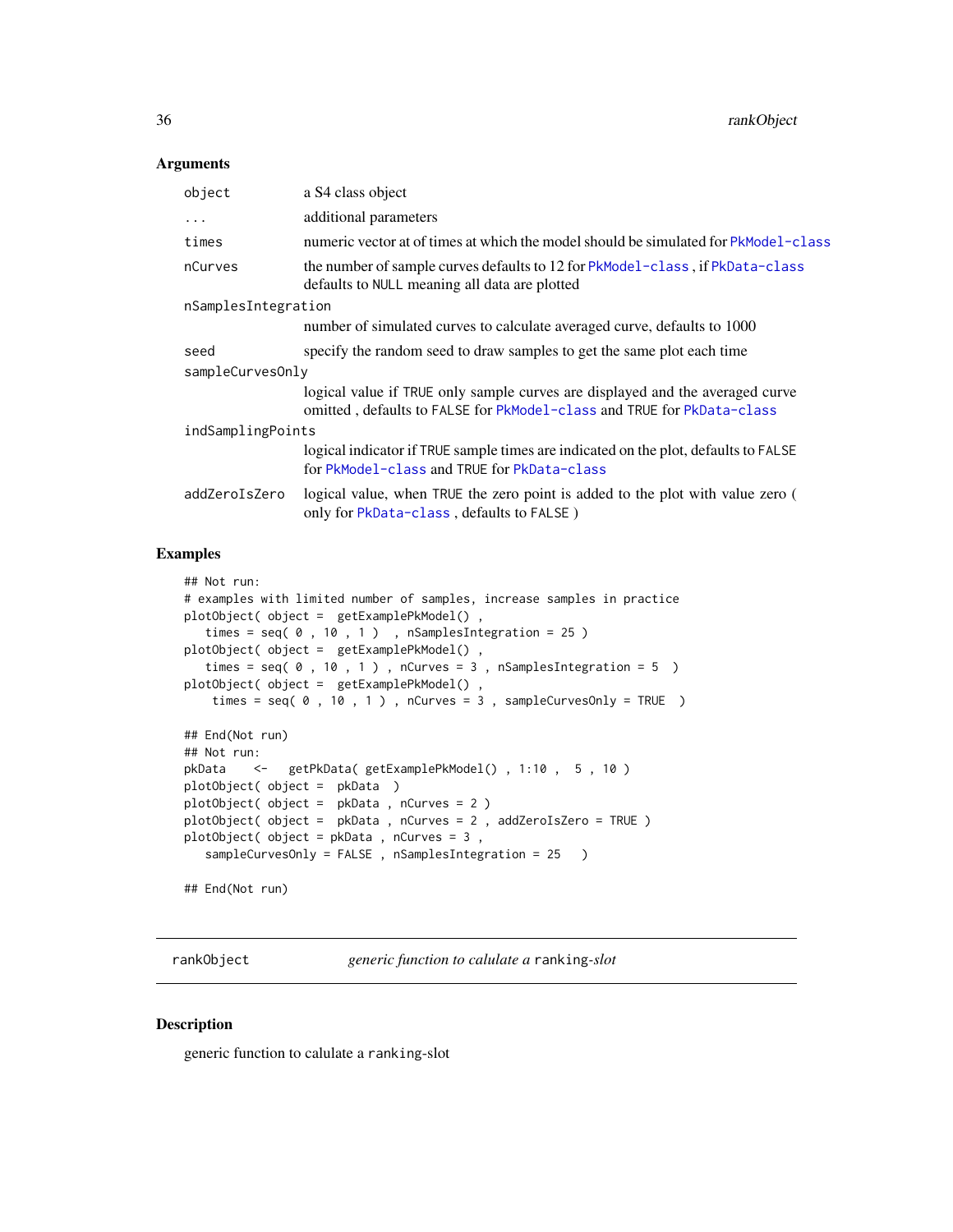# <span id="page-36-0"></span>rankObject 37

# Usage

```
rankObject(object, ...)
fastRankSchemes(object, pkData, objective, nCores = 1)
## S4 method for signature 'SetOfSchemes'
rankObject(object, pkData, objective,
 varianceMeasure = "var", scaleWith = "max", skipTests = FALSE,
 nCores = 1)
## S4 method for signature 'SetOfTimePoints'
rankObject(object, pkData, nGrid = 100,
 nSamplesAvCurve = 1000, useAverageRat = FALSE, avCurve = NULL,
 nCores = 1
```

| object          | a S4 class object                                                                                                                                                                                                                                                                                                                                                  |  |
|-----------------|--------------------------------------------------------------------------------------------------------------------------------------------------------------------------------------------------------------------------------------------------------------------------------------------------------------------------------------------------------------------|--|
|                 | additional parameters                                                                                                                                                                                                                                                                                                                                              |  |
| pkData          | PkData-class                                                                                                                                                                                                                                                                                                                                                       |  |
| objective       | a data. frame with columns:                                                                                                                                                                                                                                                                                                                                        |  |
|                 | • criterion summary function of an estimeted pkCurve (data frame with columns<br>time and concentration): area under the curve (auc); maximum concentra-<br>tion (cMax) and time when the maximum concentration is reached (tMax);<br>user defined functions are alowed but prefix pkCurveStat_should be added<br>in function definition, see examples pkCurveStat |  |
|                 | • weight relative importance of the different criteria                                                                                                                                                                                                                                                                                                             |  |
| nCores          | number of cores used in parellel processing, defaults to 1                                                                                                                                                                                                                                                                                                         |  |
| varianceMeasure |                                                                                                                                                                                                                                                                                                                                                                    |  |
|                 | variance criteria applied to the objective, defaults to summarise objective over<br>sample data, defaults to var                                                                                                                                                                                                                                                   |  |
| scaleWith       | function to scale different criteria in objective before combining results by<br>taking a weighted sum                                                                                                                                                                                                                                                             |  |
| skipTests       | if TRUE object validity and compatibility is not tested, defaults to FALSE, doing<br>these tests is slow                                                                                                                                                                                                                                                           |  |
| nGrid           | number of equally spaced point to calculate the distance between sample and<br>population averaged kinetic curve, defaults to 100                                                                                                                                                                                                                                  |  |
| nSamplesAvCurve |                                                                                                                                                                                                                                                                                                                                                                    |  |
|                 | the number of samples to calculate the averaged curve (only to rank SetOfTimePoints-class),<br>defaults to 1000                                                                                                                                                                                                                                                    |  |
| useAverageRat   | logical value if TRUE, the average rat (with random effects equal to zero and no<br>additional error) is used instead of the integrated out population averaged curve,<br>defaults to FALSE; this is faster but biased                                                                                                                                             |  |
| avCurve         | a user specified averaged curve, when specified, the average curve is no longer<br>calculated from the pkModel, defaults to NULL                                                                                                                                                                                                                                   |  |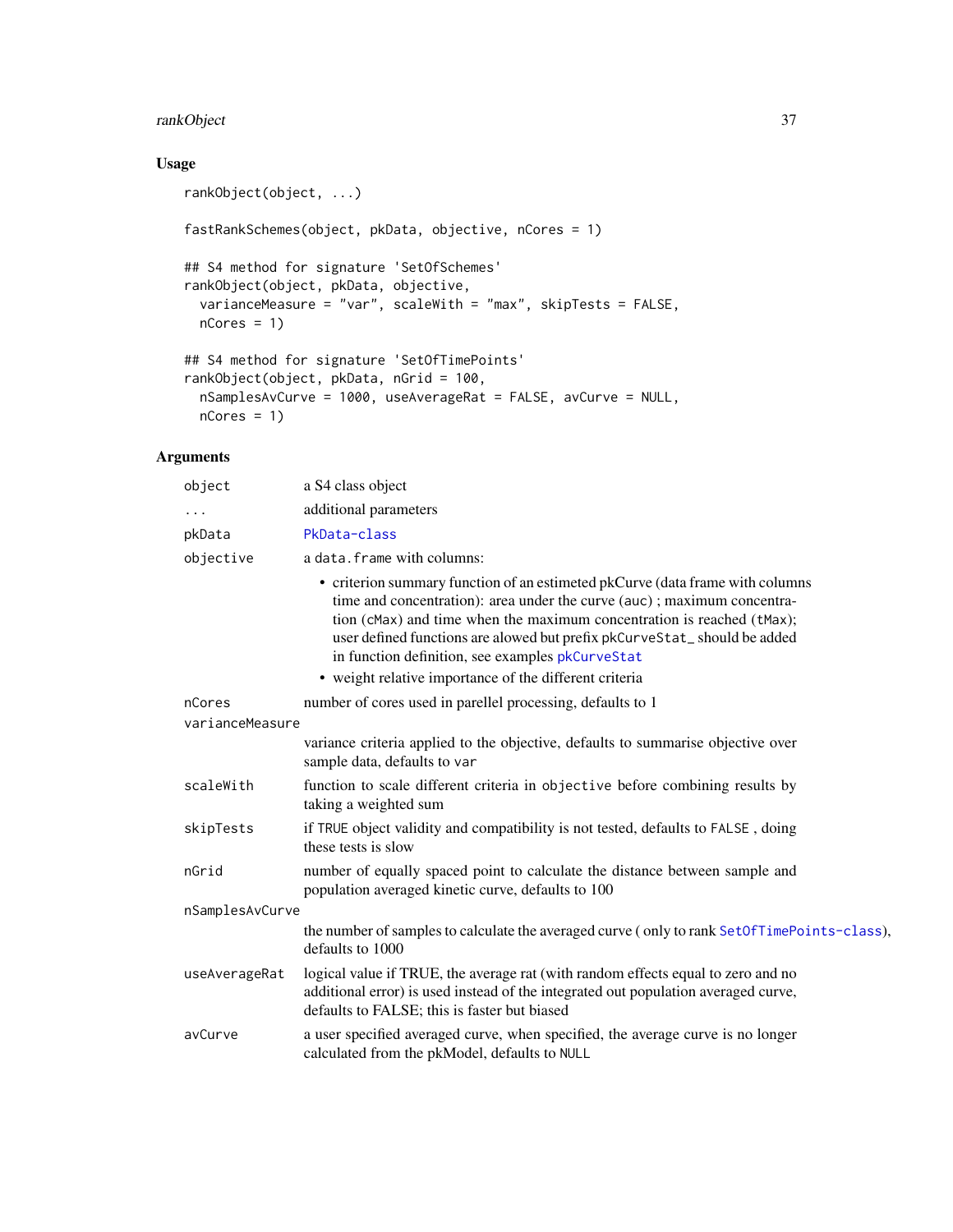#### Details

fastRankSchemes is a faster version to rank[SetOfSchemes-class](#page-41-1) objects , with fixed settings ( objective AUC and cMax , summary measure is variance and scale measure is maximum ). It is meant to be used inside the shiny application

## Value

[SetOfSchemes-class](#page-41-1) object

## Note

when ranking [SetOfSchemes-class](#page-41-1) using if multiple criteria, the combined criterion is rescaled such that the best result is 1

if [SetOfTimePoints-class](#page-42-1) timePoints are ranked according to mimimal distance between population average curve and the estimate of the population average curve based on a selection of time points.

## Examples

```
## Not run:
 setOfSchemes <- getExampleSetOfSchemes()
 dataForSchemes <- getExampleData()
 ex1 <- rankObject( object = setOfSchemes, dataForSchemes ,
   objective = data.frame( criterion = "auc", weight = 1))
 getRanking(ex1) # to get the dataframe and not the whole object
 ex2 <- rankObject( object = setOfSchemes, dataForSchemes,
   objective = data.frame( criterion = "auc", weight = 1),
   varianceMeasure = "sd" , scaleWith = "min" )
 getRanking(ex2)
 ex3 <- rankObject( object = setOfSchemes, dataForSchemes,
   objective = data.frame( criterion = c( "auc" , "cMax" , "tMax" ) ,
    weight = c( 9, 1, 1) )getRanking(ex3)
 # example with own defined varianceMeasure
 rangeWidth <- function( x ){
    range \leq range(x);
    rangeWith <- range[2] - range[1]; rangeWith
  }
 ex4 <- rankObject( object = setOfSchemes, dataForSchemes,
     objective = data.frame( criterion = c( "auc" , "cMax" , "tMax" ) ,
     weight = c( 9, 1, 1) )varianceMeasure = "rangeWidth" ,
     scaleWith = "mean" )
## End(Not run)
## Not run:
fullTimePoints <- 0:10
setOfTimePoints <- getExampleSetOfTimePoints( fullTimePoints)
pkDataExample <- getPkData( getExamplePkModel() , getTimePoints( setOfTimePoints ) ,
  nSubjectsPerScheme = 5 , nSamples = 17 )
```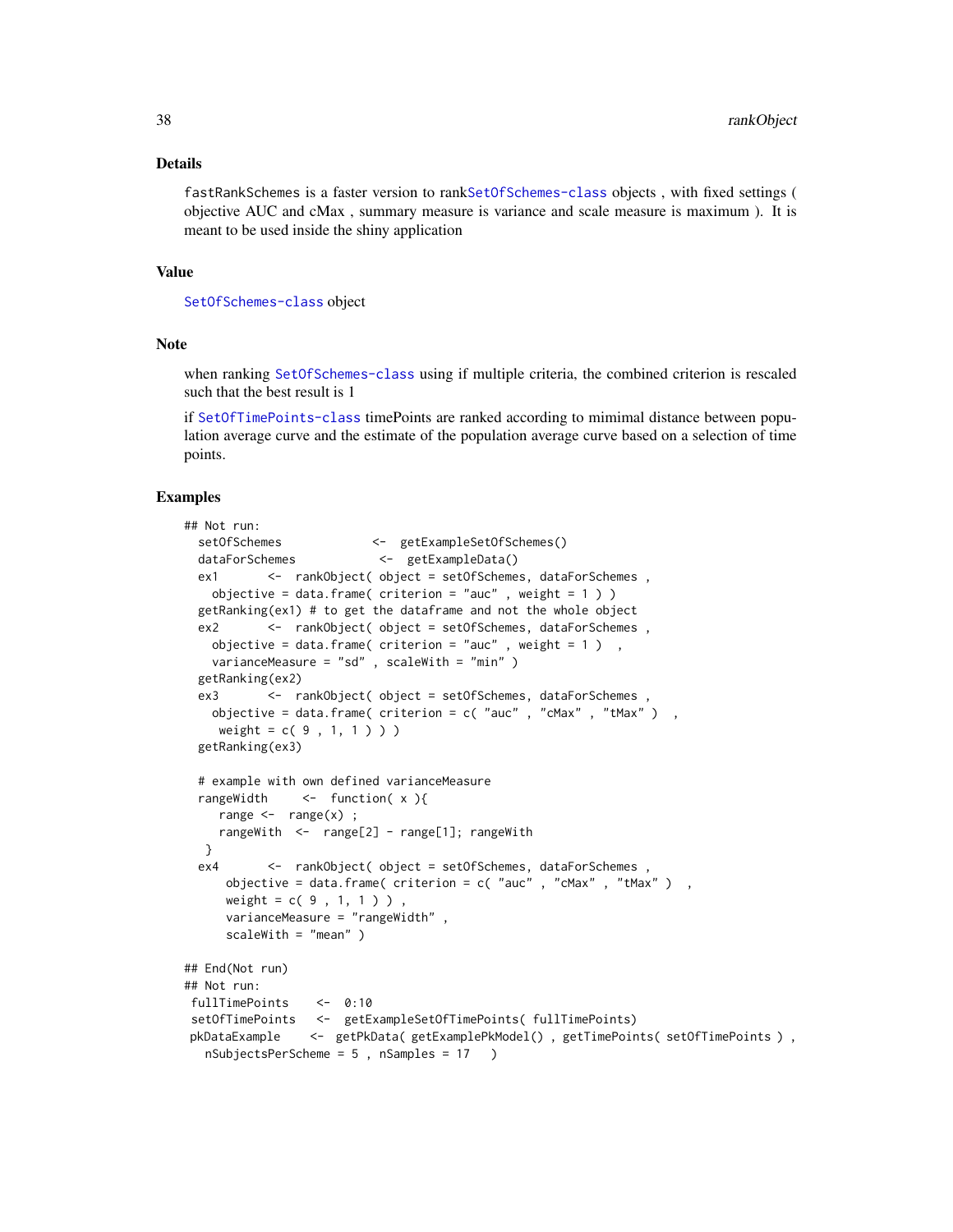# <span id="page-38-0"></span>rankObjectWithRange 39

```
ex1 <- rankObject( object = setOfTimePoints , pkData = pkDataExample ,
    nGrid = 75 , nSamplesAvCurve = 13)
ex2 <- rankObject( object = setOfTimePoints , pkData = pkDataExample ,
    nGrid = 75 , nSamplesAvCurve = 13 , useAverageRat = TRUE )
ex3 <- rankObject( object = setOfTimePoints , pkData = pkDataExample ,
    nGrid = 75 , avCurve = rep(0 , length(fullTimePoints) ) )
## End(Not run)
```

| rankObjectWithRange | Rank a SetOfSchemes-class or a SetOfTimePoints object using |
|---------------------|-------------------------------------------------------------|
|                     | data generated per scneario defined by PkModelRange-class   |

## Description

Rank a [SetOfSchemes-class](#page-41-1) or a [SetOfTimePoints](#page-42-2) object using data generated per scneario defined by [PkModelRange-class](#page-31-2)

#### Usage

```
rankObjectWithRange(object, pkModelRange, nSim,
  summaryFunctionOverScenarios = "max", directory = NULL, nCores = 1,
  seed = 123, ...
```
#### Arguments

| object                       | to be ranked                                                                                                                                                           |  |
|------------------------------|------------------------------------------------------------------------------------------------------------------------------------------------------------------------|--|
| pkModelRange                 | see PkModelRange-class                                                                                                                                                 |  |
| nSim                         | number of samples dataset to generate per scenario (= combination of uncertain<br>parameters)                                                                          |  |
| summaryFunctionOverScenarios |                                                                                                                                                                        |  |
|                              | function to summarize performance over different scenarios, defaults to max<br>which corresponds to the min-max criterion                                              |  |
| directory                    | directory to save models as . Rds objects, defaults to NULL when a temporary<br>directory is made to save models and additional info on simulation settings,<br>ranks, |  |
| nCores                       | number of cores used internally for ranking                                                                                                                            |  |
| seed                         | random seed reset when ranking on each directory (for reproducibility), de-<br>faults to 123                                                                           |  |
|                              | additional parameters to pass to rank0bject                                                                                                                            |  |

## Note

parallel computing at level of individual ranking and data generation

see [rankObject](#page-35-1) for additional arguments, whem ranking a link{SetOfTimePoints-class} , nSubjectsPerScheme should be included

The same random seed is used when using parallel computations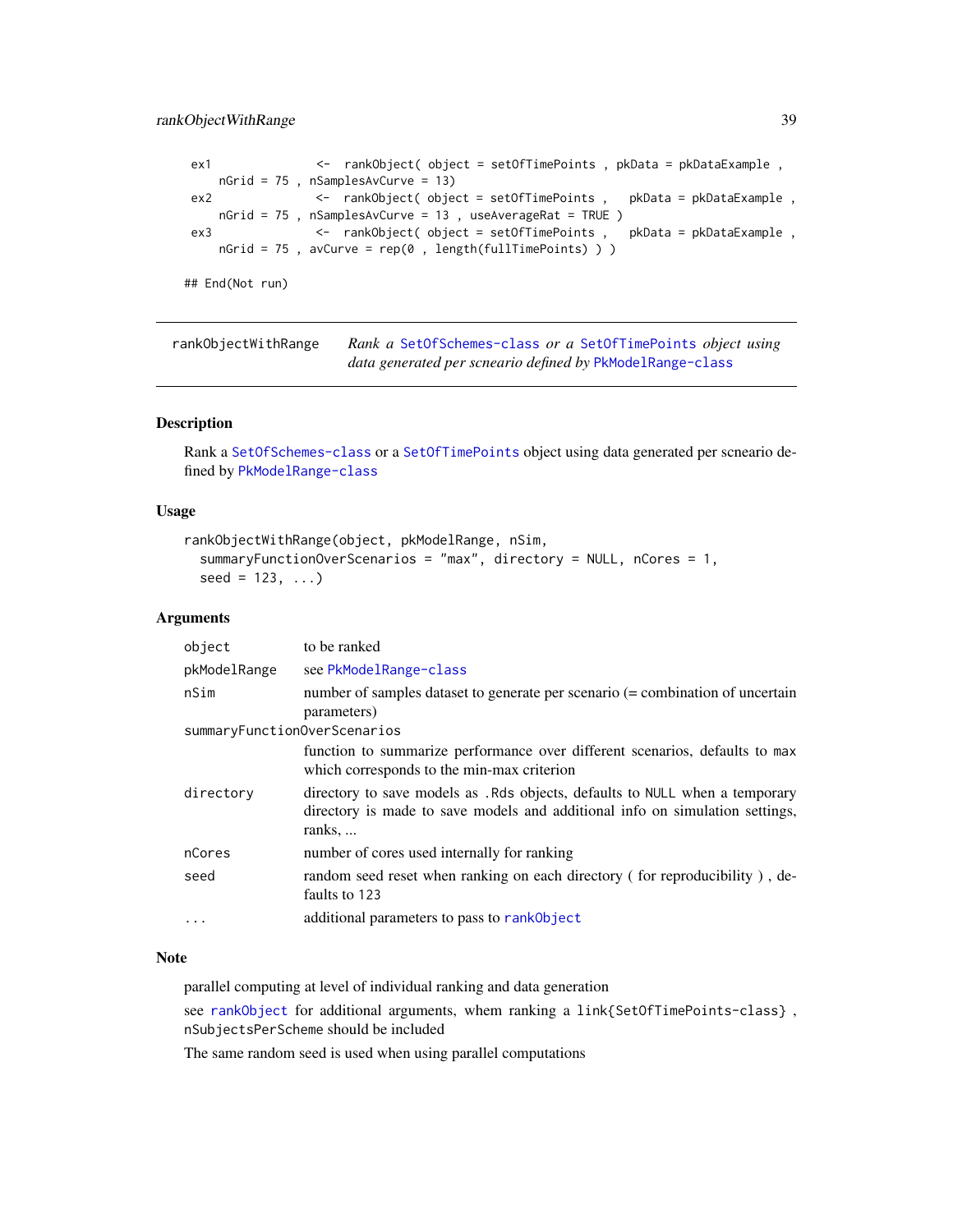## Examples

```
## Not run: # takes to much time for CRAN
  ## rank SetOfSchemes
 setOfSchemesExample <- getExampleSetOfSchemes()
 pkModelRange <- getExamplePkModelRange()
 nSim <- 13
 testDirectory1 <- file.path( tempdir() , "test1" )
 dir.create( testDirectory1 )
 rankObjectWithRange( object = setOfSchemesExample , pkModelRange , nSim = 13 ,
   summaryFunctionOverScenarios = "max" ,
  directory = testDirectory1 , varianceMeasure = "sd" , objective = getExampleObjective()
   , nCores = 1 )
 ## rank set of timePoints
 timePoints <- getExampleSetOfTimePoints( 0:10 )
 testDirectory2 <- file.path( tempdir() , "test2" )
 dir.create( testDirectory2 )
 rankObjectWithRange( object = timePoints , pkModelRange , nSim = 13 ,
   summaryFunctionOverScenarios = "max" , directory = testDirectory2 , nGrid = 20 ,
   nSamplesAvCurve = 25 , nSubjectsPerScheme = 3
   , nCores = 1 )
 # remark : use larger number of simulation in realistic context
## clean up directories
 unlink( testDirectory1 , recursive = TRUE )
 unlink( testDirectory2 , recursive = TRUE )
## End(Not run)
```
setCoeffVariationError<-

*replace* coeffVariationError*-slot*

#### Description

replace coeffVariationError-slot

# Usage

setCoeffVariationError( object ) <- value

## S4 replacement method for signature 'PkModelParent' setCoeffVariationError(object) <- value

<span id="page-39-0"></span>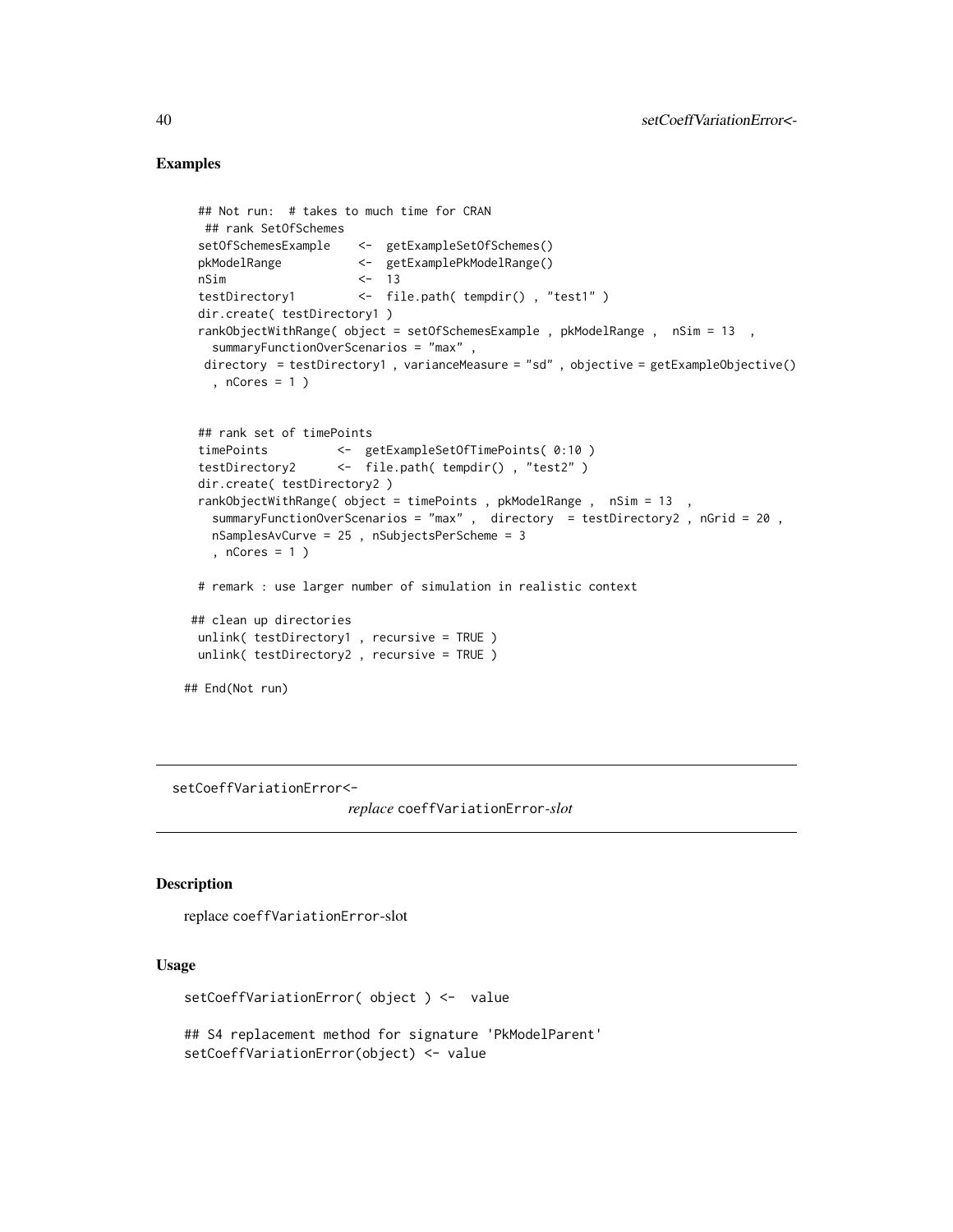## <span id="page-40-0"></span>setCorrelationMatrix<- 41

# Arguments

| object | a S4 class object                                                 |
|--------|-------------------------------------------------------------------|
| value  | a value containing the coefficient of variation of the error term |

## setCorrelationMatrix<-

# Description

replace correlationMatrix-slot

# Usage

```
setCorrelationMatrix( object ) <- value
```
## S4 replacement method for signature 'PkModelParent' setCorrelationMatrix(object) <- value

# Arguments

| object | a S4 class object                                   |
|--------|-----------------------------------------------------|
| value  | a matrix containing correlations between parameters |

```
setDosingInfo<- replace dosingInfo-slot
```
## Description

replace dosingInfo-slot

# Usage

```
setDosingInfo(object) <- value
```

```
## S4 replacement method for signature 'PkModelParent'
setDosingInfo(object) <- value
```

| object | a S4 class object                          |
|--------|--------------------------------------------|
| value  | a data frame containing dosing information |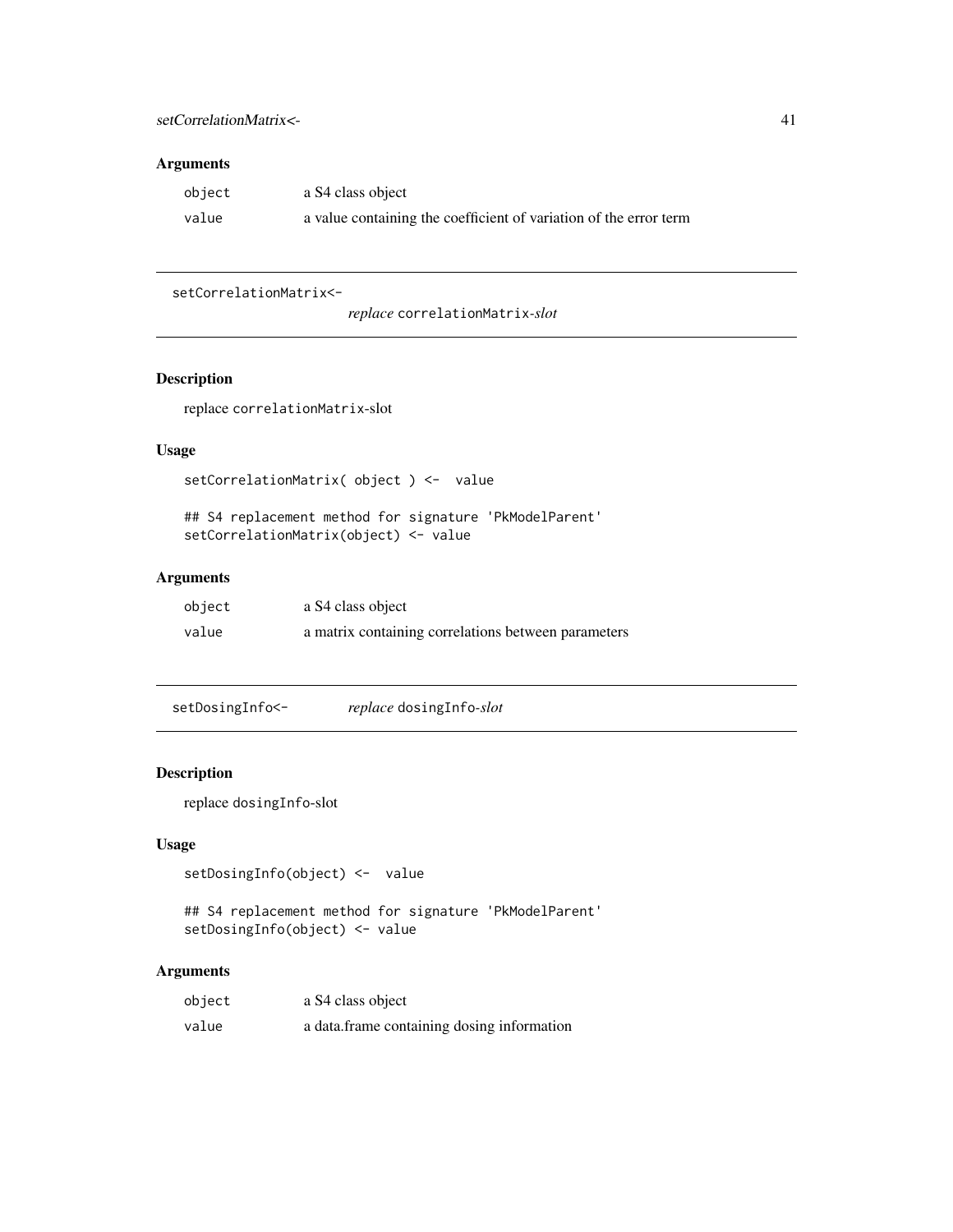<span id="page-41-0"></span>setModelToAverageRat *get a model with all variances to zero*

## Description

get a model with all variances to zero

#### Usage

setModelToAverageRat(pkModel)

## Arguments

pkModel [PkModel-class](#page-31-1)

<span id="page-41-1"></span>SetOfSchemes-class *S4 class SetOfSchemes representing a set of designs with given time points*

## Description

S4 class SetOfSchemes representing a set of designs with given time points

## Slots

.Data a logical array of 3 dimensions ( nSubjects x nTimePoints x nSchemes )

timePoints numeric vector of time Points

nSchemes integer value number of schemes

nSubjects numeric maximum number of subjects per scheme

designConstraints a data.frame of constraints on possible sampling schemes as background information

ranking is a data.frame which is the rank of the schemes according to a specific criterion

#### Author(s)

Adriaan Blommaert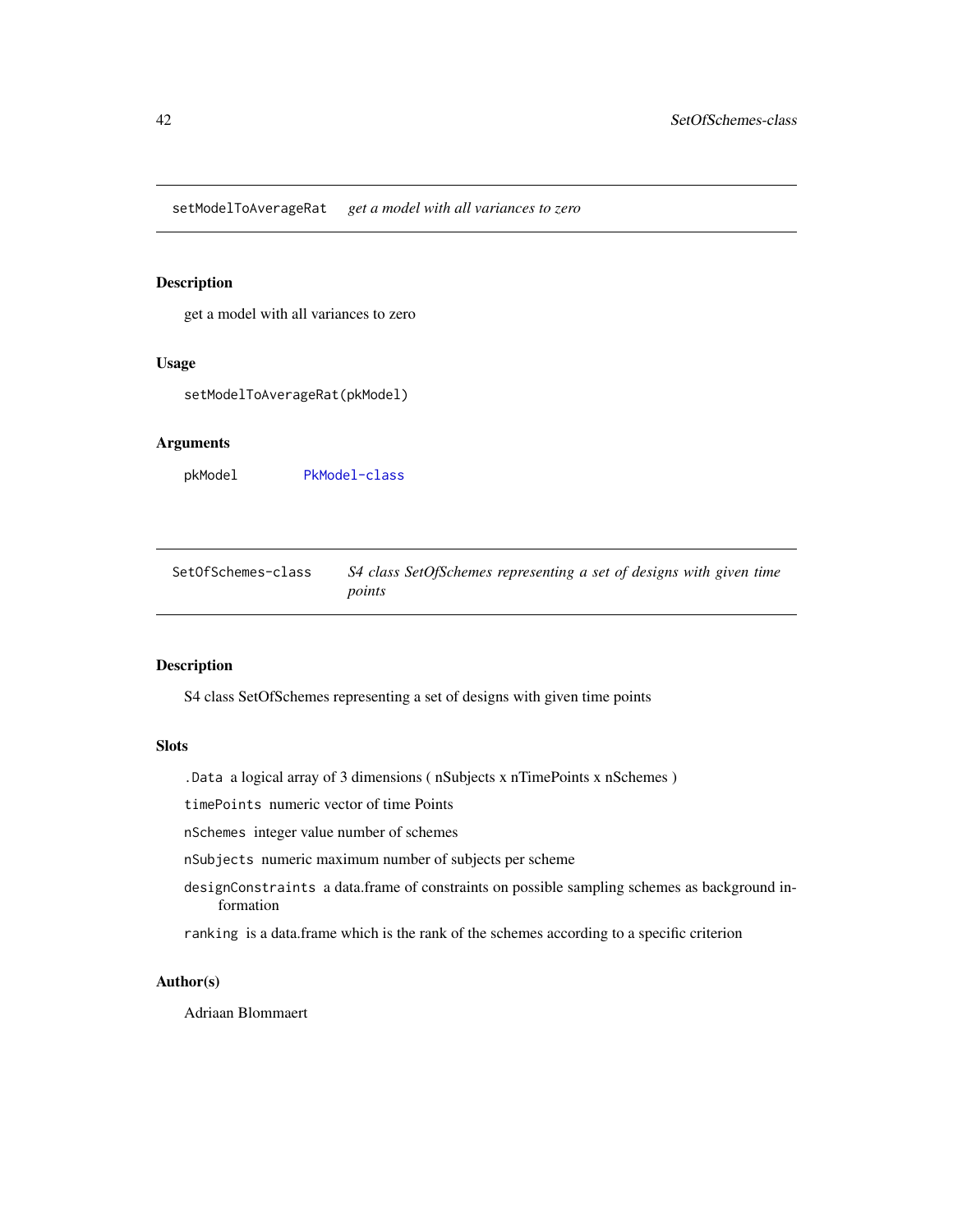<span id="page-42-1"></span><span id="page-42-0"></span>SetOfTimePoints-class *S4 class SetOfTimePoints representing a set of designs with given time points*

## <span id="page-42-2"></span>Description

S4 class SetOfTimePoints representing a set of designs with given time points

#### **Slots**

.Data a numerics array of 2 dimensions ( nTimePointChoices x nTimePointsSelect) contains per time point choice the selected time points in hours

fullTimePoints numeric vector of all time points one is willing to consider

nFullTimePoints number of all time points one is willing to consider

nTimePointsSelect number of time points selected from the fullTimePoints

nTimePointOptions number of possible timePoint choices

ranking is a data.frame which is the rank of the timePointChoices according to a specific criterion.

## Author(s)

Adriaan Blommaert

setParameters<- *replace* parameters*-slot*

#### Description

replace parameters-slot

#### Usage

```
setParameters( object ) <- value
```
## S4 replacement method for signature 'PkModelParent' setParameters(object) <- value

| object | a S4 class object                  |
|--------|------------------------------------|
| value  | a data.frame containing parameters |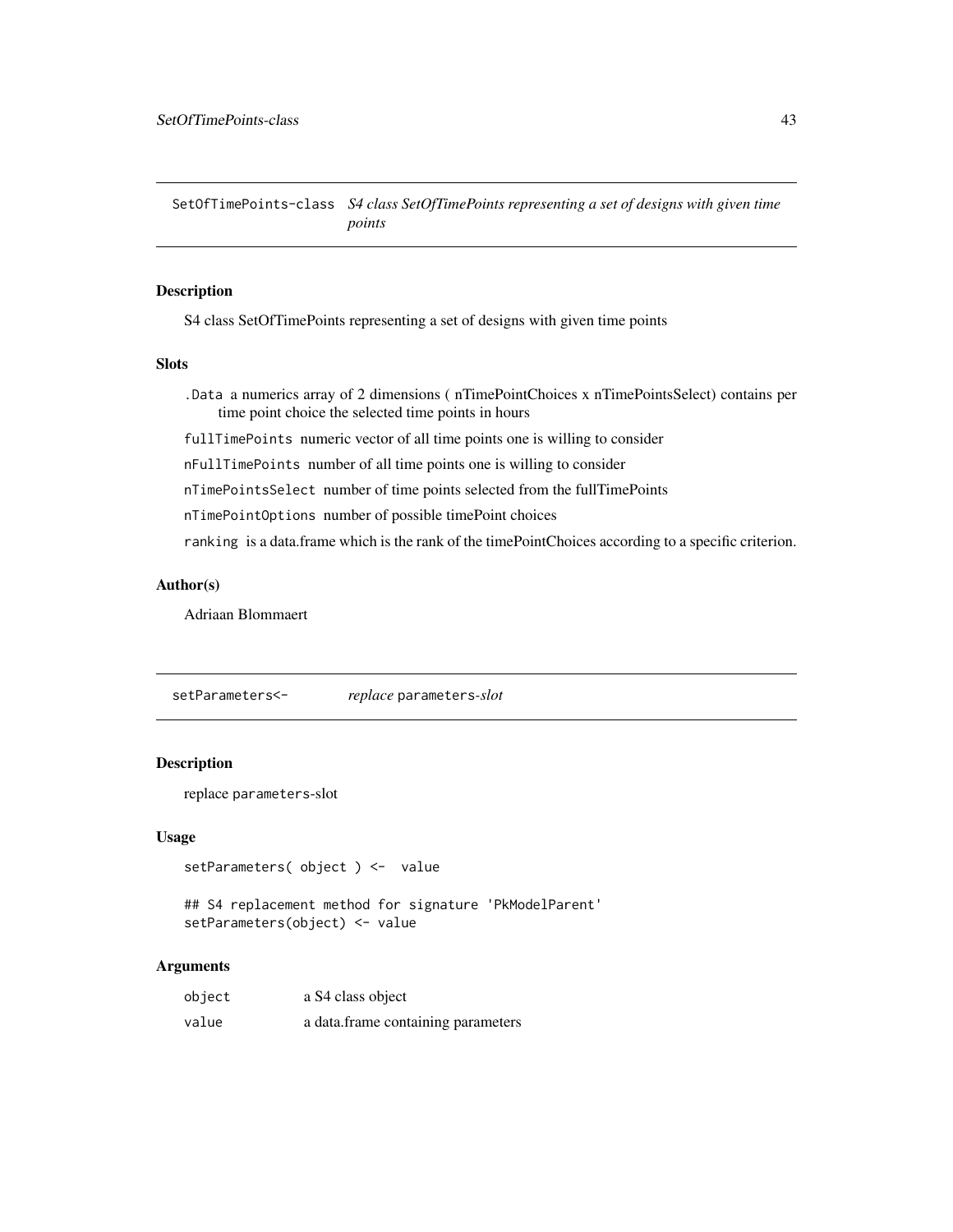<span id="page-43-0"></span>

replace ranking-slot

# Usage

```
setRanking(object) <- value
```
## S4 replacement method for signature 'SetOfSchemes' setRanking(object) <- value

```
## S4 replacement method for signature 'SetOfTimePoints'
setRanking(object) <- value
```
# Arguments

| object | a S4 class object                 |
|--------|-----------------------------------|
| value  | a data.frame containing a ranking |

| setTimePoints<- | <i>generic function to replace timePoints-slot</i> |
|-----------------|----------------------------------------------------|
|-----------------|----------------------------------------------------|

# Description

generic function to replace timePoints-slot

## Usage

```
setTimePoints(object) <- value
```
## S4 replacement method for signature 'SetOfSchemes' setTimePoints(object) <- value

| object | a S4 class object       |
|--------|-------------------------|
| value  | a vector of time points |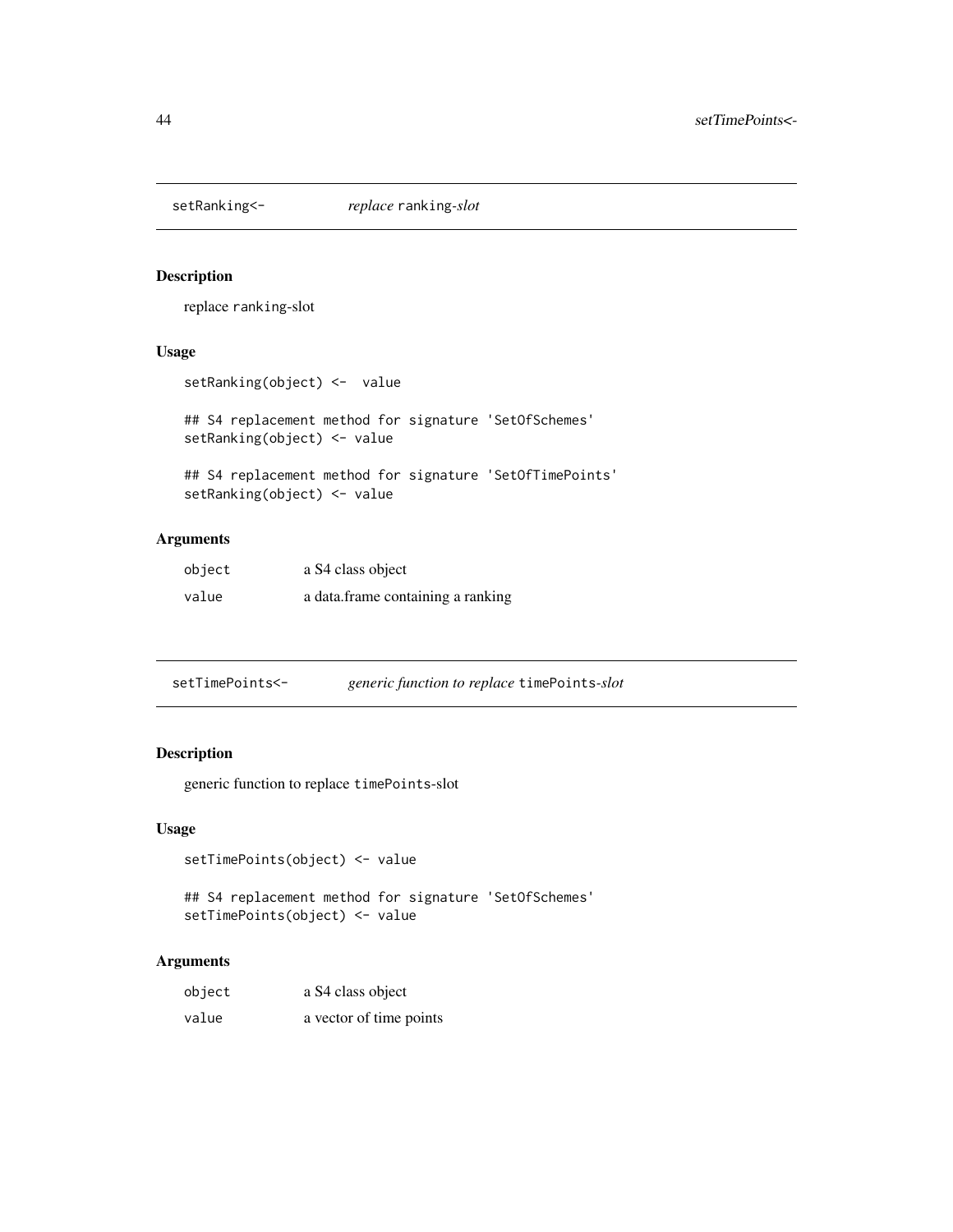<span id="page-44-0"></span>subsetOnTimePoints *generic function to subset the* timePoints*-slot and generate an object of the same class*

# Description

generic function to subset the timePoints-slot and generate an object of the same class

#### Usage

```
subsetOnTimePoints(object, ...)
```

```
## S4 method for signature 'PkModel'
subsetOnTimePoints(object, timePointsSelect)
```
# Arguments

| object           | a S4 class object                          |  |
|------------------|--------------------------------------------|--|
| .                | additional parameters                      |  |
| timePointsSelect |                                            |  |
|                  | a subset of time points to select data for |  |

#### Examples

subsetOnTimePoints( pkData, c( 1 , 2 ) ) subsetOnTimePoints( object = pkData, timePointsSelect = c( 1 , 2 ) )

summary,PkModelParent-method

*function to summarize an object*

## Description

function to summarize an object

## Usage

```
## S4 method for signature 'PkModelParent'
summary(object)
```
#### Arguments

object [PkModel-class](#page-31-1)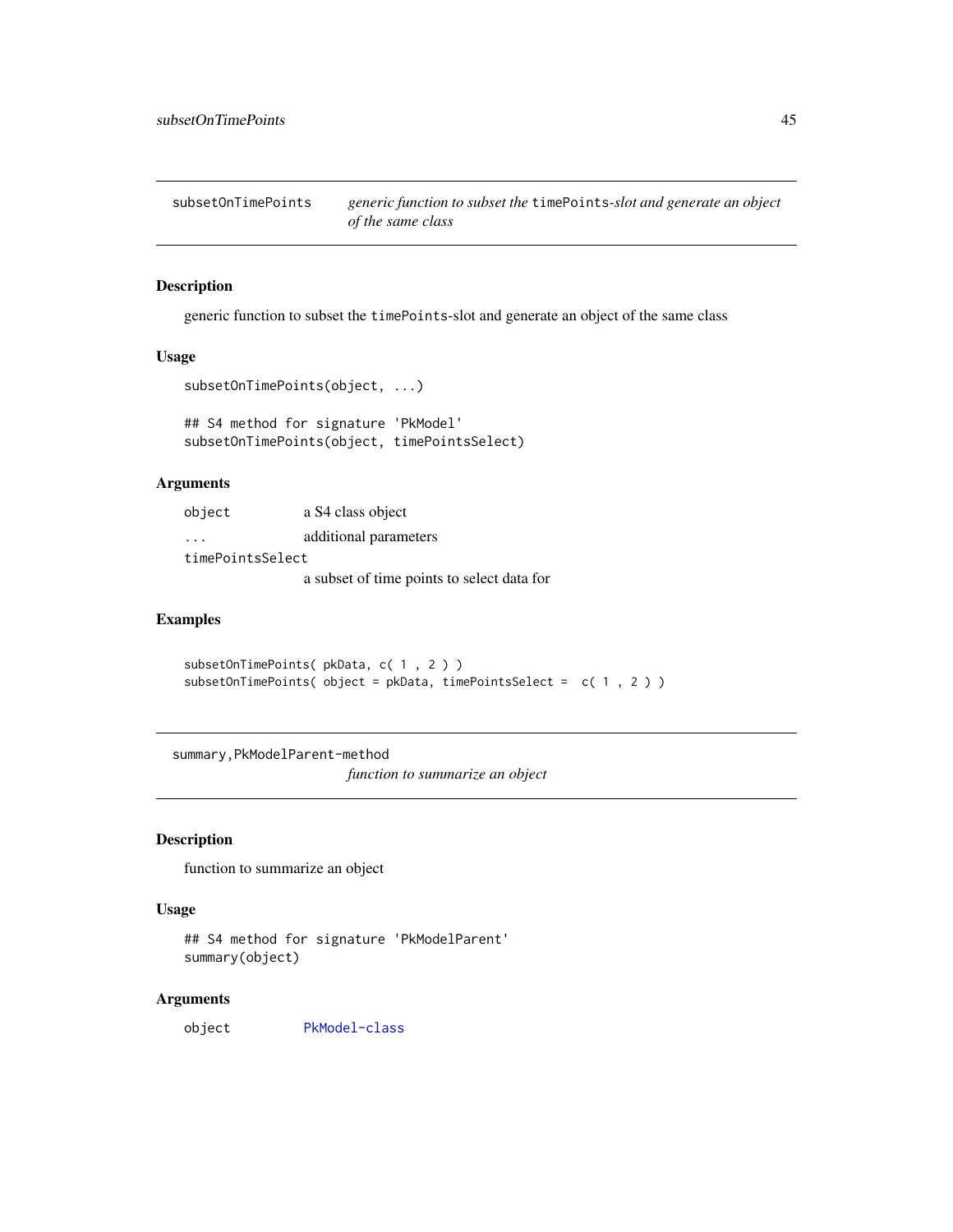<span id="page-45-0"></span>summary,SetOfSchemes-method

*summarize object*

# Description

summarize object

# Usage

```
## S4 method for signature 'SetOfSchemes'
summary(object, printToConsole = TRUE)
```
# Arguments

object [SetOfSchemes-class](#page-41-1)

printToConsole logical value if TRUE prints to console , if FALSE outputs text element , defaults to TRUE

| %ARC% | All Row Combinations (ARC) function take all combination of rows of |
|-------|---------------------------------------------------------------------|
|       | 2 matrices and bind them together                                   |

# Description

All Row Combinations (ARC) function take all combination of rows of 2 matrices and bind them together

## Usage

matrix1 %ARC% matrix2

# Arguments

| matrix1 | numeric matrix |
|---------|----------------|
| matrix2 | numeric matrix |

## Value

numeric matrix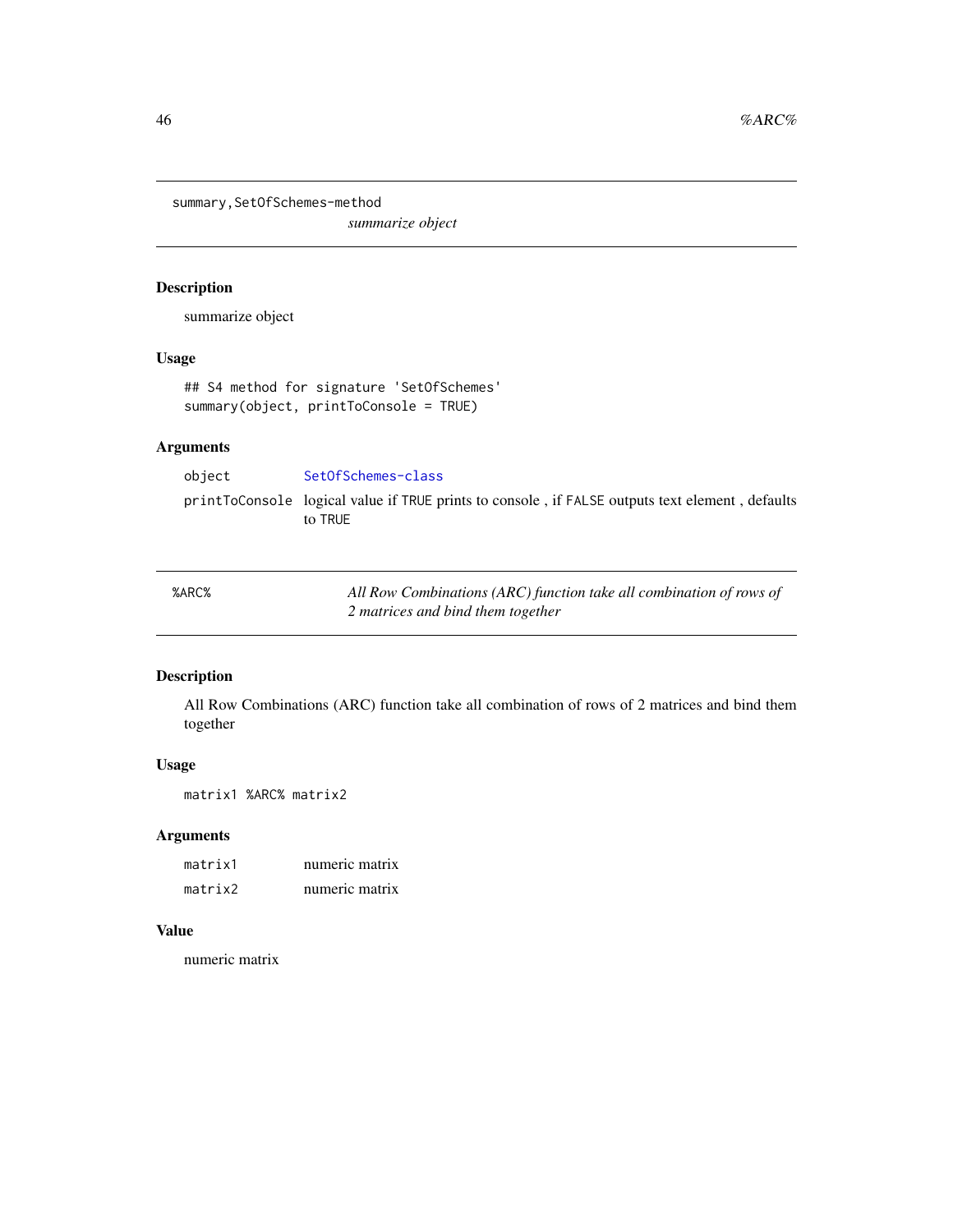# <span id="page-46-0"></span>**Index**

∗ export rankObject, [36](#page-35-0) %ARC%, [46](#page-45-0) addSchemes, [4](#page-3-0) auc *(*pkCurveStat*)*, [30](#page-29-0) check\_scheme\_exactNumberObsPerTimePoint, [4](#page-3-0) check\_scheme\_minObsPerTimePoint, [5,](#page-4-0) *[26](#page-25-0)* check\_subject\_maxConsecSamples, [5,](#page-4-0) *[26](#page-25-0)* cMax *(*pkCurveStat*)*, [30](#page-29-0) construct2CompModel, [6](#page-5-0) constructSetOfSchemes, [6](#page-5-0) doAllSchemeChecks, [7](#page-6-0) extractByRank, [8](#page-7-0) extractByRank,SetOfSchemes,numeric-method *(*extractByRank*)*, [8](#page-7-0) extractByRank,SetOfTimePoints,numeric-method *(*extractByRank*)*, [8](#page-7-0) fastRankSchemes *(*rankObject*)*, [36](#page-35-0) flattenSetOfSchemes, [8](#page-7-0) formatTimePoints, [9](#page-8-0) get2ComptModelCurve, *[6](#page-5-0)*, [9](#page-8-0) getAllTimeOptions, [10](#page-9-0) getCoeffVariationError, [11](#page-10-0) getCoeffVariationError,PkModelParent-method *(*getCoeffVariationError*)*, [11](#page-10-0) getCombinationsWithMaxNRepetitions, [11](#page-10-0) getConstraintsExample, [12](#page-11-0) getCorrelationMatrix, [12](#page-11-0) getCorrelationMatrix,PkModelParent-method *(*getCorrelationMatrix*)*, [12](#page-11-0) getData, [13](#page-12-0) getData,PkData-method *(*getData*)*, [13](#page-12-0) getData,SetOfSchemes-method *(*getData*)*, [13](#page-12-0)

getData,SetOfTimePoints-method *(*getData*)*, [13](#page-12-0) getDosingInfo, [13](#page-12-0) getDosingInfo,PkModelParent-method *(*getDosingInfo*)*, [13](#page-12-0) getExampleData, [14](#page-13-0) getExampleObjective, [14](#page-13-0) getExampleParameters, [14](#page-13-0) getExamplePkCurve, [15](#page-14-0) getExamplePkModel, [15](#page-14-0) getExamplePkModelRange, [16](#page-15-0) getExampleSetOfSchemes, [16](#page-15-0) getExampleSetOfTimePoints, [16](#page-15-0) getExampleTimeData, [17](#page-16-0) getExampleTimeZones, [17](#page-16-0) getIndividualParameters, [18](#page-17-0) getMMCurve, [19,](#page-18-0) *[34](#page-33-0)* getModelFunction, [20](#page-19-0) getModelFunction,PkModelParent-method *(*getModelFunction*)*, [20](#page-19-0) getNames, [20](#page-19-0) getNames, SetOfSchemes-method *(*getNames*)*, [20](#page-19-0) getNames, SetOfTimePoints-method *(*getNames*)*, [20](#page-19-0) getNSchemes, [21](#page-20-0) getNSchemes,SetOfSchemes-method *(*getNSchemes*)*, [21](#page-20-0) getNSubjects, [21](#page-20-0) getNSubjects,SetOfSchemes-method *(*getNSubjects*)*, [21](#page-20-0) getParameters, [22](#page-21-0) getParameters,PkModelParent-method *(*getParameters*)*, [22](#page-21-0) getPkData, [22](#page-21-0) getPkModel, [23](#page-22-0) getPkModel,PkData-method *(*getPkModel*)*, [23](#page-22-0) getPkModelArticle, [24](#page-23-0)